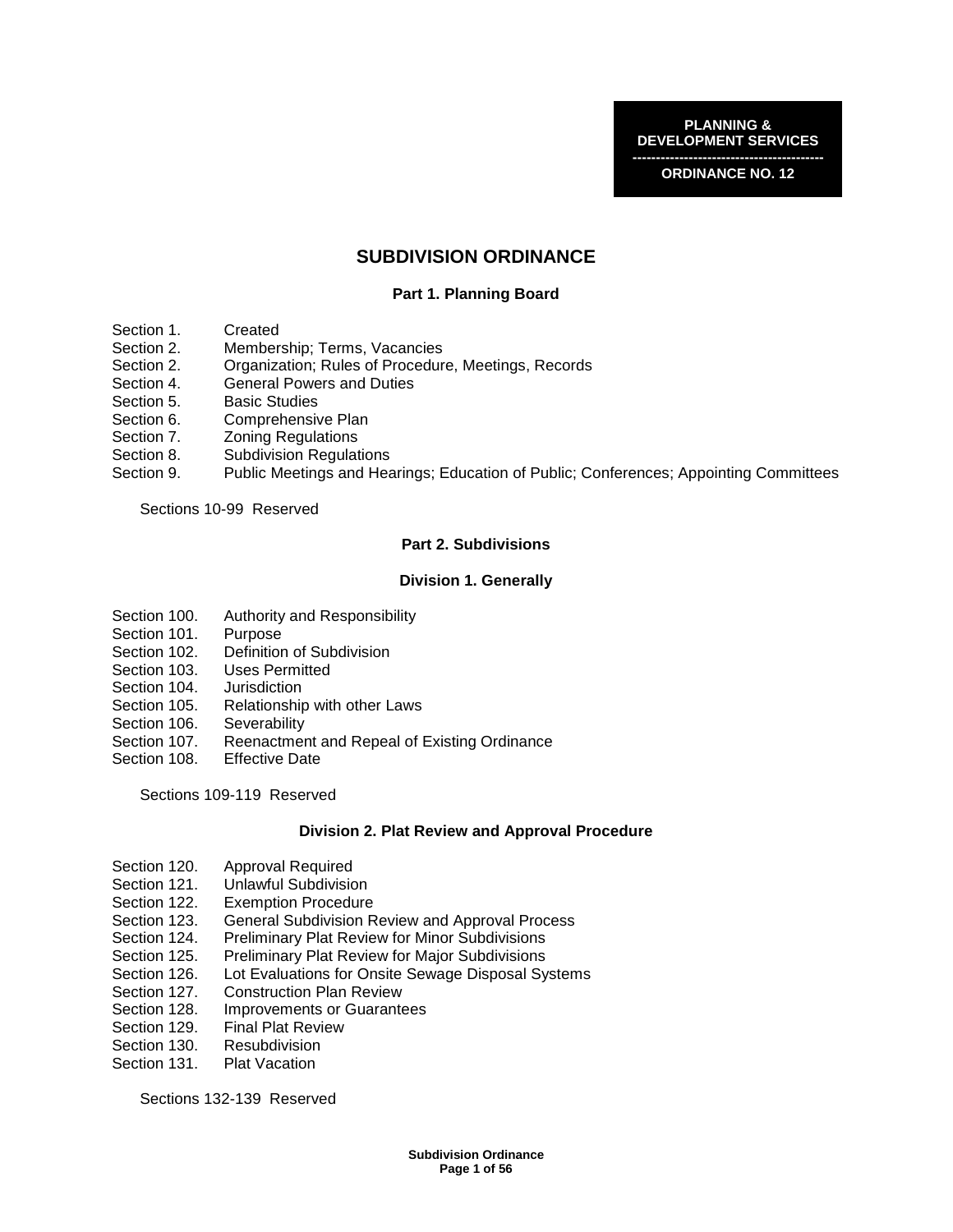### **Division 3. Design and Improvement Standards**

- Section 140 General
- Section 141. Streets
- Section 142. Lots
- Section 143. Setbacks<br>Section 144. Drainage
- Section 144.
- Section 145. Utilities
- Section 146. Other Standards
- Section 147. Buffer Rules

Sections 148-149 Reserved

## **Division 4. Plat and Plan Requirements**

- Section 150. Sketch Plans<br>Section 151. Preliminary P
- **Preliminary Plats**
- Section 152. Construction Plans
- Section 153. Final Plats
- Section 154. General Map Standards
- Section 155. Table of Map Requirements
- Section 156. Park, Recreation, and Open Space

Sections 157-159 Reserved

## **Division 5. Administration**

- Section 160. Amendments
- Section 161. Variances
- Section 162. Time Extensions
- Section 163. Appeals
- Section 164. Violations and Penalties
- Section 165. Fees
- Section 166. Conflict of Interest

Sections 166-169 Reserved

#### **Division 6. Definitions and Interpretations**

- Section 170. General Definitions
- Section 171. Word Interpretations

Sections 172-179 Reserved

## **Part 3. Appendices**

- Appendix 1. Certifications
- Appendix 2. Preliminary Plat Review for Minor Subdivisions
- Appendix 3. Preliminary Plat Review for Major Subdivisions
- Appendix 4. Construction Plan Review
- Appendix 5. Final Plat Review
- Appendix 6. Commentary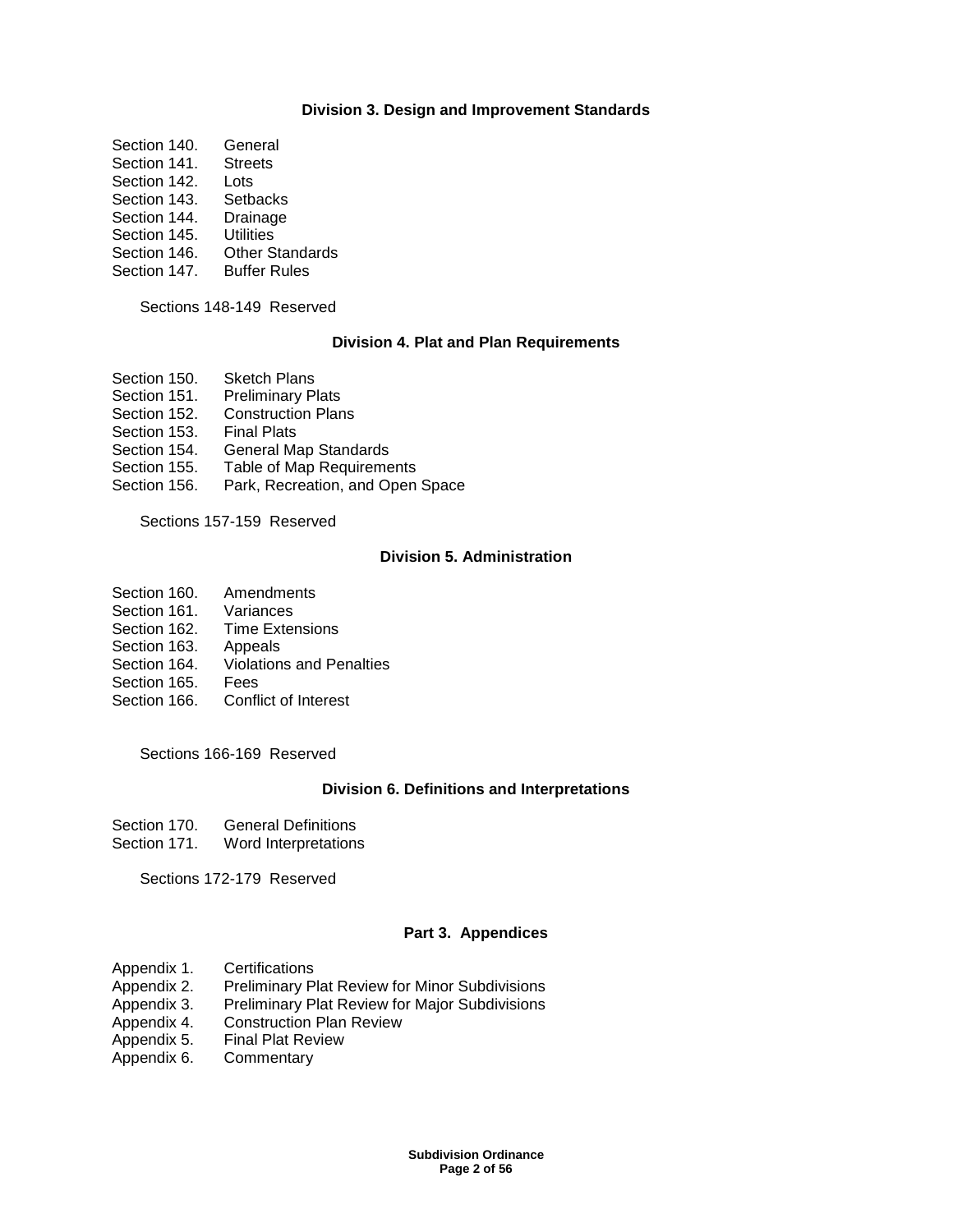# **Part 1. Planning Board**

## **Section 1. Created**

The Board of Commissioners hereby creates the Pitt County Planning Board, hereinafter referred to in this Ordinance as the "Planning Board".

**State law reference ---** Authority, G.S. 160D-301.

## **Section 2. Membership; Terms, Vacancies**

- A. The Planning Board shall be appointed by the Board of Commissioners and shall consist of eleven (11) members, with one (1) member from districts two (2) through (6) and combined districts B and C; two (2) members from combined district A; and two (2) members appointed atlarge.
- B. Each member shall serve a term of three (3) years and shall be eligible for reappointment for one (1) additional term. Should a member be appointed to fill an unexpired term, the member shall be considered eligible to serve two (2) full terms, if so appointed. A citizen who previously served as a member of the Planning Board may be considered for a new appointment following an absence of one (1) term.
- C. Vacancies occurring for reasons other than the expiration of term shall be filled by the Board of Commissioners for the remainder of the unexpired term.

## **Section 3. Organization, Rules of Procedure, Meetings, Records**

- A. The Planning Board shall annually elect a Chairman and Vice Chairman. The Planning Director shall serve as the Executive Secretary of the Planning Board and shall administer its activities.
- B. The Planning Board shall adopt Rules of Procedure for the transaction of official business.
- C. The Planning Board shall hold at least one (1) monthly meeting; all meetings shall be open to the public. A quorum of six (6) members shall be required for the purpose of taking any official action.
- D. The Planning Board shall keep a public record of attendance, resolutions, findings, and recommendations.

## **Section 4. General Powers and Duties**

- A. The Planning Board shall act in an advisory capacity to the Board of Commissioners and shall:
	- 1. Acquire and maintain basic land use, population, housing, economic, transportation, and other related data and information to allow an analysis and understanding of the County's development conditions and trends;
	- 2. Prepare and keep current a Comprehensive Plan which is intended to govern the development of the County;
	- 3. Establish goals, objectives, and policies for guiding development of the area;
	- 4. Prepare and maintain regulatory ordinances determined necessary to implement the Comprehensive Plan;
	- 5. Determine whether proposed developments conform to adopted plans, policies, and ordinances;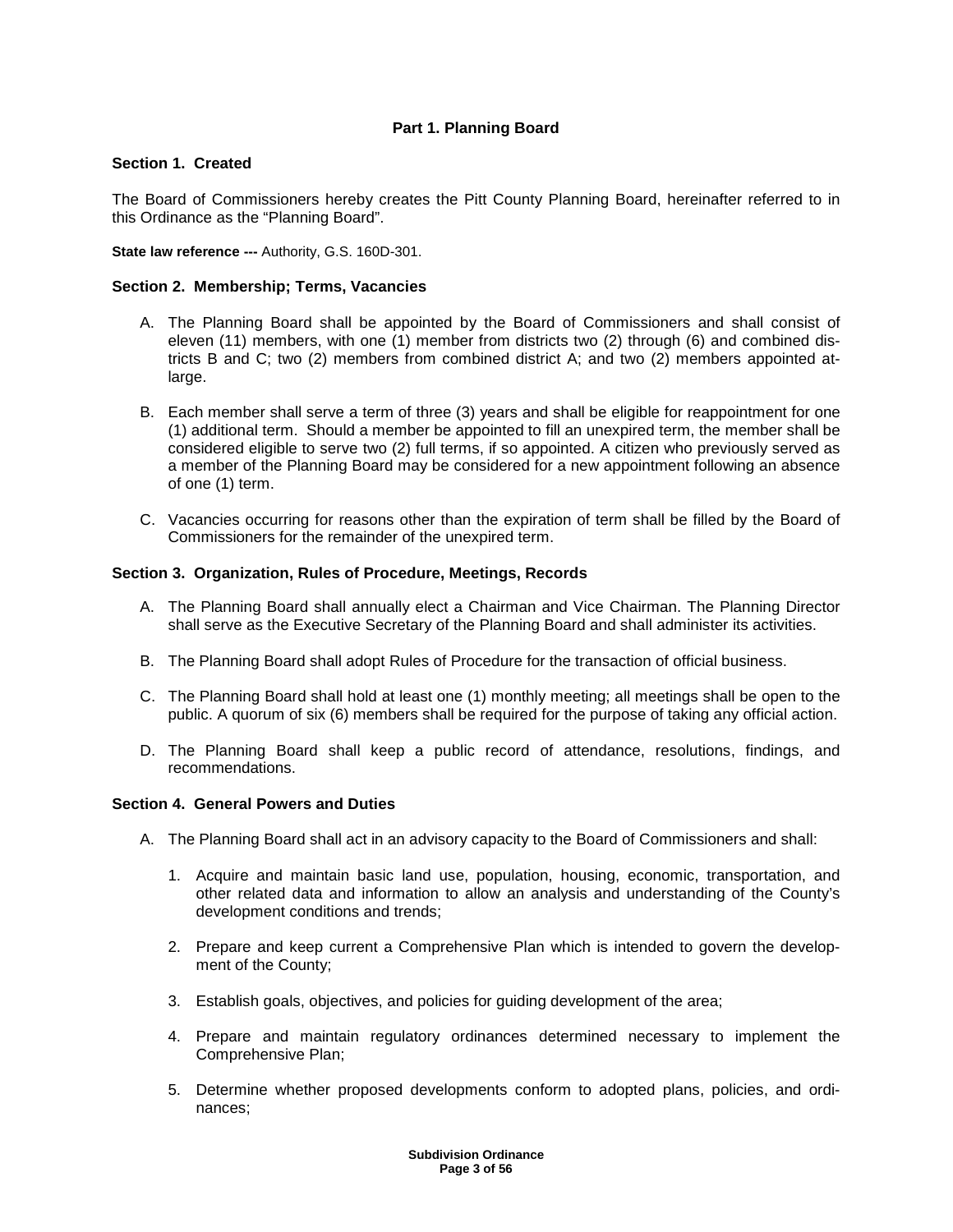- 6. Inform and advise the general public and the Board of Commissioners regarding these matters; and
- 7. Cooperate with other jurisdictions' planning boards and commissions to ensure coordination of planning activities.
- B. Additionally, the Planning Board shall perform any other related duties which may be lawfully assigned or requested.

### **Section 5. Basic Studies**

- A. As background for any plans and ordinances it may prepare, the Planning Board may gather maps and aerial photographs of manmade and natural features of the area. It may also collect statistics on past trends and present conditions with respect to population, property values, the economy, land use, and other information important in determining the amount, direction and kind of development to be expected.
- B. In addition, the Planning Board may make, cause to be made, or obtain special studies on the location, condition, and adequacy of specific facilities, which may include studies of housing; commercial and industrial facilities; parks, playgrounds, and recreational facilities; public and private utilities; and traffic, transportation, and parking facilities.
- C. All County officials shall, upon request, furnish to the Planning Board such available records or information as it may require in its work. The Board or its agents may, in the performance of official duties, enter upon lands to make examinations or surveys.

#### **Section 6. Comprehensive Plan**

- A. The Comprehensive Plan, with accompanying maps, policies, charts, and descriptive matter, shall be prepared to show the Planning Board's recommendations for development of the County. It shall include, among other things, the most desirable pattern of land use within the area, including areas for residential uses, farming and forestry, commercial uses, manufacturing and industrial uses, open spaces, and mixed uses; the general location, character, and extent of streets bridges, boulevards, parkways, playgrounds, squares, parks, airports, and other public ways, grounds and open spaces; the general location and extent of public utilities and terminals, whether publicly or privately owned or operated, for water, sanitation, transportation, communication, power and other purposes; and the removal, relocation, widening, narrowing, vacating, abandonment, change in use, or extension of any of the foregoing ways, buildings, grounds, open spaces, property, utilities, or terminals.
- B. The Plan shall be made with the general purpose of guiding and accomplishing a coordinated, adjusted, and harmonious development of the county which will, in accordance with present and future needs, best promote health, safety, and the general welfare, as well as efficiency and economy in the process of development. It shall provide safety from fire and other dangers; provide adequate light and air; promote the healthful and convenient distribution of population; promote good civic design; ensure wise and efficient expenditure of public funds; and provide adequate public utilities, services, and other public requirements.

## **Section 7. Zoning Regulations**

- A. The Planning Board shall prepare zoning and other land use regulations for the control of the height, area, bulk, location, and use of buildings, structures, and land in the County.
- B. The Planning Board may initiate proposals for amendment of such regulations. In addition, it shall review and make recommendations to the Board of Commissioners concerning all proposed amendments to the regulations.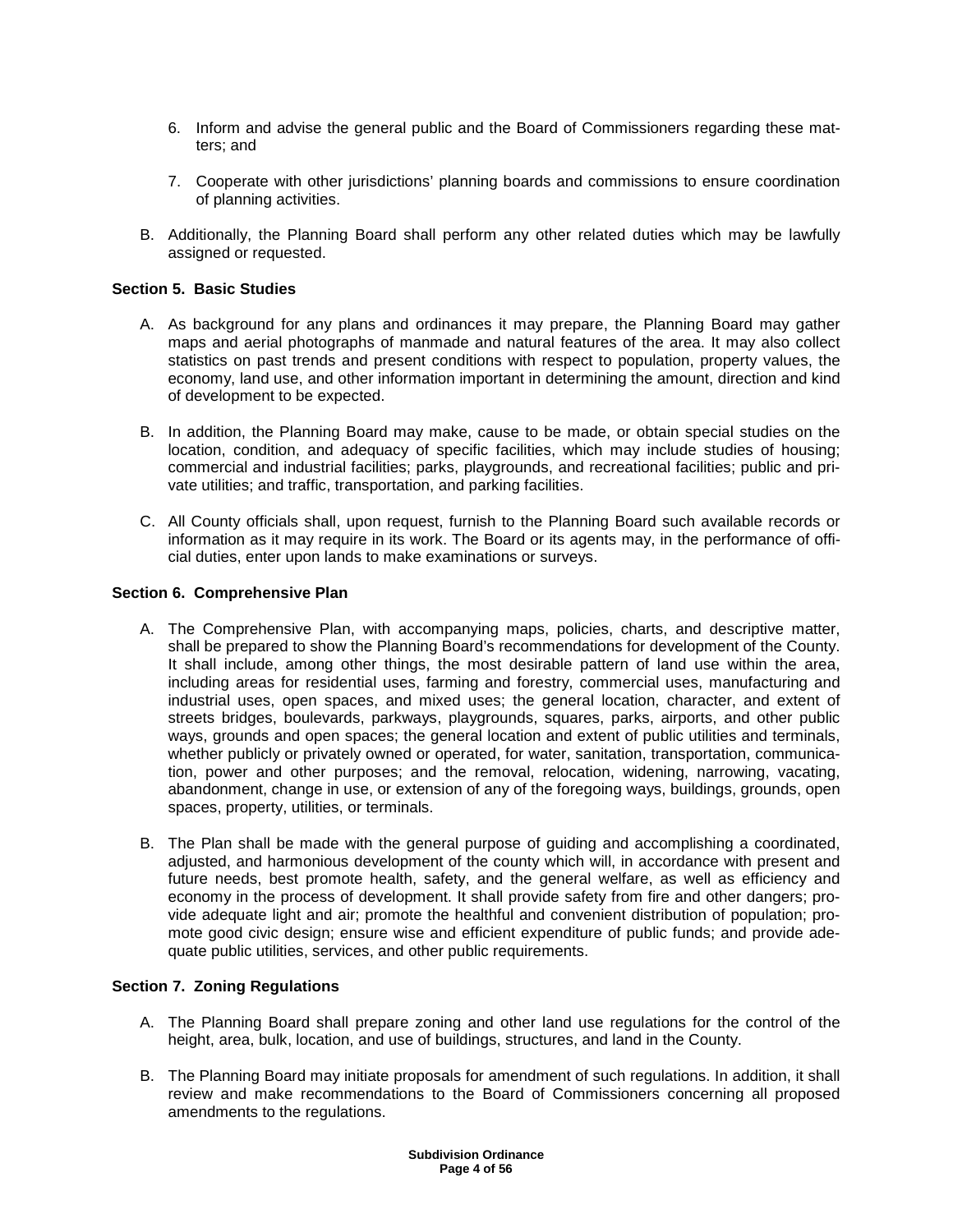## **Section 8. Subdivision Regulations**

- A. The Planning Board shall review amendments to the County Subdivision Regulations and submit to the Board of Commissioners its recommendations regarding any revisions of the Subdivision Regulations.
- B. The Planning Board shall review and approve or disapprove subdivision plats in accordance with the adopted Subdivision Regulations.

### **Section 9. Public Meetings and Hearings; Education of Public; Conferences; Appointing Committees**

- A. The Planning Board may conduct public meetings as required to gather information necessary for the drafting, adoption, and maintenance of the Comprehensive Plan. Before recommending adoption, it shall hold at least one (1) legislative hearing.
- B. The Planning Board shall have power to promote public interest in an understanding of its recommendations, and to that end it may publish and distribute copies of its recommendations, and may employ other means of publicity and education as it may determine necessary.
- C. Members of the Planning Board, when duly authorized by the Planning Board, may attend planning conferences or meetings of planning institutes or hearings upon pending planning legislation.
- D. The Planning Board may appoint special committees to assist with the study of specific planning questions and problems.

### **Sections 10-99 Reserved**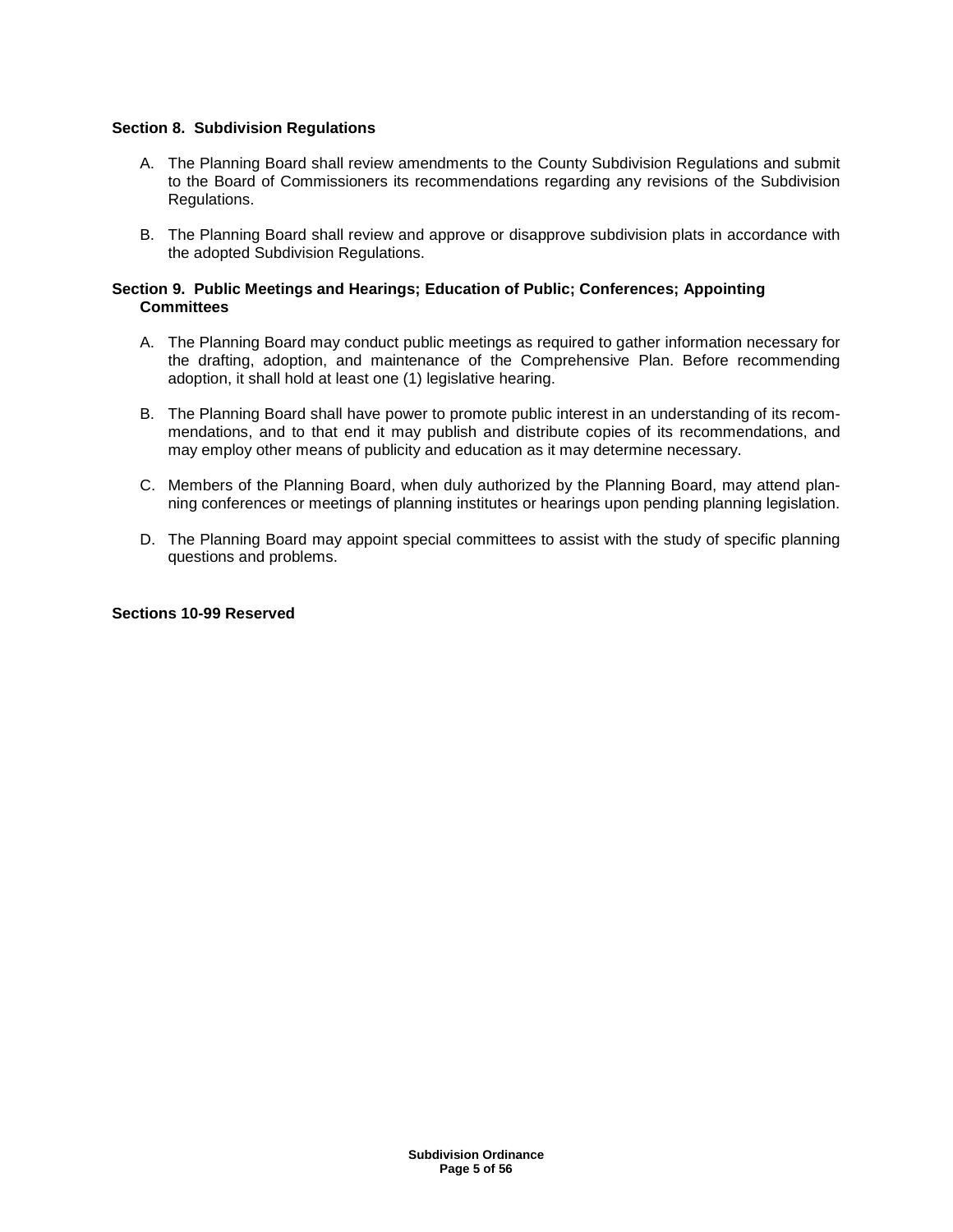# **Part 2. Subdivisions**

## **Division 1. Generally**

## **Section 100. Authority and Responsibility**

Pitt County has adopted this Subdivision Ordinance under the authority of G.S. Chapter 160D, Article 8, Part 2. The Pitt County Planning Board and its staff are responsible for the administration and enforcement of this Ordinance.

#### **Section 101. Purpose**

In accordance with G.S. 160D-804; 804.1 and County policies, the purpose of this Ordinance is to regulate land divisions so as to create and maintain conditions essential to protecting the public health, safety, and general welfare by:

- A. Providing for the orderly growth and development of the County;
- B. Coordinating proposed streets and roads within subdivisions with existing and planned streets, roads, highways, and other public facilities;
- C. Ensuring the dedication or reservation of land, rights-of-way, and easements for public or private facilities, streets, drainage, utilities, common areas, or other related aspects of the subdivision;
- D. Distributing population and traffic in a manner that will avoid congestion and overcrowding;
- E. Ensuring proper recording of land divisions and subsequent revisions or modifications;
- D. Providing mechanisms which will guarantee long-term maintenance of necessary improvements; and
- F. Encouraging the appropriate design and layout of new development to protect and preserve natural, historical, and cultural features and resources.

## **Section 102. Definition of Subdivision**

A. A Subdivision shall include all divisions of a tract or parcel of land into two or more lots, building sites, or other divisions when any one or more of those divisions is created for the purpose of sale or building development, whether immediate or future, and shall include all divisions of land involving the dedication of a new street or a change in existing streets; but the following shall not be included within this definition nor be subject to the regulations of this Ordinance:

- 1. The combination or recombination of portions of previously subdivided and recorded lots where the total number of lots is not increased and the resultant lots are equal to or exceed the standards of the County as shown in its subdivision regulations;
- 2. The division of land into parcels greater than ten acres where no street right-of-way dedication is involved;
- 3. The public acquisition by purchase of strips of land for widening or opening roads or for public transportation system corridors;
- 4. The division of a tract in single ownership whose entire area is no greater than 2 acres into not more than three lots, where no street right-of-way dedication is involved and where the resultant lots are equal to or exceed the standards of the County, as shown in its subdivision regulations;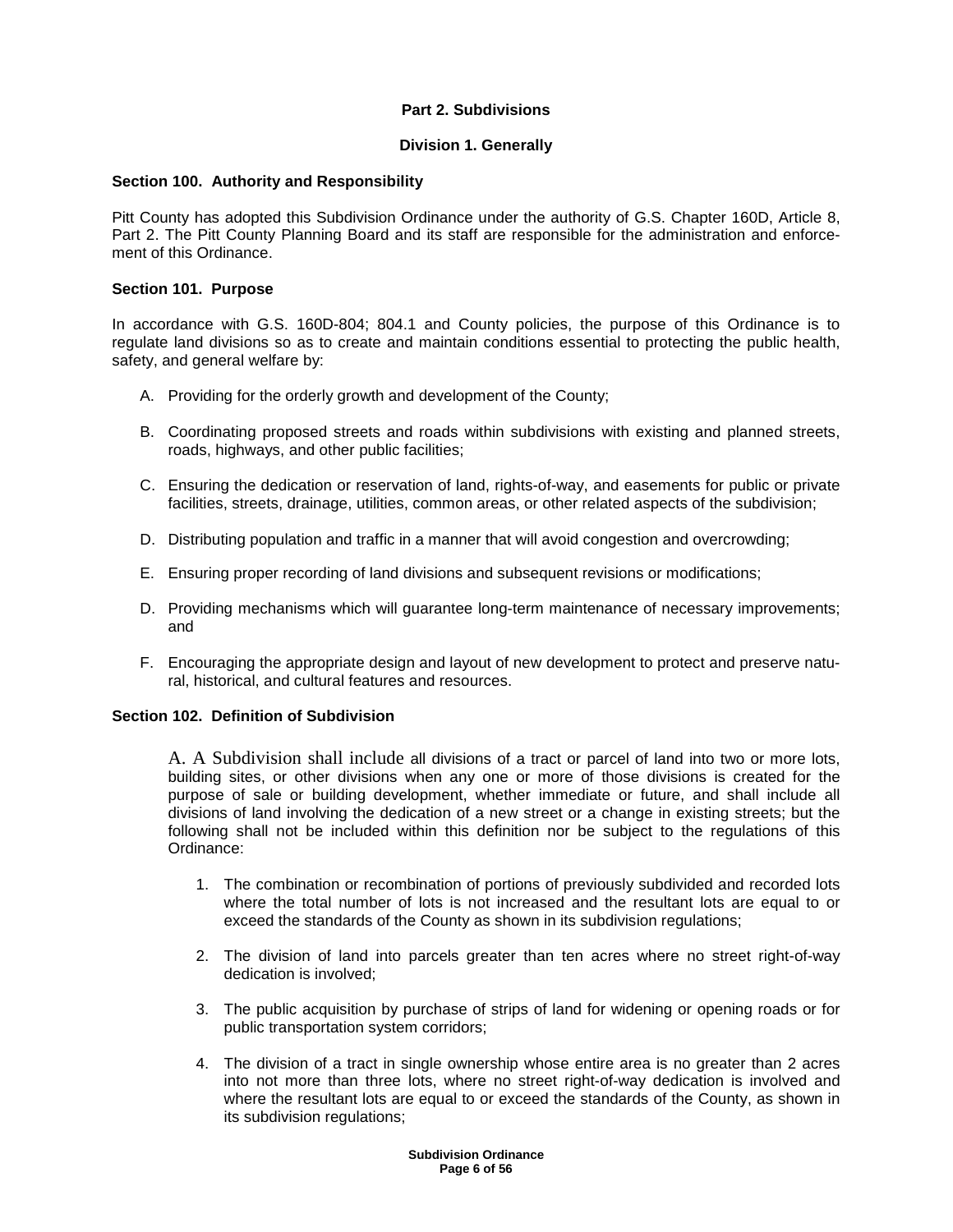- 5. The division of a tract into parcels in accordance with the terms of a probated will or in accordance with intestate succession under Chapter 29 of the General Statutes; or
- 6. The division of land by any method of transfer from a grantor to a grantee (or grantees) who is a member of the grantor's immediate family, solely for the residential use of the grantee (or grantees). For the purposes of this section, the term "immediate family" shall include only direct lineal descendants (children and grandchildren) and direct lineal ascendants (father, mother, grandfather, and grandmother).
- B. The county must provide for expedited review of specified classes of subdivisions.
- C. The county may require only a plat for recordation for the division of a tract or parcel of land in single ownership if all of the following criteria are met:
	- 1. The tract or parcel to be divided is not exempted under this Ordinance.
	- 2. No part of the tract or parcel to be divided has been divided under this Ordinance in the 10 years prior to division.
	- 3. The entire area of the tract or parcel to be divided is greater than five acres.
	- 4. After division, no more than three lots result from the division.
	- 5. After division, all resultant lots comply with all of the following:
		- a. Any lot dimension size requirements of the applicable land-use regulations, if any.
		- b. The use of the lots is in conformity with the applicable zoning requirements, if any.
		- c. A permanent means of ingress and egress is recorded for each lot.

#### **Section 103. Uses Permitted**

Notwithstanding any other regulations to the contrary, subdivisions are intended to be used for residential, including both site-built residences and manufactured homes, commercial, industrial, open space, and/or recreational purposes.

#### **Section 104. Jurisdiction**

- A. This Ordinance shall govern the subdivision of land within the County outside the corporate or extraterritorial jurisdiction of any municipality.
- B. This Ordinance may also regulate subdivision activity within the jurisdiction of any municipality whose governing body agrees, by resolution, to such applicability. Unless otherwise specified in the resolution, the withdrawing party must provide written notice to the County two (2) years in advance of the withdrawal, as provided by G.S. 160D-200; -202; -903.

#### **Section 105. Relationship with other Laws**

- A. Public laws. Wherever the provisions of this Ordinance are either more restrictive or less restrictive than comparable provisions of any other law, ordinance, or regulation, the most restrictive provisions shall apply.
- B. Private agreements. It is not intended that this Ordinance interfere with or annul any easements, covenants, or other private agreements between parties.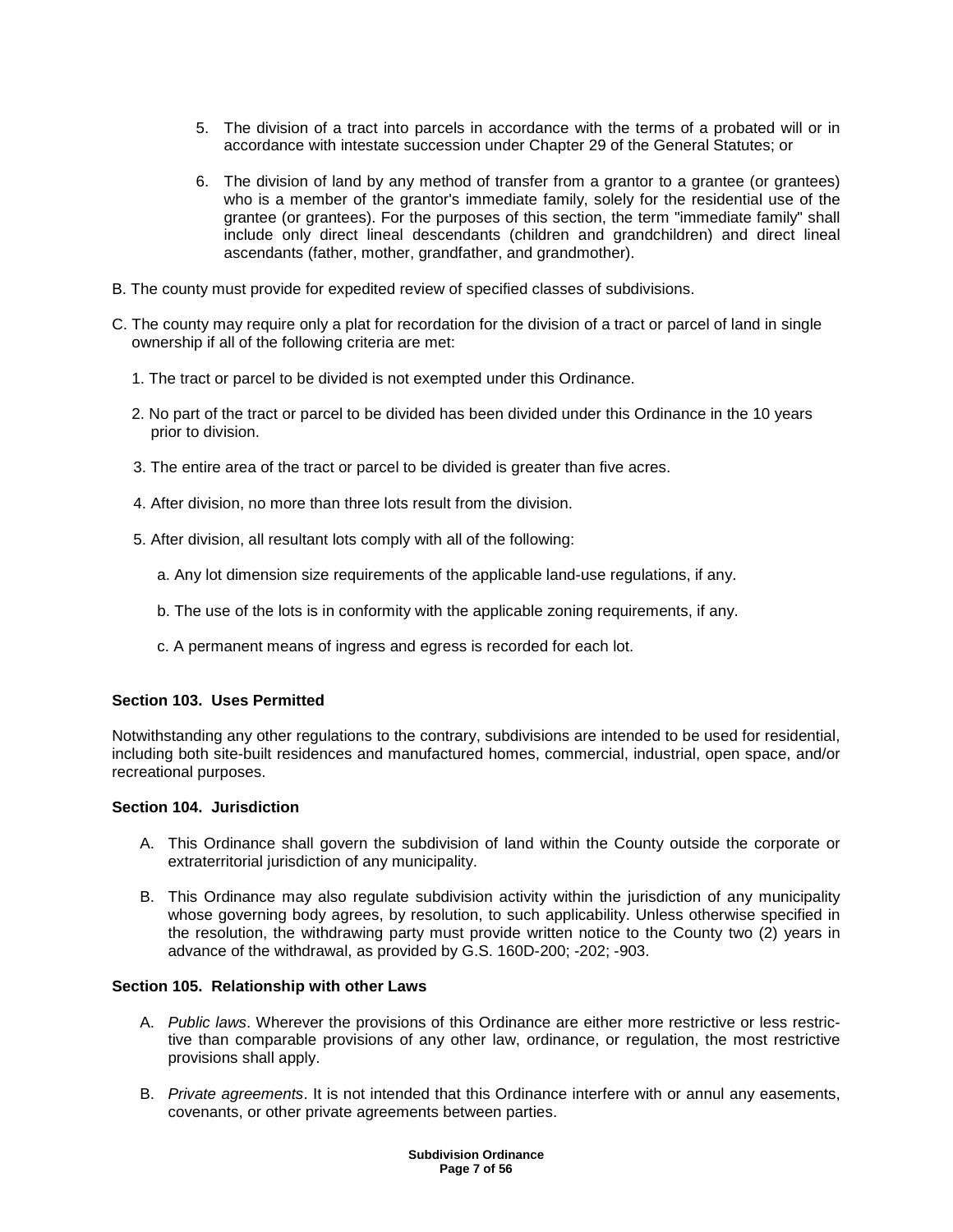# **Section 106. Severability**

Should any section, subsection, or provision of these Regulations be held void or invalid by a court of law for any reason, all other sections, subsections, or provisions shall be considered valid and enforceable.

## **Section 107. Reenactment and Repeal of Existing Ordinance**

This Ordinance is intended to reenact and continue in force some of the provisions of the existing Ordinance previously enacted and amended by the County. All provisions which are not reenacted are hereby repealed.

- A. Effect on pending litigation: All suits at law or in equity and/or all prosecutions resulting from the violation of any ordinance heretofore in effect, which are now pending in any of the courts of this state or of the United States, shall not be abated or abandoned by reason of the adoption of this Ordinance, but shall be prosecuted to their finality the same as if this Ordinance had not been adopted; and any and all violations of the existing Ordinance, prosecutions for which have not been instituted, may be hereafter filed and prosecuted; and nothing in this Ordinance shall be so construed as to abandon, abate, or dismiss any litigation or prosecution now pending and/or which may heretofore have been instituted or prosecuted.
- B. Effect on pending subdivisions: Any preliminary or final subdivision plat properly submitted for review prior to the effective date of this Ordinance shall continue to be reviewed under the ordinance procedures and requirements in existence at the time of submittal. Any addition, expansion, resubdivision, or other new subdivision activity, however, shall follow the applicable procedures and requirements outlined in this Ordinance.

## **Section 108. Effective Date**

This Ordinance shall take full force and effect on July 1, 1991, as adopted by the Pitt County Board of Commissioners on May 20, 1991.

## **Sections 109-119 Reserved**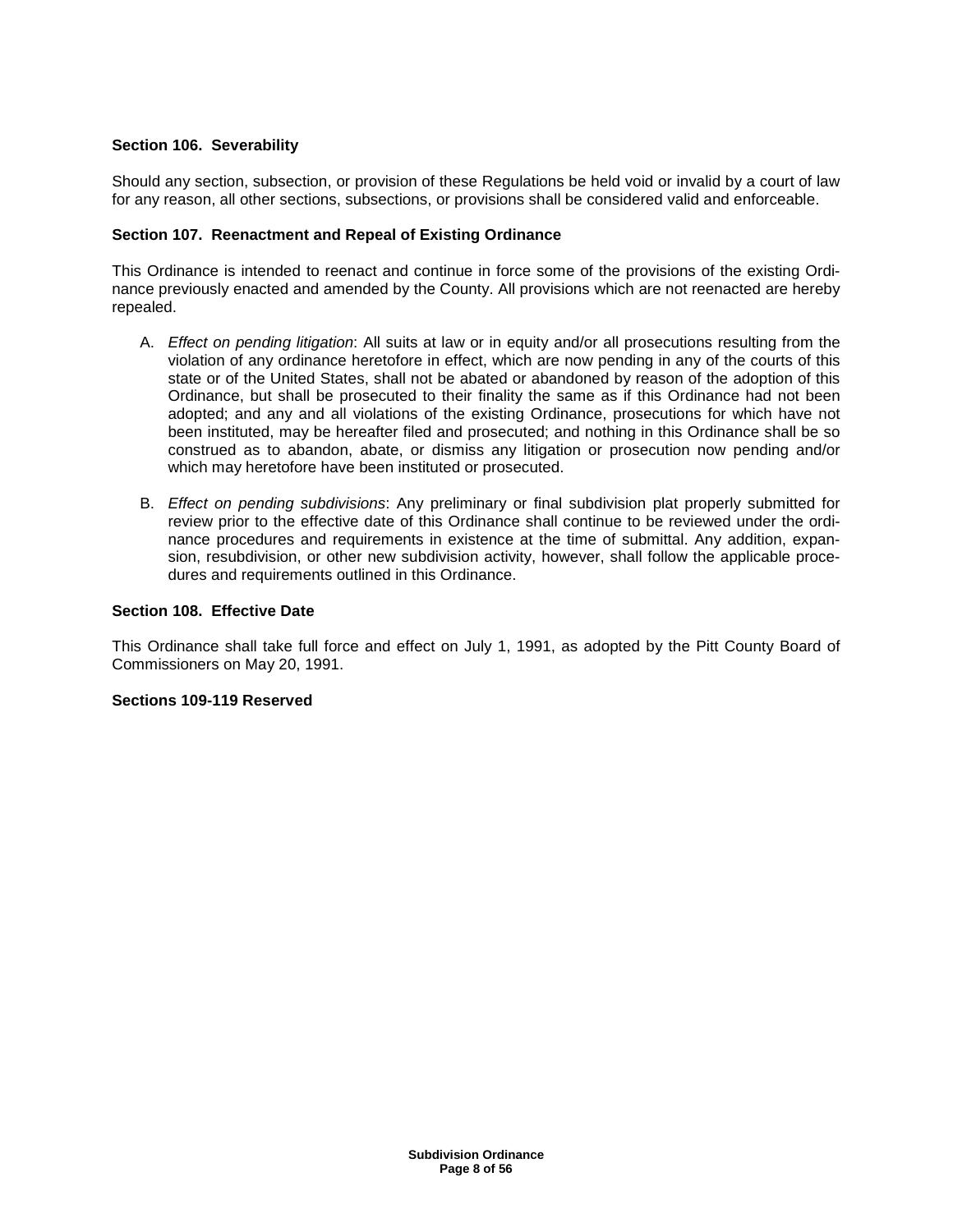## **Division 2. Plat Review and Approval Procedure**

## **Section 120. Approval Required**

- A. From the time this Ordinance becomes effective, no subdivision plat may be filed or recorded with the County Register of Deeds until it has been reviewed and approved in accordance with these Regulations. The Register of Deeds may request certification from the Planning Department that a proposed division of land is exempt from these Subdivision Regulations.
- B. The Clerk of Superior Court may not order or direct the recording of a plat in conflict with these regulations.

## **Section 121. Unlawful Subdivision**

The owner or the agent of the owner of any land who subdivides such land in violation of this Ordinance or transfers or sells land by reference to, exhibition of, or any other use of a plat showing a subdivision of the land before the plat has been properly approved under the provisions of these Regulations, and recorded in the Office of the County Register of Deeds, shall be guilty of a misdemeanor. The description by metes and bounds in the instrument of transfer or other document used in the process of transferring land does not exempt the transaction from this penalty. The County may bring an action for injunction of any illegal subdivision, transfer, conveyance, or sale of land, and the court shall, upon appropriate findings, issue an injunction and order requiring the offending party to comply with these Subdivision Regulations. Building permits required pursuant to N.C.G.S. 160D-403; -1108 may be denied for lots that have been illegally subdivided. In addition, to other remedies, the County may institute any appropriate action or proceedings to prevent the unlawful subdivision of land, to restrain, correct, or abate the violation, or to prevent any illegal act or conduct.

The provisions of this Section shall not prohibit any owner or its agent from entering into contracts to sell or lease land by reference to an approved preliminary plat for which a final plat has not been properly approved under this Ordinance or recorded with the Register of Deeds where the buyer or lessee is any person who has contracted to acquire or lease the land for the purpose of engaging in the business of construction of residential, commercial, or industrial buildings on the land, or for the purpose of resale or lease of the land to persons engaged in the kind of business, provided that no conveyance of that land may occur and no contract to lease it may become effective until after the final plat has been properly approved under the Subdivision Ordinance and recorded with the Register of Deeds, provided the contract is in accordance with N.C.G.S. 160D-807.

## **Section 122. Exemption Procedure**

If, from existing information provided by the landowner, the Subdivision Administrator cannot make a determination that a proposed land division is exempt, as specifically permitted in Section 102, a survey plat prepared by a surveyor shall be submitted to the Subdivision Administrator prior to any transfer of property.

- A. If an exemption applies, the Subdivision Administrator shall stamp the survey plat "Approved, Exempt from Subdivision Regulations," shall note the applicable Ordinance reference to the specific exemption, and shall affix such Administrator's signature and the date.
- B. If an exemption does not apply, the property owner shall follow the applicable procedures of this Ordinance.

## **Section 123. General Subdivision Review and Approval Process**

A. Minor subdivisions: The review and approval process for minor subdivisions is designed to allow for staff review of plats by the Subdivision Administrator. The subdivider may submit a sketch plan for review to aid in the preparation of subsequent submittals. However, the review of minor subdivisions generally utilizes a two-step process of preliminary plats and final plats without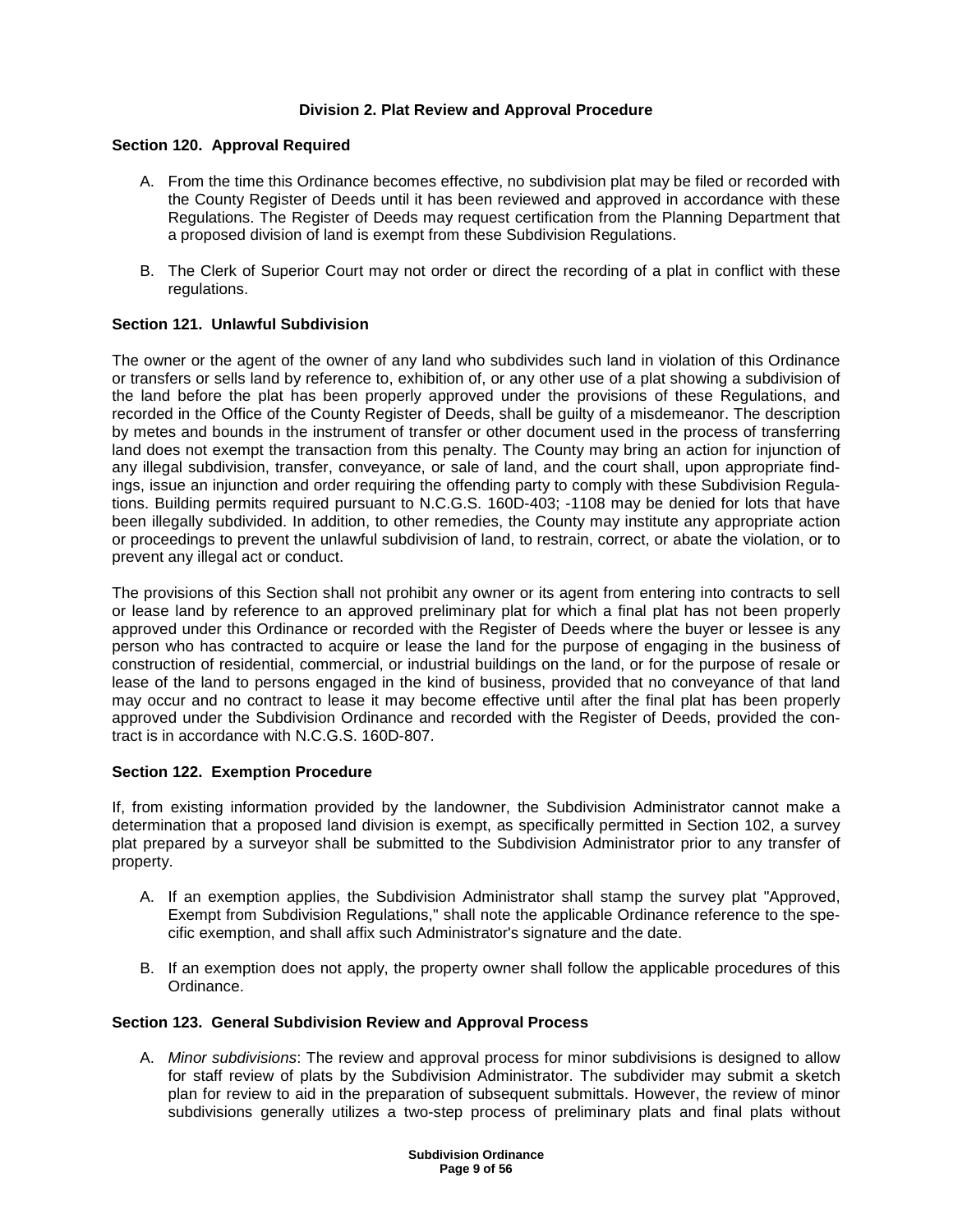regular submittal deadlines. In cases where construction of improvements is necessary, submittal of a construction plan will also be required.

- B. Major subdivisions: The review and approval process for major subdivisions consists of plat and plan review by the Planning Board, Technical Review Committee, and the Subdivision Administrator. The subdivider may submit a sketch plan for review to aid in the preparation of subsequent submittals. However, the review of major subdivisions typically utilizes a three-step process of preliminary plats, construction plans, and final plats. Preliminary plats and construction plans must be submitted in accordance with their respective submittal deadlines. Submittal of a construction plan will not be required in cases where no improvements are necessary.
- C. Unless provided otherwise by law, all rights, privileges, benefits, burdens, and obligations created by development approvals made pursuant to this Chapter 160D-104, attach to and run with the land.
- D. A plan with an established vested right, has the right to undertake and complete the development and use of property under the terms and conditions of an approval secured as specified in NCGS 160D-108 or under common law.

## **Section 124. Preliminary Plat Review for Minor Subdivisions**

These procedures allow for administrative review of minor subdivisions by the Planning Department; however, the Subdivision Administrator may require any preliminary minor plat to be reviewed by the Planning Board under the major subdivision procedure of this Section, if warranted by unusual impacts or conditions. These procedures also apply to any reconfiguration of an approved preliminary plat or resubdivision of a recorded final plat previously reviewed as a minor subdivision. Preliminary plats submitted for review under this Section shall conform to Division 4 (Plat and Plan Requirements). Subdivisions meeting all requirements of Section 102 C are exempt from preliminary plat review, but must follow final plat review procedures as outlined in Section 129 Final Plat Review.

- A. The subdivider is encouraged to discuss the project and applicable regulations with the Subdivision Administrator and other review agencies to determine the procedures and requirements to be met when preparing submittals.
- B. The subdivider may submit five (5) copies of a sketch plan for the proposed subdivision to the Planning Department. Within five (5) working days, the Subdivision Administrator shall review the sketch plan and notify the subdivider of applicable regulations which may affect the preparation of the preliminary plat.
- C. The subdivider shall submit the appropriate number of copies of the preliminary plat to the Planning Department.
- D. The Subdivision Administrator shall then transmit copies of the preliminary plat to the applicable reviewing and regulatory agencies, generally including but not limited to the following:

North Carolina Department of Transportation, Division of Highways

Pitt County Health Department, Environmental Health Division

Pitt County Engineering Department

Pitt County Emergency Services Department

Pitt Soil and Water Conservation District/Soil Conservation Service

U.S. Army Corps of Engineers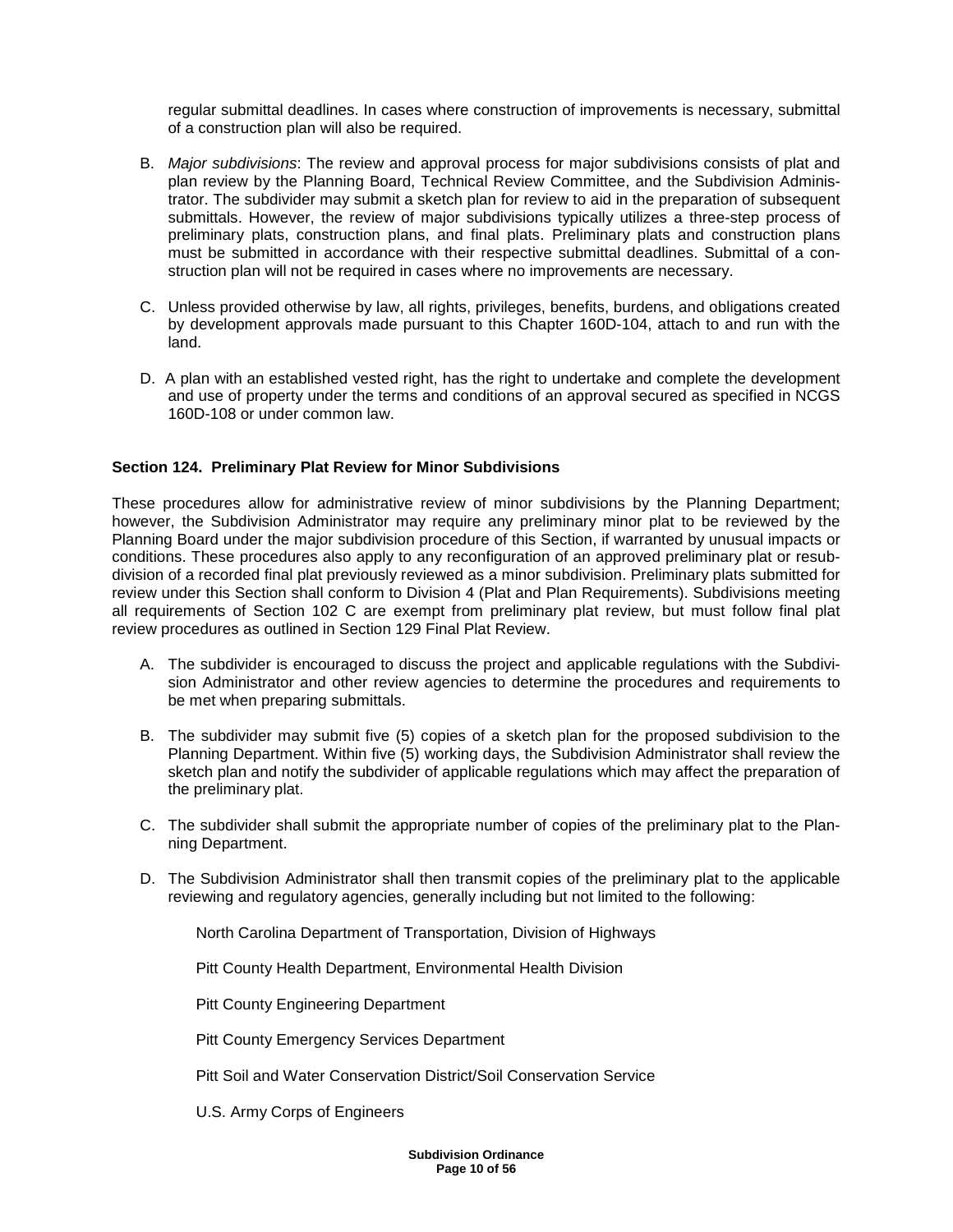## U.S. Postal Service

Any applicable utility companies providing service to the proposed subdivision

Such agencies shall be given seven (7) working days to provide the Subdivision Administrator with written development requirements or conditions and comments concerning the proposed subdivision.

- E. Upon receipt and compilation of reviewing agency requirements, comments, and recommendations, the Subdivision Administrator shall approve, conditionally approve, or disapprove the preliminary plat. Failure on the part of the Subdivision Administrator to act on the preliminary plat within forty-five (45) days of receipt of an acceptable plat shall constitute approval, except where the subdivider voluntarily withdraws the plat from consideration or requests that review be continued. Such requests shall be provided to the Subdivision Administrator in writing.
	- 1. Approval of the preliminary plat is authorization for the subdivider to proceed with preparation of the final plat.
	- 2. Conditional approval of the preliminary plat is authorization for the subdivider to proceed with preparation of a construction plan or other submittals required by this Ordinance prior to submittal of the final plat, as permitted or limited by conditions or requirements. Submittal of a revised preliminary plat may be included as a condition of approval. As required by the provisions of this Ordinance, evidence that these conditions have been met shall be provided to the County concurrent with submittal of a construction plan or final plat.
	- 3. Disapproval of the preliminary plat shall require submittal of a revised plat.
- F. Preliminary plat approval shall remain valid provided that a construction plan or final plat for the first phase or section is submitted and approved within two (2) years in accordance with Sections 127 and 129.
- G. A copy of the preliminary plat shall be stamped and dated with the action taken and shall be returned to the subdivider with accompanying conditions, requirements, and comments.
- I. Any development approval issued exclusively in electronic form shall be protected from further editing once issued.

# **Section 125. Preliminary Plat Review for Major Subdivisions**

These procedures allow for review of major subdivisions by the Planning Board, Technical Review Committee (TRC), and the Subdivision Administrator. These procedures also apply to any reconfiguration of an approved preliminary plat, resubdivision of a recorded final plat except that a preliminary plat may not be required if proposed changes are not deemed substantial by the Subdivision Administrator, or where the proposed plat will, in combination with other subdivisions of the same tract of land, yield a major subdivision. Preliminary plats submitted for review under this Section shall conform to Division 4 (Plat and Plan Requirements).

- A. The subdivider is encouraged to discuss the project and all applicable regulations with the Subdivision Administrator and other review agencies to determine the procedures and requirements to be met when preparing submittals. In particular, the subdivider is advised to take into consideration those items specifically outlined in Section 140(C) (Site Design Standards).
- B. The subdivider may submit five (5) copies of a sketch plan for the proposed subdivision to the Planning Department. Within five (5) working days, the Subdivision Administrator shall review the sketch plan and notify the subdivider of applicable regulations which may affect the preparation of the preliminary plat.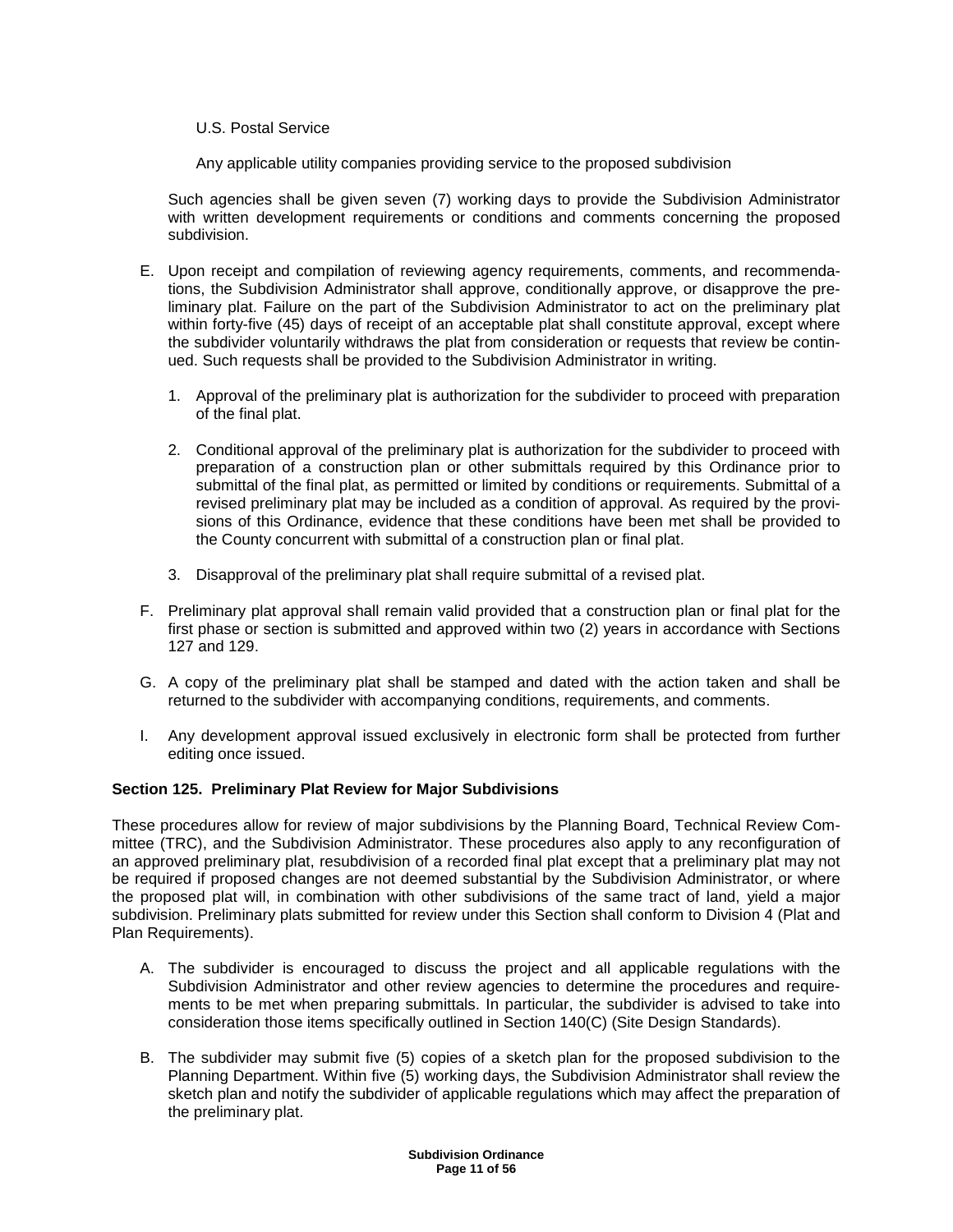- C. The subdivider shall submit the appropriate number of copies of the preliminary plat to the Planning Department at least twenty (20) working days prior to the next regularly scheduled meeting of the Planning Board, if to be considered by the Planning Board at that time.
- D. The preliminary plat shall then be transmitted to the appropriate reviewing and regulatory agencies, generally including but not limited to the following:

North Carolina Department of Transportation

Pitt County Environmental Health Division

Pitt County Engineering Department

Pitt County Emergency Services Department

Pitt Soil and Water Conservation District/Soil Conservation Service

U.S. Army Corps of Engineers

U.S. Postal Service

Any applicable utility companies providing service to the proposed subdivision

Such agencies shall be given seven (7) working days to provide the Subdivision Administrator with written development requirements or conditions and comments concerning the proposed subdivision.

- E. Prior to the Planning Board meeting, the Technical Review Committee shall conduct a meeting to review and discuss the proposed preliminary plat and recommended requirements, conditions, and comments, and to determine plat acceptability for presentation to the Planning Board.
- F. Adjacent Property Owners located within 500 feet of the parcel being subdivided shall be notified of the Planning Board's consideration of the preliminary plat at least ten (10) days prior to the Board meeting.
- G. The preliminary plat; written conditions, requirements, and comments; and a recommendation from the Technical Review Committee shall then be forwarded to the Planning Board for consideration. The Planning Board shall approve, conditionally approve, or disapprove the plat. Failure on the part of the Planning Board to act on the preliminary plat within forty-five (45) days of first review at a regular meeting shall constitute approval, except where the subdivider voluntarily withdraws the plat from consideration or requests that review be continued. Such requests shall be provided to the Subdivision Administrator in writing.
	- 1. Approval of the preliminary plat is authorization for the subdivider to prepare a final plat.
	- 2. Conditional approval of the preliminary plat is authorization for the subdivider to proceed with preparation of the construction plan, if applicable, or other submittals prior to submission of the final plat, as permitted or limited by conditions or requirements. Submittal of a revised preliminary plat may be included as a condition of approval. As required by other provisions of this Ordinance, evidence that these conditions have been met shall be provided to the County concurrent with submittal of a construction plan, if required, or the final plat.
	- 3. Disapproval of the preliminary plat shall require submittal of a revised plat.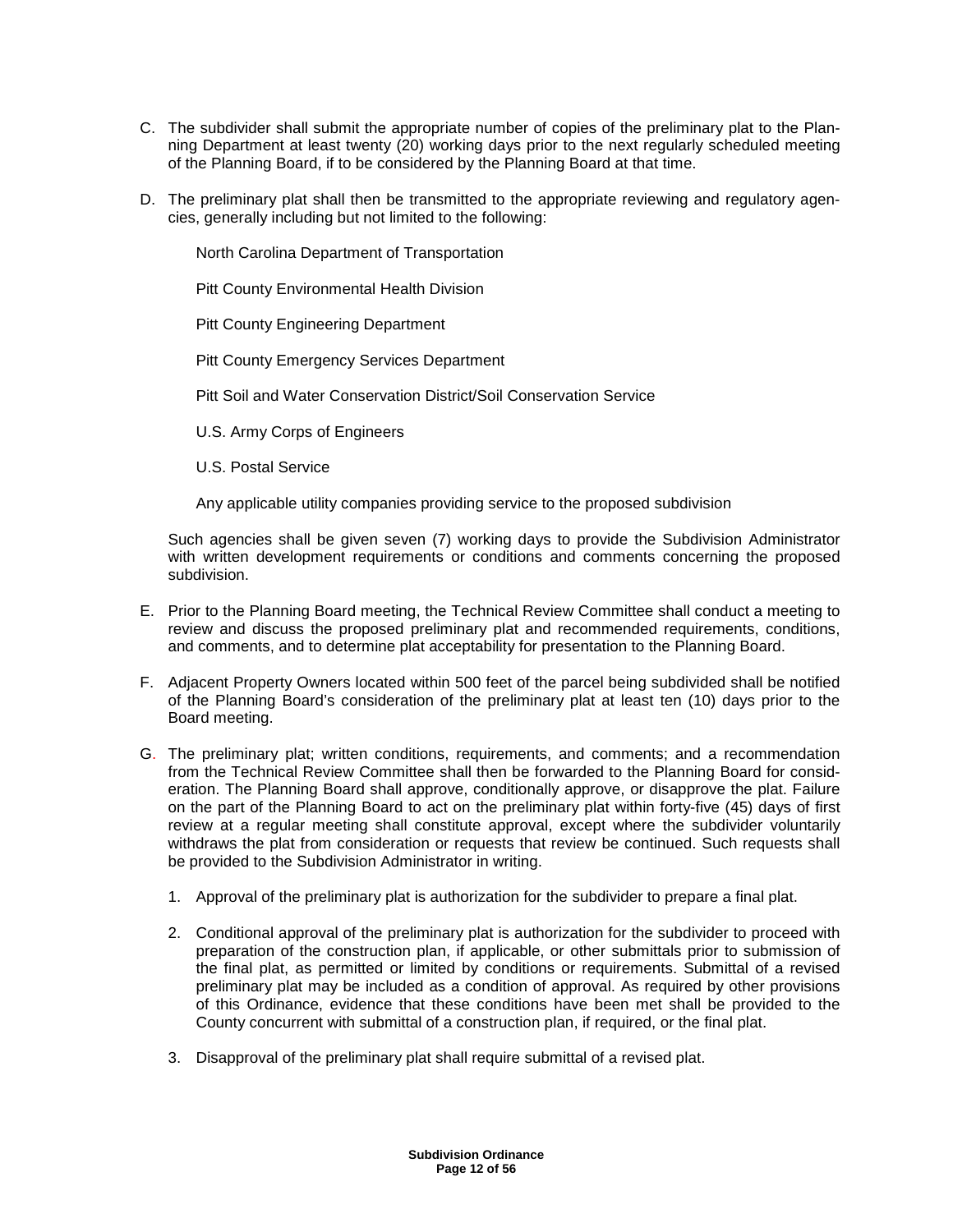- G. Preliminary plat approval shall remain valid provided that a construction plan or final plat for the first phase or section is submitted and approved within two (2) years in accordance with Sections 127 and 129.
- H. A copy of the preliminary plat shall be stamped and dated with the action taken and shall be returned to the subdivider with accompanying conditions, requirements, and comments.
- I. Any development approval issued exclusively in electronic form shall be protected from further editing once issued.

## **Section 126. Lot Evaluations and Soils Information for Onsite Sewage Disposal System**

- A. With the submittal of a construction plan, if required, the subdivider shall either:
	- 1. Apply to and receive the results from the County Environmental Health Division for individual lot evaluations for the entire subdivision or a phase of the subdivision, if necessary, to allow utilization of onsite sewage disposal systems, or
	- 2. Submit a soils report from a soil scientist licensed by the North Carolina Board for Licensing Soil Scientists for the corresponding lots shown on the plan. The proposed sewage system areas and 100% repair areas must be field staked by the consulting soil scientist prior to lot evaluations being conducted by the County Environmental Health Division. The report must include the following:
		- a. A soils map of adequate scale delineating the suitability for various ground absorption systems with the proposed lot lines, building envelope for primary structure, proposed driveway(s) and other impervious surfaces, and the primary and 100% repair septic system areas;
		- b. A description of the type of sewage system for all of the proposed primary and 100% repair septic system areas, as well as the dimensional requirements for each area;
		- c. A statement indicating the soil scientist has developed the report and certifies, to the best of his/her knowledge, that all of the proposed lots shown are capable of supporting individual septic systems and 100% repair areas based on 15A NCAC 18A .1900, LAWS AND RULES FOR SEWAGE TREATMENT, AND DISPOSAL SYSTEMS. Otherwise, the proposed lot(s) must be labeled as "Non-buildable". The licensed soil scientist shall provide his/her signature on the report, as well as an impression of his/her seal provided by the North Carolina Board for Licensing Soil Scientists; and
		- d. A signed and notarized hold harmless agreement, signed by the developer and notarized, releasing Pitt County from any liability from discrepancies between the soils data and the environmental health division lot evaluation results.
- B. Based upon more detailed information from the lot evaluations by the County Environmental Health Division, a construction plan illustrating drainage improvements may be required, although not previously identified during preliminary plat review. The construction plan shall then be prepared, submitted, and reviewed in accordance with Section 127.
- C. Final plats will not be accepted for review until lot evaluation results are finalized by the County Environmental Health Division.

# **Section 127. Construction Plan Review**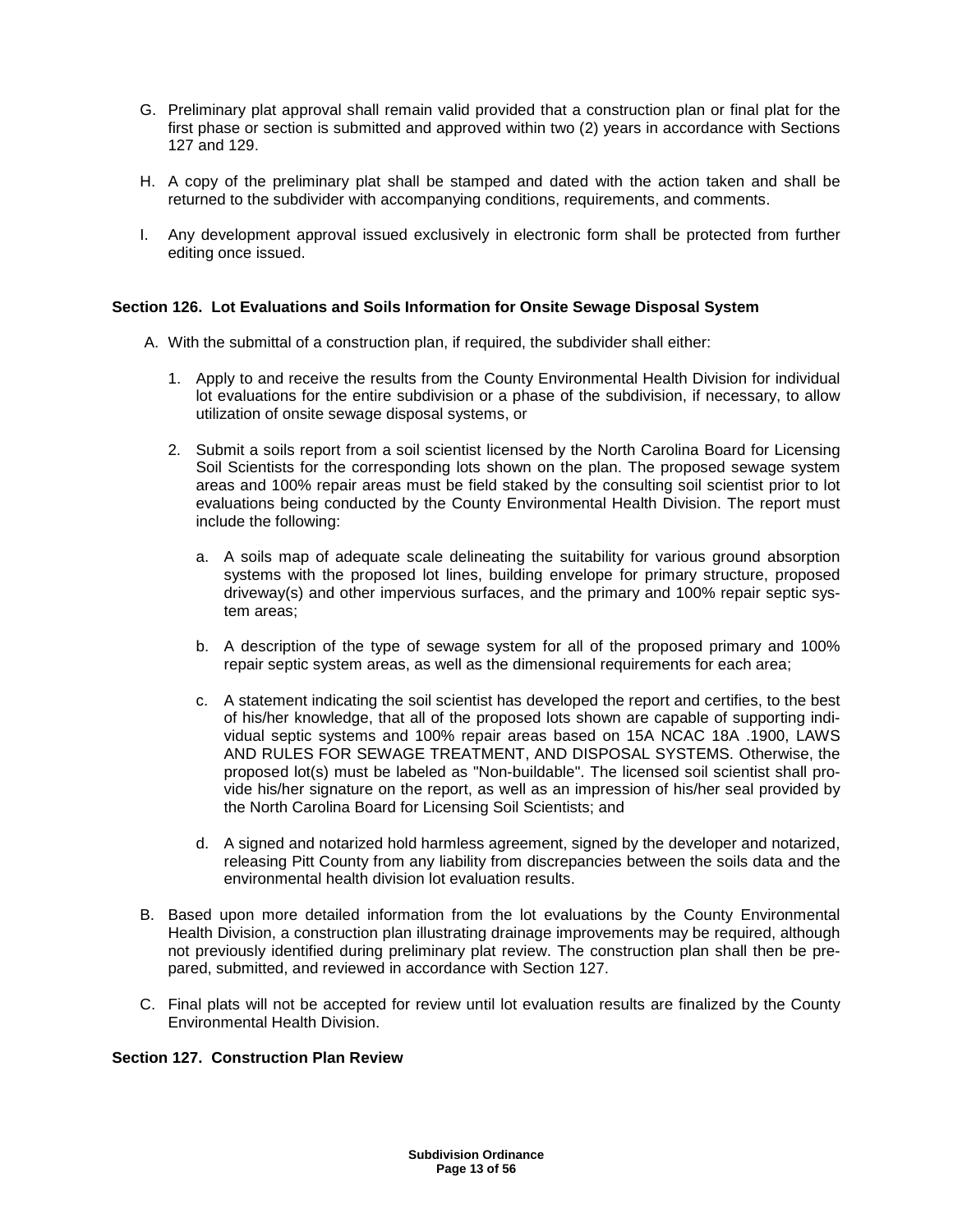These procedures allow for review of construction plans by the Technical Review Committee. Construction plans submitted for review under this Section shall conform to Division 4 (Plat and Plan Requirements).

- A. The subdivider shall submit the appropriate number of copies of the construction plan for the entire subdivision or the first phase or section of the subdivision prepared in accordance with Division 4 (Plat and Plan Requirements) to the Subdivision Administrator. Such construction plan shall be submitted at least twenty (20) working days prior to the next regularly scheduled meeting of the Technical Review Committee, if to be considered by the Committee at that time.
- B. The construction plan shall be transmitted to the Technical Review Committee, and the member representatives shall return requirements, conditions, and technical comments to the subdivision Administrator within seven (7) working days.
- C. The Technical Review Committee shall conduct a meeting to review and discuss the proposed construction plan and recommended requirements, conditions, and comments. The TRC shall approve, conditionally approve, or disapprove the plan. Failure on the part of the TRC to act on the construction plan within forty-five (45) days of first review at a regular meeting shall constitute approval, except where the subdivider voluntarily withdraws the plan from consideration or requests that review be continued. Such requests shall be provided to the Subdivision Administrator in writing.
	- 1. Approval of the construction plan is authorization for the subdivider to begin construction and/or provide a financial guarantee for improvements and prepare a final plat. Before construction of improvements (e.g., water and sewer facilities) which are to be owned and maintained by the service providers, construction plan approval also must be obtained from the respective service providers.
	- 2. Conditional approval of the construction plan is authorization for the subdivider to proceed with construction and/or provide a financial guarantee for improvements and prepare a final plat, as permitted or limited by the conditions. Before construction of improvements (e.g., water and sewer facilities) which are to be owned and maintained by the service providers, construction plan approval also must be obtained from the respective service providers. Submittal of a revised construction plan may be included as a condition of approval. As required by other provisions of this Division, evidence that these conditions have been met shall be provided to the County concurrent with submittal of the final plat.
	- 3. Disapproval of the construction plan shall require submittal of a revised plan and/or other supplemental materials pertinent to the proposed improvements.

## **Section 128. Improvements or Guarantees**

Prior to acceptance of a final plat for review, a construction plan shall be approved, if applicable, all lot evaluations by the County Environmental Health Department must be complete and improvements shall be installed or made, and/or an acceptable financial guarantee for their installation shall be provided to the County by the subdivider.

- A. *Improvements*: All of the following onsite and offsite improvements, as applicable, shall be made or guaranteed: streets, including the roadway surface; storm drainage; subsurface drainage; water lines; erosion and sedimentation control measures; sanitary sewer lines; fire hydrants; traffic control signs; and any other physical improvements required as part of preliminary plat approval.
- B. Certification of improvements:
	- 1. If improvements are installed, the subdivider's engineer or surveyor shall, as part of the final plat submittal, furnish a letter certifying that the subdivision improvements have been com-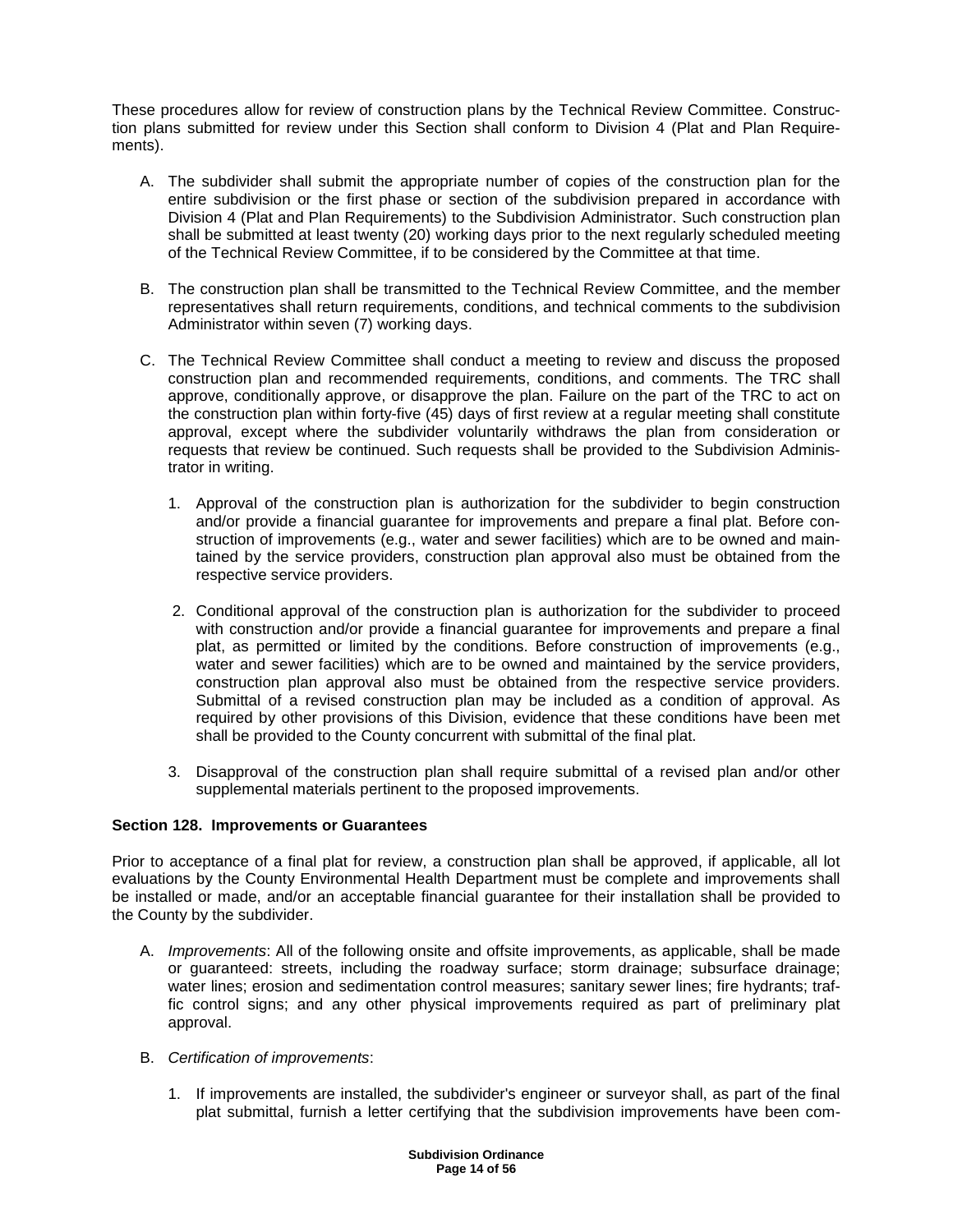pleted in accordance with the approved construction plan. Where any variation from the approved construction plan occurs, a certified "as-built" plan shall be provided.

- 2. Upon verification by the subdivision Administrator, County Engineer, or other affected agencies that the improvements have been completed in substantial conformance with the approved construction plan, the Subdivision Administrator shall accept the final plat for review.
- 3. Approval of the improvements by the County shall not release the subdivider from the obligation to maintain the improvements, as required elsewhere by this Ordinance.
- C. Performance guarantee:
	- 1. Amount and duration: If the required improvements have not been made or will not be completed by the time of final plat submittal, the subdivider shall have the option of providing a performance guarantee or surety satisfactory to the County Attorney and the County Engineer in an amount not less than one hundred twenty (120) percent of the estimated cost of the improvements. The performance guarantee shall stipulate that the improvements will be made by the subdivider within one year after approval of the final plat unless the developer determines that the scope of work for the required improvements necessitates a longer duration. The surety will be valid for one year or until the improvements are made and the surety can be extended or a new guarantee issued. The performance guarantee shall ensure that these improvements can be made without cost to the County in the event of default by the subdivider.
	- 2. Acceptable forms: Acceptable forms of performance guarantee include a surety bond issued by any company authorized to do business in this State, a letter of credit issued by any financial institution licensed to do business in this State, or any other form of guarantee that provides equivalent security to a surety bond or letter of credit. The estimated cost of improvements shall be reviewed by the County Engineer and the arrangements for the performance guarantee shall be approved by the County Attorney prior to final plat submittal. This option may be used in any combination with actual installation of improvements, and the face value of the surety may be reduced by the County as the improvements are made by the subdivider.
	- 3. Certification and release: Prior to full or partial release of the performance guarantee by the County, the subdivider's engineer or surveyor shall certify by letter that the subdivision improvements have been completed in accordance with the approved construction plan. Where any variation from the approved construction plan occurs, a certified "as-built" plan shall be provided. If this certification is not provided in accordance with this subsection, the County may proceed with necessary actions to ensure that the required improvements are completed.

## **Section 129. Final Plat Review**

A. After approval of the preliminary plat or the construction plan, if one is required, the subdivider shall submit a final plat of the entire subdivision or the first phase or section of the subdivision, prepared in accordance with Division 4 to the planning department, within twenty-four (24) months. If a soils report was submitted by a licensed soil scientist during the review of the construction plan, the lot evaluations must be approved by the Environmental Health Division prior to the submittal of the final plat. If a final plat or construction plan is not submitted and approved within this time period, preliminary plat approval shall become null and void, unless the subdivider is granted an extension of up to six (6) months in accordance with Section 162. The following procedures also apply to subdivisions meeting all requirements under Section 102 C.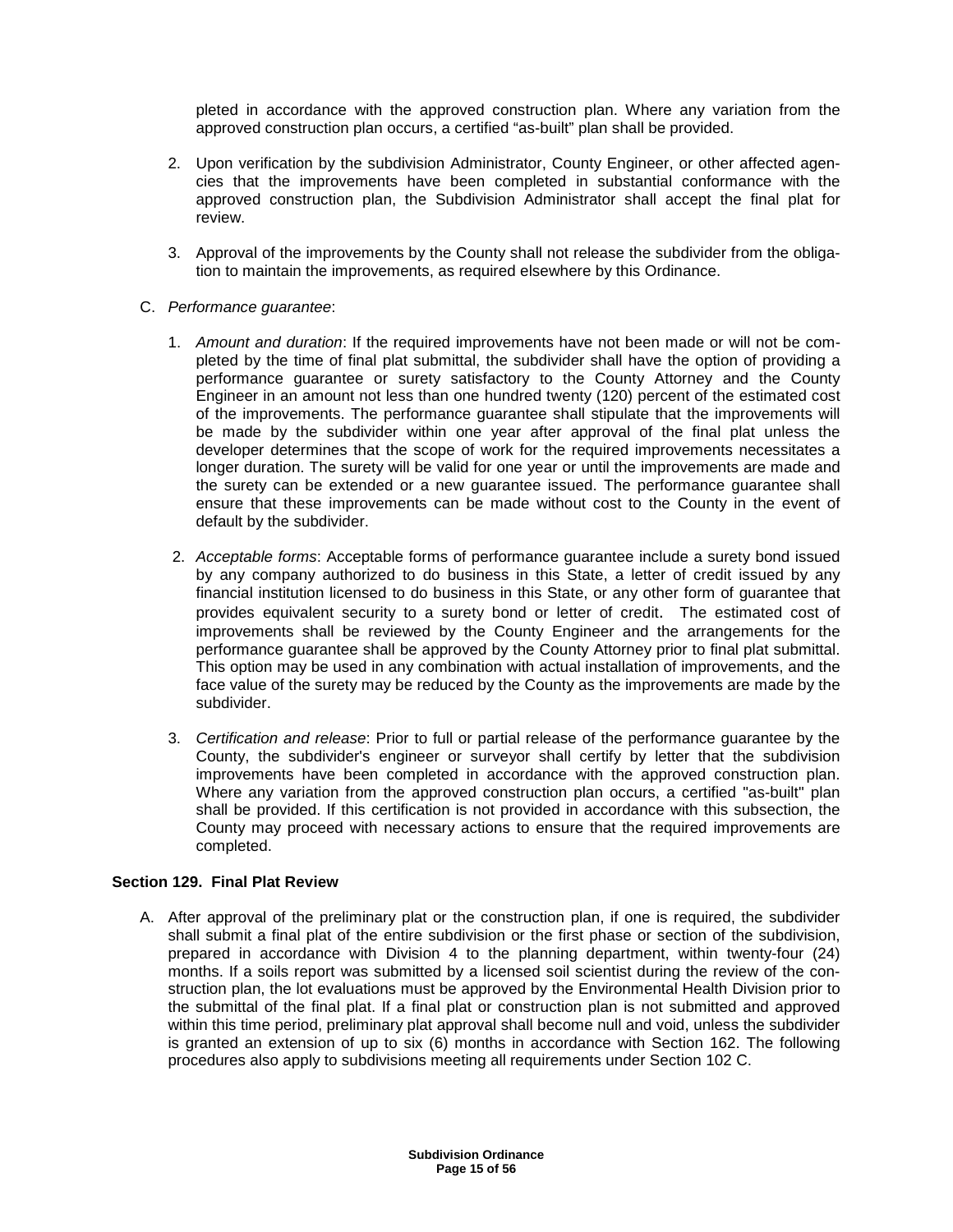- B. The subdivider shall submit the appropriate number of map copies and originals, recording fees, and all other required supplementary materials to the Planning Department prior to consideration of the final plat.
- C. The Subdivision Administrator shall review the final plat and other materials for completeness.
- D. The Subdivision Administrator shall act on all final plats. Failure on the part of the County to act within thirty (30) days of final plat submittal shall constitute approval, except where the subdivider voluntarily withdraws the plat from consideration or requests additional review time. Such requests shall be provided to the Subdivision Administrator in writing.
	- 1. Approval of the final plat is authorization for the plat to be signed by the County Manager and the Subdivision Administrator, and to be recorded. The action of the Subdivision Administrator shall be noted on the final plat. The Subdivision Administrator shall file the plat, and, in the case of private streets, all supplemental materials required by Section 141(C) for recording with the Register of Deeds within thirty (30) days of final plat approval, and shall notify the subdivider of the recording information and date of filing.
	- 2. Disapproval of the final plat shall require that the Subdivision Administrator state the reasons for disapproval and notify the subdivider of the action and reasons in writing.

## **Section 130. Resubdivision**

- A. The resubdivision or replatting of land, except for combining or recombining of lots, as exempted by Section 102(A), shall follow all of the procedures outlined by this Ordinance for a new subdivision, regardless of the number of divisions or lots to be created. The resubdivision process shall also be applicable to any revisions or modifications of an original plat, except that a preliminary plat may not be required if, in the opinion of the Subdivision Administrator, proposed changes are not substantial and do not affect any public rights or interests created by the original plat.
- B. The following items shall be taken into special consideration when a resubdivision occurs:
	- 1. All affected landowners shall sign the certificate of ownership; and
	- 2. The subdivision shall be appropriately identified on the plat as a resubdivision of a previously recorded plat, and all affected lots, blocks, or other land areas being resubdivided or replatted shall be properly identified in the title block on the replacement plat.

# **Section 131. Plat Vacation**

- A. Prior to lot sale: Any recorded plat or any part of any plat may be vacated by the subdivider at any time before the sale of the first lot in the subdivision by a written instrument declaring the plat to be vacated, to which a copy of the recorded plat shall be attached.
- B. Subsequent to lot sale: When any lot has been sold, the plat may be vacated in accordance with this Division only when all owners of the lot join in the execution of such instrument.
- C. Procedure: Such an instrument shall be approved by the Planning Board and shall be recorded and filed in the same manner as a final plat. The County may reject any such instrument which abridges or destroys any public rights in any of its public uses, improvements, or streets.

## **Sections 132-139 Reserved**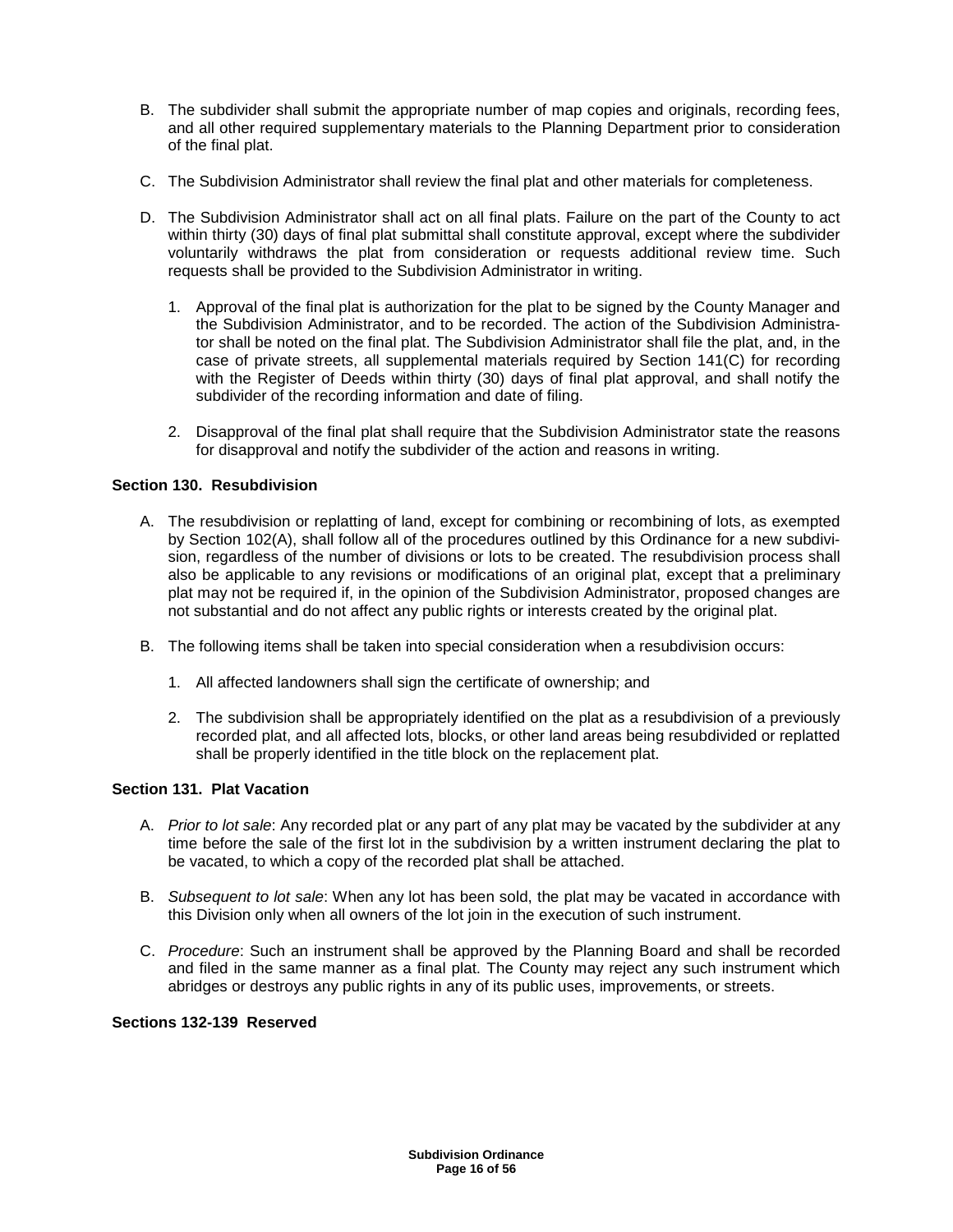# **Division 3. Design and Improvement Standards**

### **Section 140. General**

- A. Purpose: The purpose of good subdivision design is to create functional and attractive developments, to minimize adverse impacts, and to ensure projects which will be an asset to the County.
- B. Minimum standards: These design and improvement standards shall be interpreted and applied as the minimum requirements. Specific conditions may be added to the approval of the preliminary plat by the Subdivision Administrator or Planning Board to ensure that the more general design and improvement standards are met.
- C. Site design standards:
	- 1. Subdivisions should be laid out to avoid an adverse effect on groundwater and aquifer recharge; to reduce site grading and cut and fill; to prevent accelerated erosion; to prevent flooding; to provide adequate access to lots and sites; and to mitigate adverse effects of noise, traffic, drainage, and utilities on neighboring properties.
	- 2. To the maximum extent practicable, development shall be located to preserve the natural features of the site, to address areas of environmental sensitivity, and to minimize alteration of natural features, except as otherwise permitted by this Ordinance. In particular, the following areas or items should be considered for protection or preservation:
		- a. Unique or fragile areas, including wetlands, as defined in Section 404, Federal Water Pollution Control Act Amendments of 1972, and field-verified by onsite inspection by the regulatory branch of the U.S. Army Corps of Engineers;
		- b. Lands within flood hazard areas;
		- c. Identified habitats of endangered wildlife; and
		- d. Historically significant structures and sites, as listed on federal or state lists of historic places.

## **Section 141. Streets**

Residential subdivision streets shall be arranged to provide for a coordinated road and street network, to ensure appropriate extension of existing streets and development of new streets and highways, to discourage through traffic, to avoid hazardous situations, and to allow for adequate access to adjoining property. Where a tract of land is subdivided in phases, or is subdivided into large parcels or lots, adequate provisions should be made to allow for the development of future streets and logical resubdivisions.

It shall be the responsibility of the subdivider to prepare, construct, and maintain all street and street rightof-way improvements until such a time as:

- 1. Publicly dedicated roads are accepted for maintenance under the North Carolina Department of Transportation (NCDOT) State Road System. It shall be the responsibility of the subdivider to formally petition NCDOT to adopt the roads and initiate the process of transferring maintenance to NCDOT.
- 2. Privately dedicated roads are transferred to a duly formed and constituted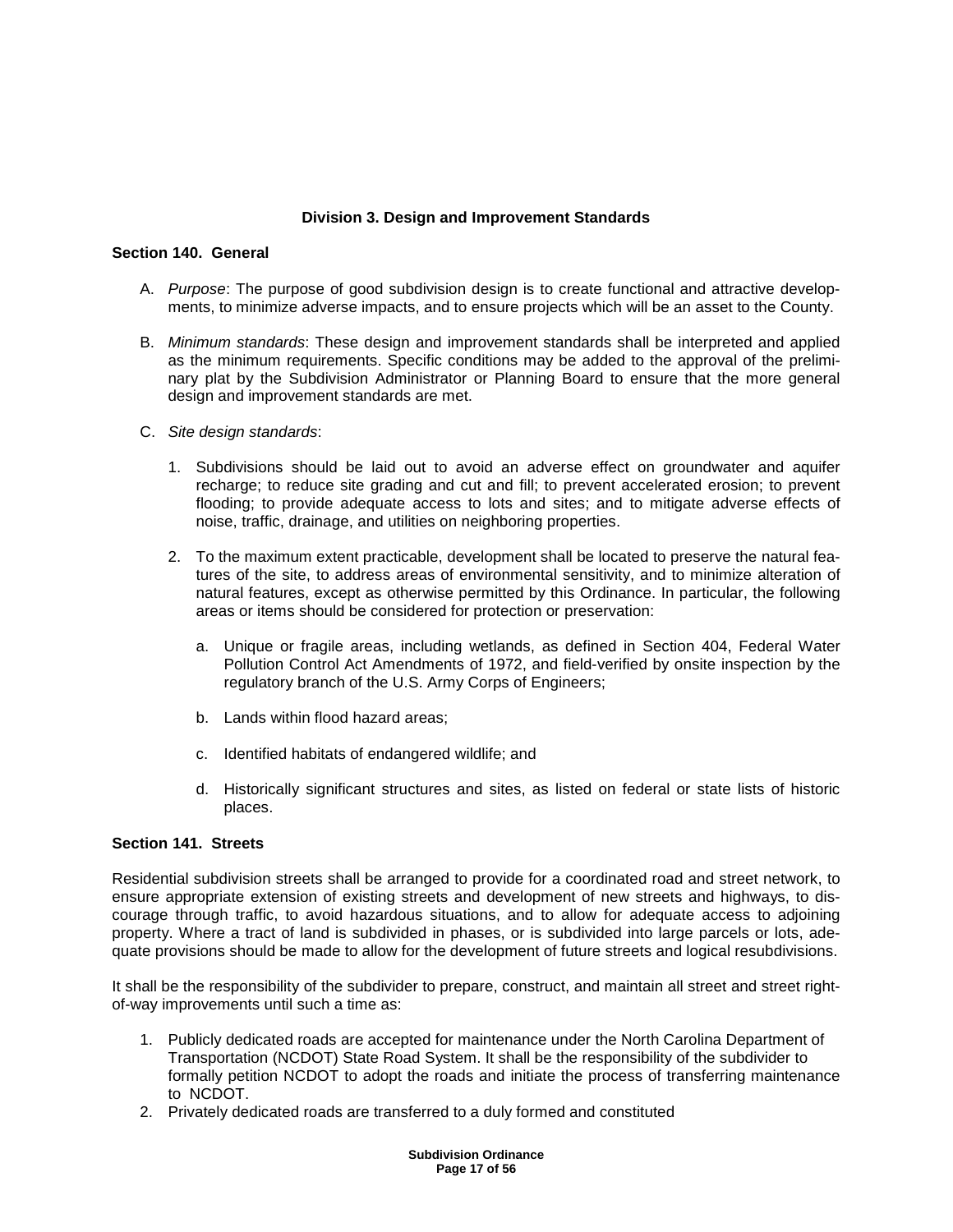Homeowner's Association as referenced in Section 141.C.2 of this ordinance.

For the purposes of this ordinance, streets and street right-of-way improvements shall include road surface materials, road base course, and associated drainage improvements (e.g., roadside ditches, curb and gutter, storm drains, and drainage cross-piping).

- A. Street type: Each street in a subdivision shall be either public or private. A combination of public and private streets may be acceptable. A disclosure statement as to the intended ownership status of the streets shall be included on the final plat, in addition to any other disclosure required by G.S. 136-102.6.
- B. Public streets:
	- 1. In accordance with G.S. 136-102.6, any street designated as a public street shall be designed and constructed in accordance with the "Minimum Construction Standards for Subdivision Roads" set forth by the State Department of Transportation, Division of Highways, except that the right-of-way for all streets without curb and gutter shall be at least sixty (60) feet and the pavement width shall be at least twenty (20) feet.
	- 2. Preliminary plats and construction plans shall be reviewed by the State Department of Transportation to ensure conformance with construction standards.
	- 3. A certification, signed by an authorized State Department of Transportation official, that the plans for proposed public streets meet such minimum requirements shall be included on the final plat. In addition, there shall be a statement on the final plat that the subdivider will maintain proposed public streets and associated improvements until they are officially accepted by the State Department of Transportation.
- C. Private streets. Private streets may be utilized in lieu of public streets, provided the following requirements are met.
	- 1. Private street requirements. Private streets shall be designed to meet the minimum standards of this Subsection. All other aspects of private street design not addressed in this Section shall be in accordance with State Department of Transportation requirements for public streets. The County Engineer shall determine the adequacy of all private street designs.
		- a. Right-of-way width, 50 feet.
		- b. Pavement width, 20 feet.
		- c. Centerline radius, 150 feet.
		- d. Ditch section:
			- i. Front slope. Horizontal distance of eight feet with a slope of 6:1.
			- ii. Back slope. Slope of 6:1.
			- iii. Longitudinal slope. Three-tenths (3/10) of a percent.
	- 2. Homeowners association: A homeowner's association shall be incorporated in accordance with G.S. Chapter 55, or 55a to provide for the maintenance of private subdivision streets. As required, appropriate bylaws shall be prepared, and proposed covenants or deed restrictions which address maintenance, apportionment of financial responsibility, and enforcement shall be provided. The County Attorney shall approve the adequacy of these materials prior to final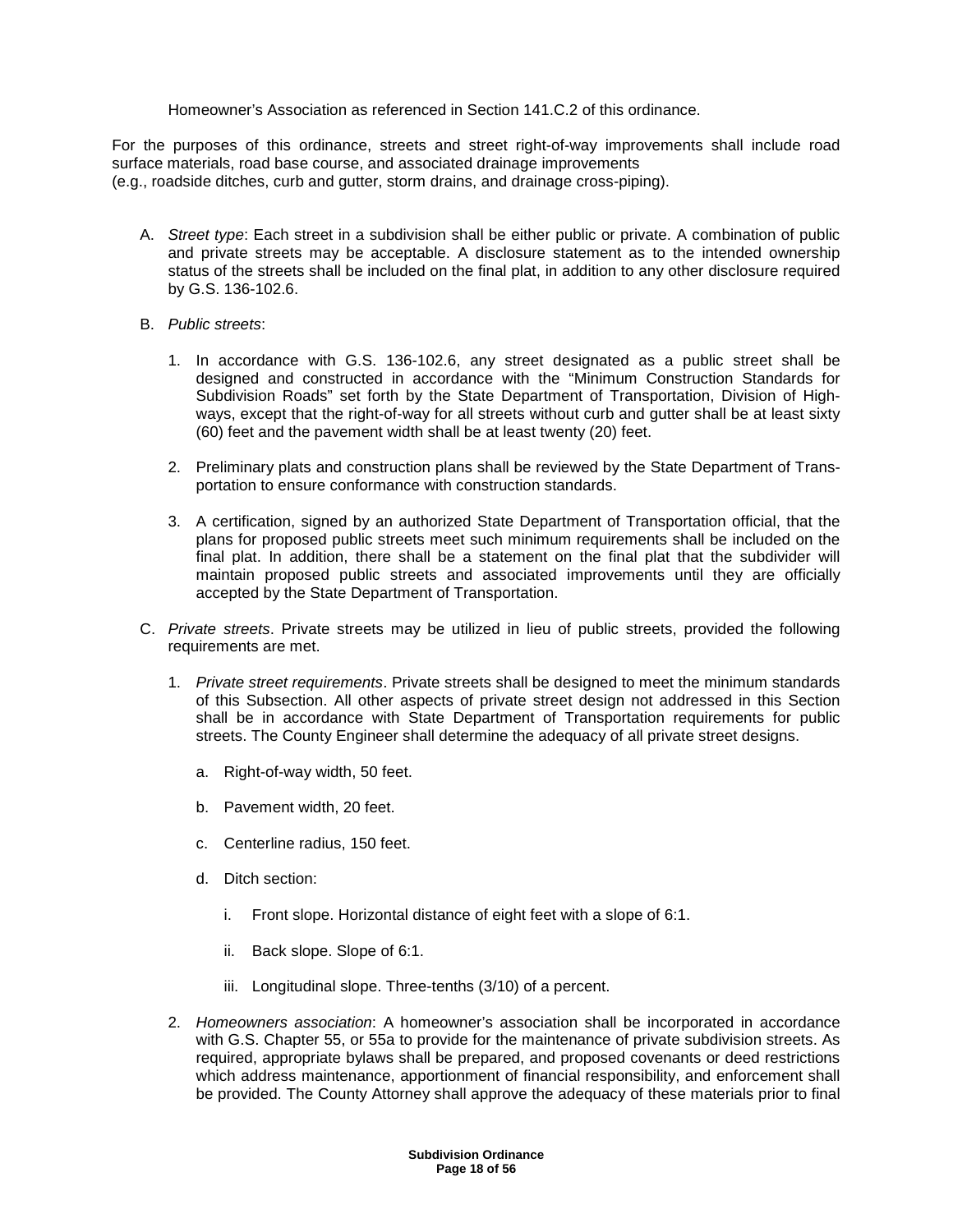plat review. These materials shall be recorded at the same time as the final plat and shall be appropriately cross-referenced in the County Register of Deeds Office.

- D. General street standards:
	- 1. Improvement of traveled way: All new subdivision streets shall be paved in accordance with the "Minimum Construction Standards for Subdivision Roads" set forth by the State Department of Transportation, Division of Highways.
	- 2. Cul-de-sacs: Every permanent dead-end street shall be developed as a cul-de-sac and shall not exceed one thousand eight hundred (1,800) feet in length, measured from the centerline of the nearest intersecting street to the center of the turnaround. Temporary cul-de-sacs, constructed to State Department of Transportation base standards, but not necessarily paved, may be required by the Technical Review Committee or Subdivision Administrator.
	- 3. Reserve strips: Reserve strips adjoining street right-of-way for the purpose of preventing access to adjacent property shall not be permitted under any condition.
	- 4. Street offsets: Proposed intersections on one (1) side of a street, road, or highway shall coincide with existing or proposed intersections on the opposite side of such street, road, or highway, unless NC-DOT will not authorize the location of the required entrance. In any event, however, street offsets, as measured between the centerlines of intersecting streets, shall meet the following requirements:
		- a. Subdivision streets. Street offsets within subdivisions shall be at least one hundred twenty-five (125) feet apart.
		- b. Primary or secondary roads: Street offsets created by subdivision streets intersecting with primary highways or secondary roads shall be at least two hundred fifty (250) feet apart.
	- 5. Street interconnectivity and multiple accesses: For the purposes of providing improved traffic flow, limiting the number of subdivision street intersections on major streets, and providing multiple access points for emergency services, stub roads shall be extended to adjacent properties. No more than two (2) stub roads shall be required, except that newly constructed streets shall connect with any existing adjacent stub road connections.
		- a. Stub roads shall be designed, constructed, and maintained according to applicable standards of the State Department of Transportation for the following reasons:
			- i. To circumvent dispute regarding responsibility for maintenance and who has the right to use the road.
			- ii. Designed and constructed as a public road to the adjacent properties, as to allow neighboring subdivisions to build adjoining public roads.
			- iii. To avoid legal issues of requiring a dedicated strip to be paved at a later date than subdivision approval.
			- iv. The existence of a road, which may be extended, is known to buyers and subsequent owners of neighboring properties.
			- v. Located so as to best ensure the safe, convenient, and efficient movement of traffic within a local road network as well as the orderly development of adjacent properties in accordance with the standards set forth in this section.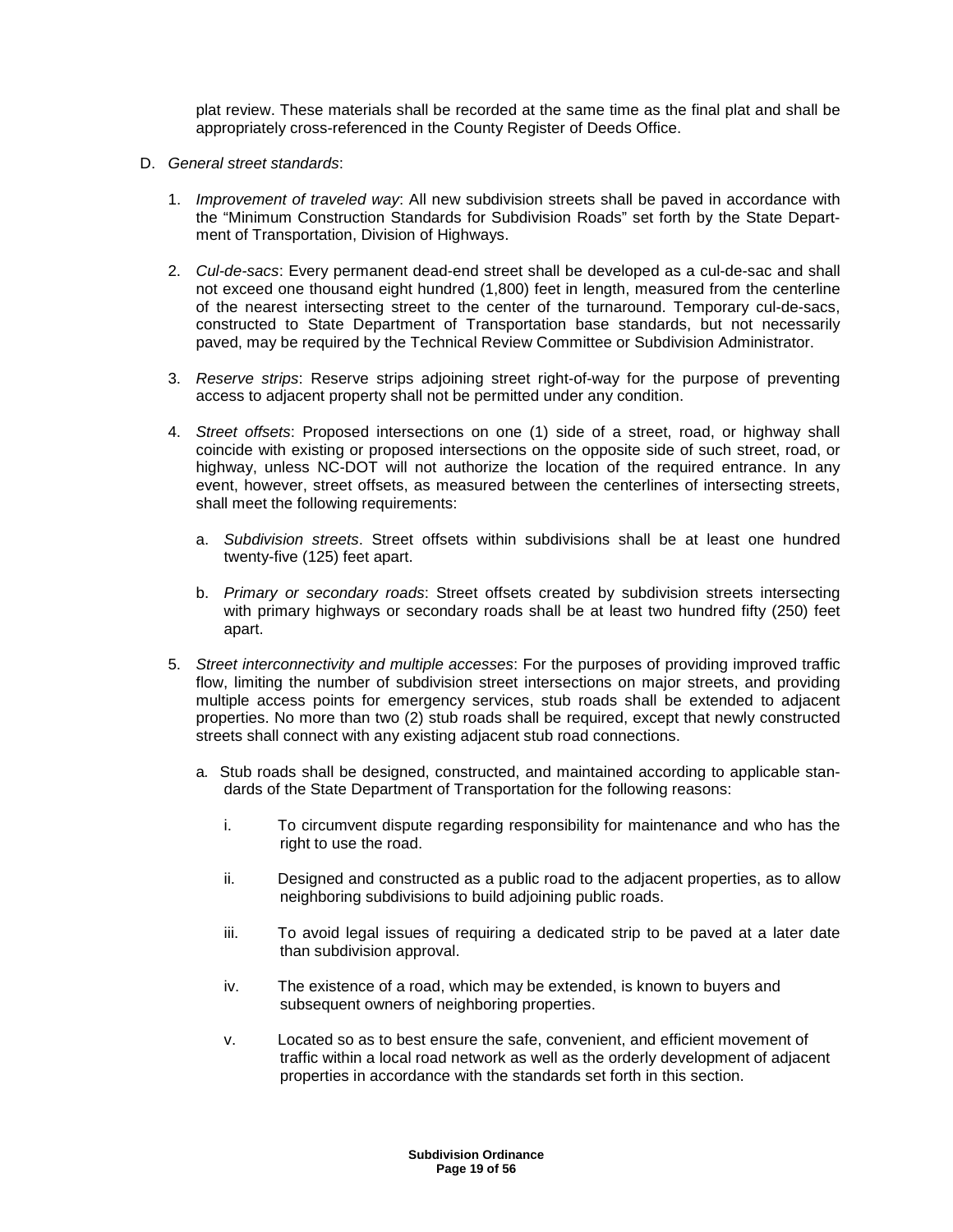- b. Stub roads to adjacent properties shall be required except when one of the following is applicable:
	- i. The stub road will require crossing protected water features or the stub road will provide access to properties permanently protected from development through an encumbrance, such as a conservation easement, conservation trust, or deed restriction, which prohibits development.
	- ii. The stub road will connect properties zoned "residential" (the RA, RR, R40, SR, MFR, or RC zoning districts) with those zoned "commercial" (the RC, HC zoning districts), "office" (the OI zoning district), or "industrial" (the LI and GI zoning districts).
	- iii. Adjacent parcels are less than 10 acres, except that contiguous parcels of the same ownership will be considered as a single parcel.
	- iv. Adjacent parcels with existing residential road networks do not have stub road connections available.
	- v. The roads will be dedicated as private streets.

# **Section 142. Lots**

- A. Access. Each lot shall have direct access to a public or private street, with the ability to obtain a driveway permit. Private easements for providing ingress and egress to subdivided lots are not acceptable. Lots with non-accessible road frontage are not considered to have direct access to a public or private street. All lots must have accessible road frontage and developed according to lot width and/or flag lot standards regulated by the Subdivision Ordinance. All access points must be approved by North Carolina Department of Transportation.
- B. Lot size and lot width. Each lot shall meet the minimum area and lot width requirements cited in the County Zoning Ordinance.
- C. Minimum Width. All new lots must maintain at least a 40 foot width as measured in any direction, provided the parent parcel allows such.

# **Section 143. Setbacks**

Minimum setback requirements must comply with those cited in the County Zoning Ordinance.

# **Section 144. Drainage**

- A. Drainage objectives: An adequate surface and subsurface drainage system shall be designed, installed, and maintained to meet the following objectives:
	- 1. Each lot shall have a suitable building area safe from flooding and erosion, or shall conform to the Flood Damage Prevention Ordinance and/or the Soil Erosion and Sedimentation Control Ordinance.
	- 2. The drainage system shall be designed to minimize inundation of public and private land during the ten-year storm. It shall also prevent excess infiltration or inundation of surface water and/or groundwater into septic tank nitrification fields.
	- 3. The system of drainage shall protect all roads, driveways, utilities, and other improvements from damage that may be caused by improper stormwater management.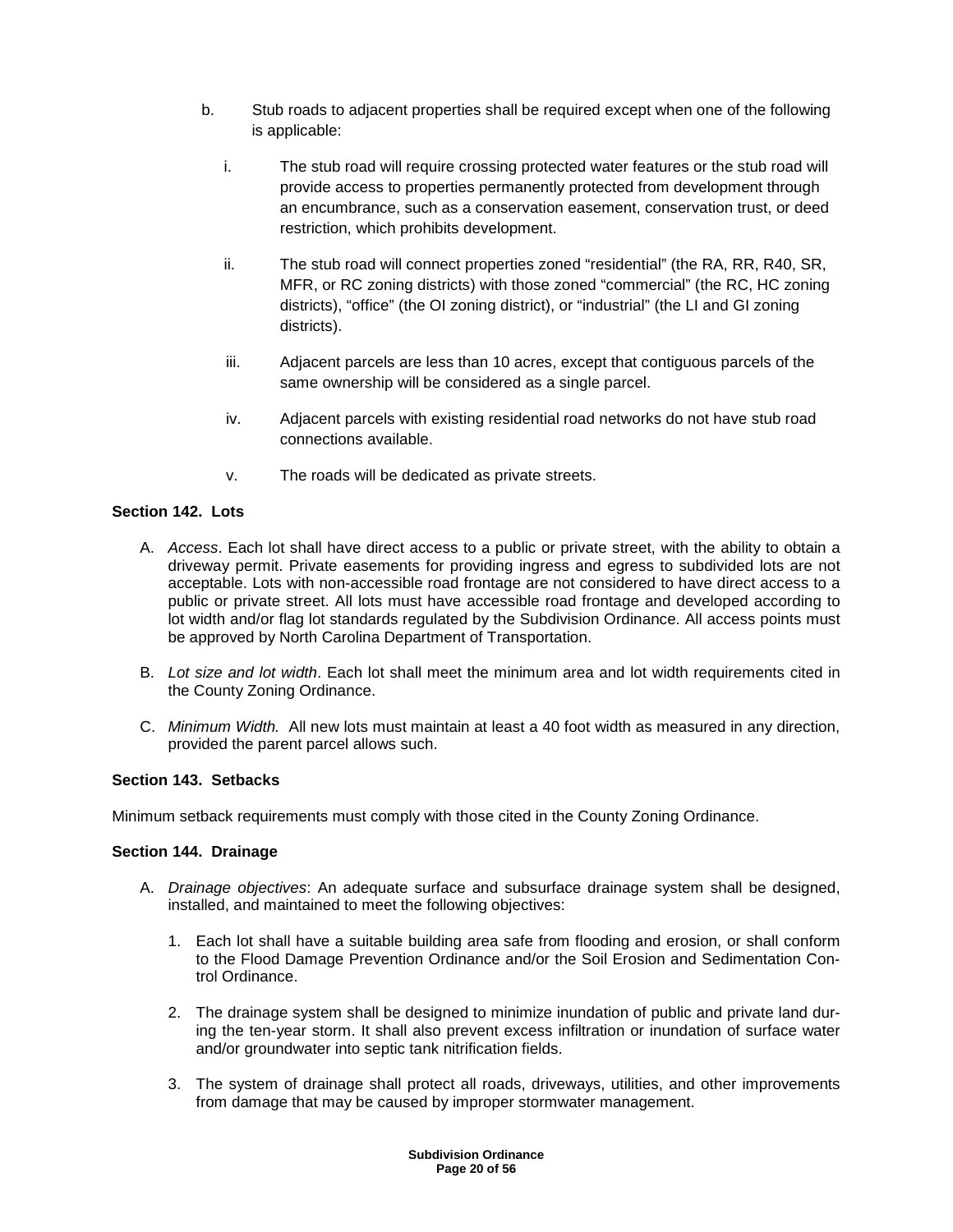- 4. Drainage ditches, underground tile, and swales shall be coordinated with the existing and proposed general drainage system.
- 5. Drainage ditches and swales shall be designed and constructed to avoid excessive rates of flow, erosion, or overflow into developed areas subject to potential damage. Underground tile shall be kept free from obstructions.
- 6. The drainage system shall be designed so as not to impede the natural drainage of water.
- B. Drainage aspects of construction plan. The proposed plan for managing drainage for all areas of the subdivision shall be shown on the construction plan. The plan shall show all pertinent information required to evaluate the proposed system, including the location, elevation, type, and size of all existing and proposed drainage improvements, including existing drain tile used for agricultural purposes. Any necessary drainage easements shall also be shown on the construction plan.
- C. Drainage easements: Drainage easements of appropriate widths and lengths, as deemed reasonably necessary by the Environmental Health Division and/or the Engineering Department to allow for future drainage maintenance and improvements to effectively control surface and/or subsurface water, shall be identified on construction plans and final plats. Such easements may cross lots only where necessitated by topography, soil conditions, or improved flow, and where usable lot area will remain. Likewise, an offsite easement across property not being subdivided may be deemed necessary by the Environmental Health Division and/or the Engineering Department when no natural drainage outlet exists to effectively control surface and/or subsurface water. Evidence of a recorded easement, and agreement if applicable, shall be provided to the Subdivision Administrator at time of final plat submittal and may require review and approval by the County Attorney. Any revisions to recorded drainage easements required by this Ordinance must be approved by the Planning Board or Subdivision Administrator. As an alternative to offsite drainage easements, the subdivider may proceed under the provisions of G.S. Chapter 156, Article 2, to drain the area proposed for subdivision.
- D. Drainage maintenance: The subdivider shall provide a letter to the Subdivision Administrator in conjunction with improvement certifications required by Section 128 stating that the subdivider will maintain necessary drainage improvements for two (2) years after installation.

## **Section 145. Utilities**

- A. *Utility ownership and easements*. Where a subdivider installs or causes the installation of water, sewer, electrical power, telephone, natural gas, cable television, or other similar facilities and intends that such facilities shall be owned, operated, or maintained by a public utility or any entity other than the subdivider, the subdivider shall transfer the necessary ownership or easement rights to enable operation and maintenance of such facilities.
- B. Necessary utilities. The subdivider shall ensure that every lot within a subdivision shall be served with or designed to allow for adequate utilities, including water, sewage disposal, electric power, and telephone service. The preliminary plat, construction plan, and final plat shall indicate the service provider and/or type of service to be provided.
	- 1. Water supply and sewage disposal:
		- a. Where practicable, all new subdivisions shall be connected to an existing public water supply or sanitary sewer system. During preliminary plat review, the agency or entity which owns and operates such a system shall certify that the new development will be accepted for addition to the system.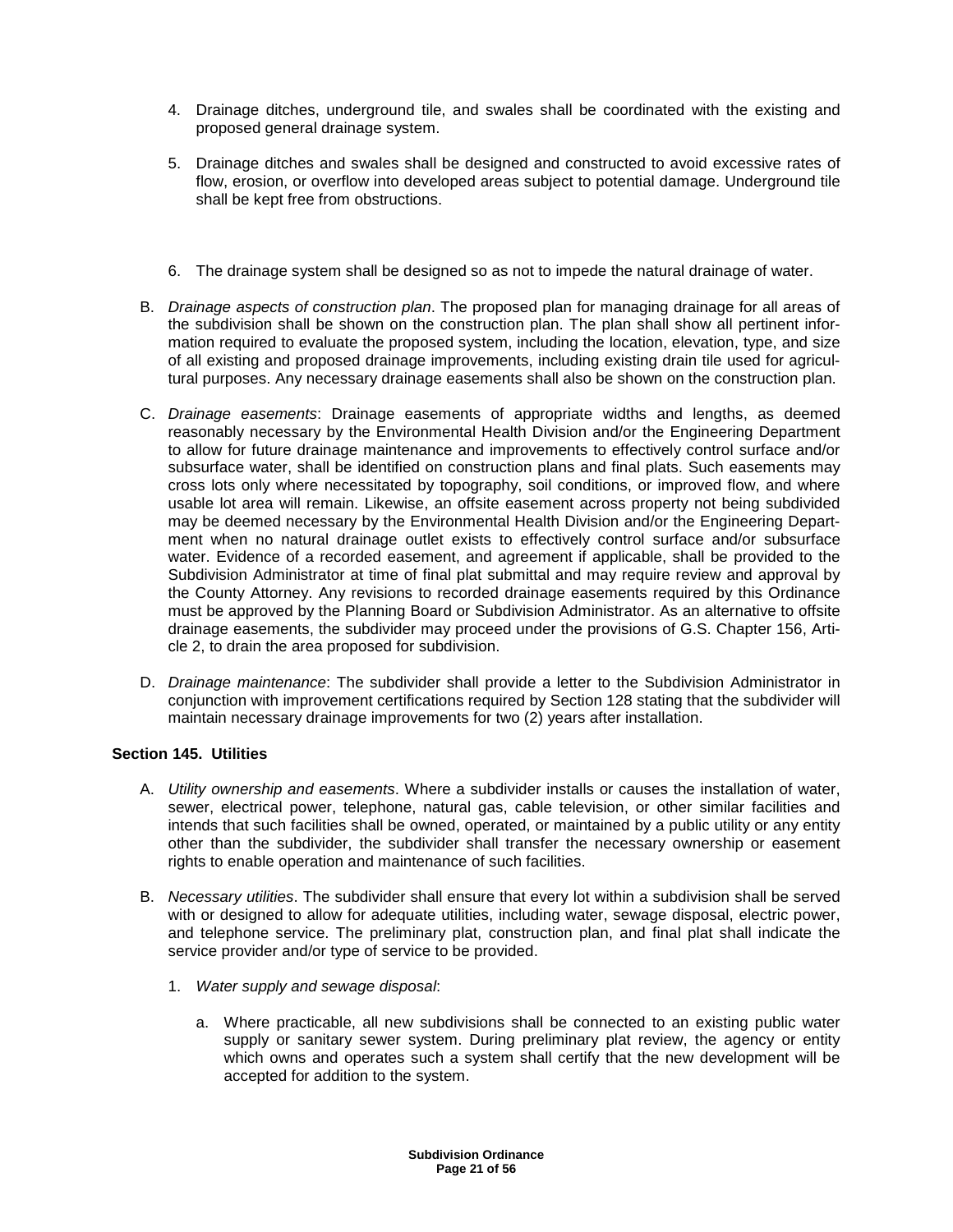- b. If a new public water and/or sewer system (e.g., community water system, package sewage treatment plant, etc.) is proposed to serve the subdivision, certification that a site has been approved for the proposed system from the health agency which has jurisdiction over the system shall be provided to the Subdivision Administrator as part of the construction plan submittal.
- c. Where individual, onsite water or sewage disposal systems are intended, all requirements of the County Health Department, Environmental Health Division, shall be met. It is not the intent of the County to require the subdivider to install such improvements or facilities on each individual lot as part of the subdivision approval process.
- d. Offsite septic system easements within planned developments:
	- i. Prohibit certain types of offsite easement arrangements, particularly those located on other buildable lots or on nonbuildable lots which do not meet the provisions of the Subdivision Ordinance for access, etc.
	- ii. Require additional access easements not less than twenty-five (25) feet wide to facilitate installation and repair of offsite systems.
	- iii. Require installation of force mains by the developer at a minimum of one and one half (1  $\frac{1}{4}$ ) feet apart and with necessary protection at street and stream crossings. Approval of force main configuration required during construction plan review.
	- iv. Implement design requirements for accompanying force main easements as follows:
		- Minimum easement width of ten (10) feet for individual force main line.
		- When placing multiple force main lines within a common easement, the easement width must be sufficient to allow placement of the force mains one and one half (1  $\frac{1}{4}$ ) feet within easement boundaries.

Note: Force main easement may also serve to fulfill all or part of the access easement provisions in Subsection b. above.

- 2. Electrical power and telephone service: Electrical distribution lines and telephone lines shall be placed underground within easements or dedicated public rights-of-way. Extensions, relocations, and upgrades of existing overhead lines along existing public rights-of-way shall be permitted. All such facilities, either overhead or underground, shall be installed in accordance with the prevailing standards and practices of the utility or service company.
- 3. Fire protection: Every subdivision that is served by a public water supply system shall provide adequate fire protection according to the following standards, except subdivisions which qualify for an exemption under Subsection 3(d) of this Section. The Emergency Services Coordinator may authorize or require deviations from the standards for this Section, if other arrangements are more satisfactory.
	- a. Hydrant spacing and location: Each subdivision lot shall be no further than four hundred (400) feet from a hydrant, as measured along the road right-of-way. Hydrants shall be located just within the road right-of-way. If practicable, hydrants shall be located at street intersections or on lot lines, if located other than at an intersection.
	- b. Minimum water line size: New water lines serving hydrants shall be at least six-inch lines.
	- c. Design: All hydrants shall have two (2) two and one-half inch and one (1) four and onehalf inch hose connections which shall be located between eighteen (18) to twenty-four (24) inches from finished grade. All hydrant threads shall be national standard threads.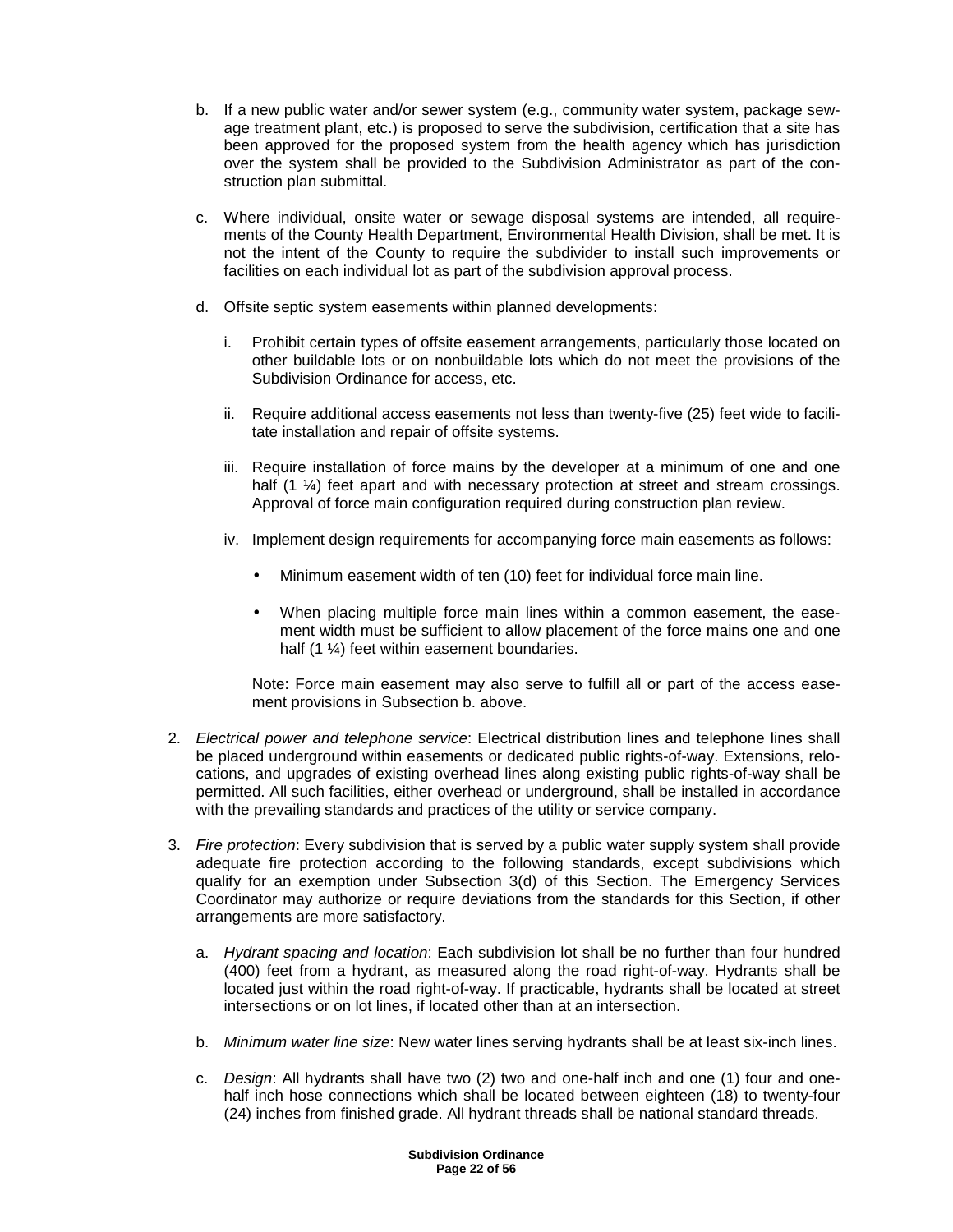- d. Exemptions. Subdivisions which meet one (1) of the following conditions are exempt from the fire protection requirements of this subsection:
	- i. Subdivisions in which all lots front on an existing public or private road and the furthest lot is within one (1) mile from an existing hydrant; or
	- ii. Existing service is provided to the site by water lines of four (4) inches or less.
- C. Utility easements: Utility easements shall be provided, where necessary, and ownership status shall be indicated. Such easements shall be a minimum of ten (10) feet in width, and are not required to be centered on lot lines. It is not the intent of the County to determine the terms or conditions of any easement negotiated between the subdivider and utility company or service provider.

## **Section 146. Other Standards**

- A. Subdivision name. The name of the proposed subdivision shall not duplicate or be phonetically similar to the name of any other subdivision in the County.
- B. Street names. Proposed street or road names, regardless of the prefix or suffix used, shall not duplicate or be phonetically similar to the name of any other street or road name anywhere in the County. Extensions of existing streets shall use the existing street name, except where a new road name can be used to avoid further road name duplication.
- C. Street signs and traffic control signs: Street name signs which meet County specifications, and traffic control signs which conform to the Manual of Uniform Traffic Control Devices and State Department of Transportation specifications shall be installed at the expense of the subdivider, or their installation guaranteed, prior to final plat approval.
- D. Control corners. In accordance with G.S. 39-32.1 through 39-32.4, as amended, survey control corners shall be properly shown on final plats, and suitable, permanent monuments shall be erected by the subdivider prior to final plat approval.
- E. Entryway identification signs. The use of permanent entryway identification signs at major entrances to a subdivision is encouraged. If lighted, such signs shall be illuminated by internal or reflected lights which do not cause glare or otherwise annoy motorists or adjacent property owners.
- F. Street lighting. Subdividers are encouraged to install streetlights and provide for perpetual maintenance and apportionment of financial responsibility either through a homeowners association, covenants, or other means in accordance with the policies of the applicable electrical utility.
- G. Landscaped buffer along State roads. For new subdivisions that have road frontage along state maintained roads and include the construction of new streets, a landscaped buffer meeting the requirements of Section 10H of the Pitt County Zoning Ordinance shall be installed along the existing state maintained right-of-way.
- H. Cluster Box Units (CBU's). For new subdivisions that contain cluster box units for postal service, the placement and design must conform to NCDOT's policy for placement of mail cluster box units on State maintained subdivision streets, for new streets both public and private. A shelter for a required CBU shall be installed and cover the CBU's required footprint. The shelter shall contain lighting to aid in the use of the CBU at night. The CBU shall also be located on a lot deeded to a homeowners' association.

## **Section 147. Buffer Rules**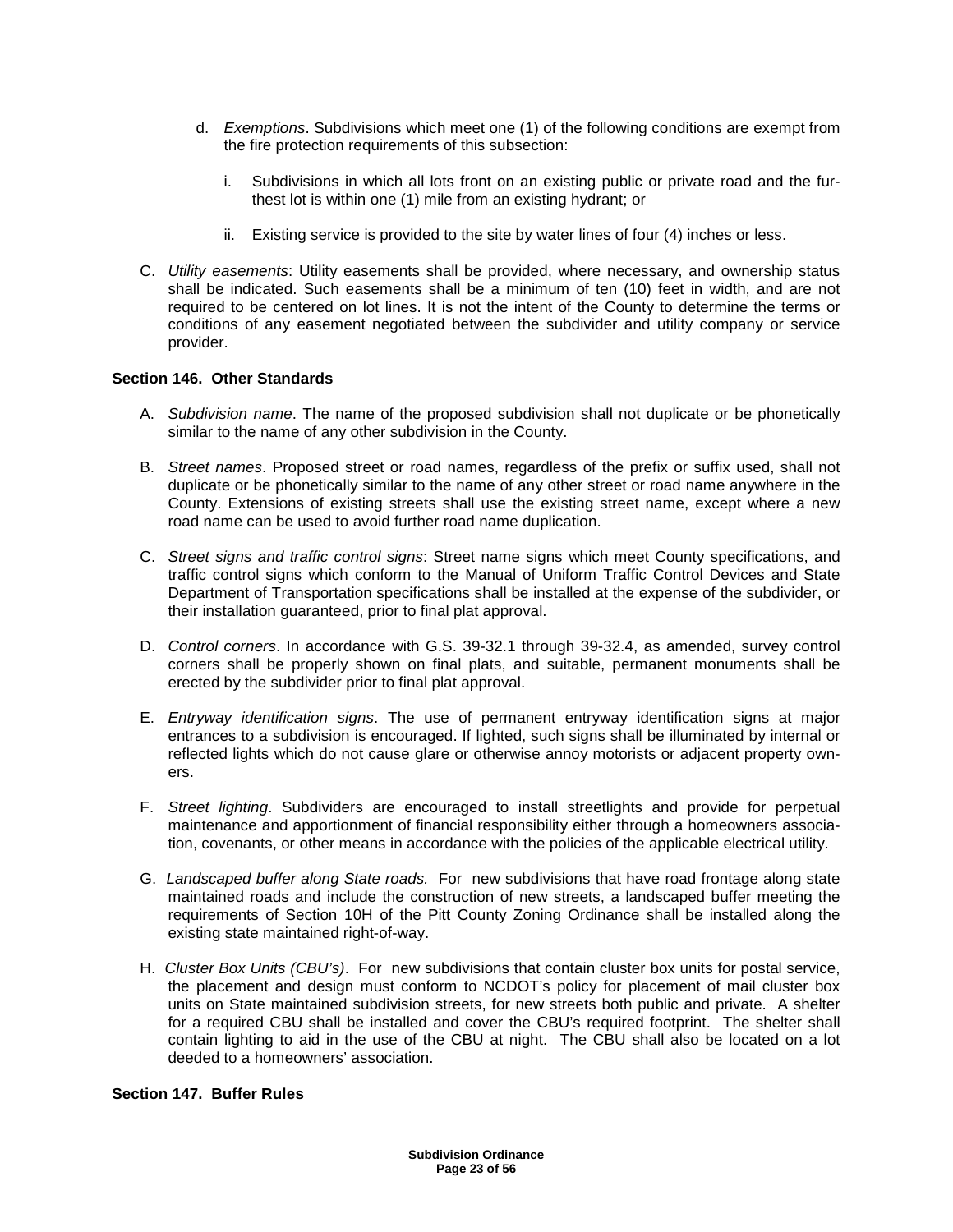All subdivision developments must comply with Tar-Pamlico Buffer Rules or Neuse River Buffer Rules as mandated by the NC Division of Water Quality as well as any other federal or state law regulating buffer requirements for perennial and intermittent streams.

## **Section 148. Road Maintenance Assurances**

It shall be the responsibility of the subdivider to maintain all street and street rights-of-way improvements until such time that the publicly dedicated roads are accepted for maintenance under the North Carolina Department of Transportation (NCDOT) State Road System.

- A. Annual Inspection of Unadopted Roads: The subdivider's project engineer shall submit an annual report, in a format to be determined by the County, regarding the condition of the unadopted roads in affected subdivisions. Failure to provide the annual report or fix identified deficiencies shall be a maintenance violation subject to Section 149 of this article.
- B. Maintenance: All of the following onsite and offsite improvements, as applicable, shall be adequately maintained per this ordinance until adoption by NCDOT: streets and street right-ofway improvements shall include road surface materials, road base course, and associated drainage improvements (e.g., roadside ditches, curb and gutter, storm drains, and drainage cross-piping).

#### **Section 149. Road Maintenance Violations and Corrective Action**

Upon determination of a road maintenance violation under of this ordinance, the Subdivision Administrator shall notify the subdivider in writing of the violation. The subdivider shall have 30 days to respond in writing. The subdivider shall outline the plan to correct the violation(s). From the date of the response by the subdivider, he shall have 120 days to correct the violation(s). If a response is not provided within the time provided or work not completed as needed to correct the violations, the County may proceed with necessary actions including placing the subdivider/subdivision under ordinance violation, subject to the terms of Section 164 of this Article to ensure that the maintenance violations are corrected.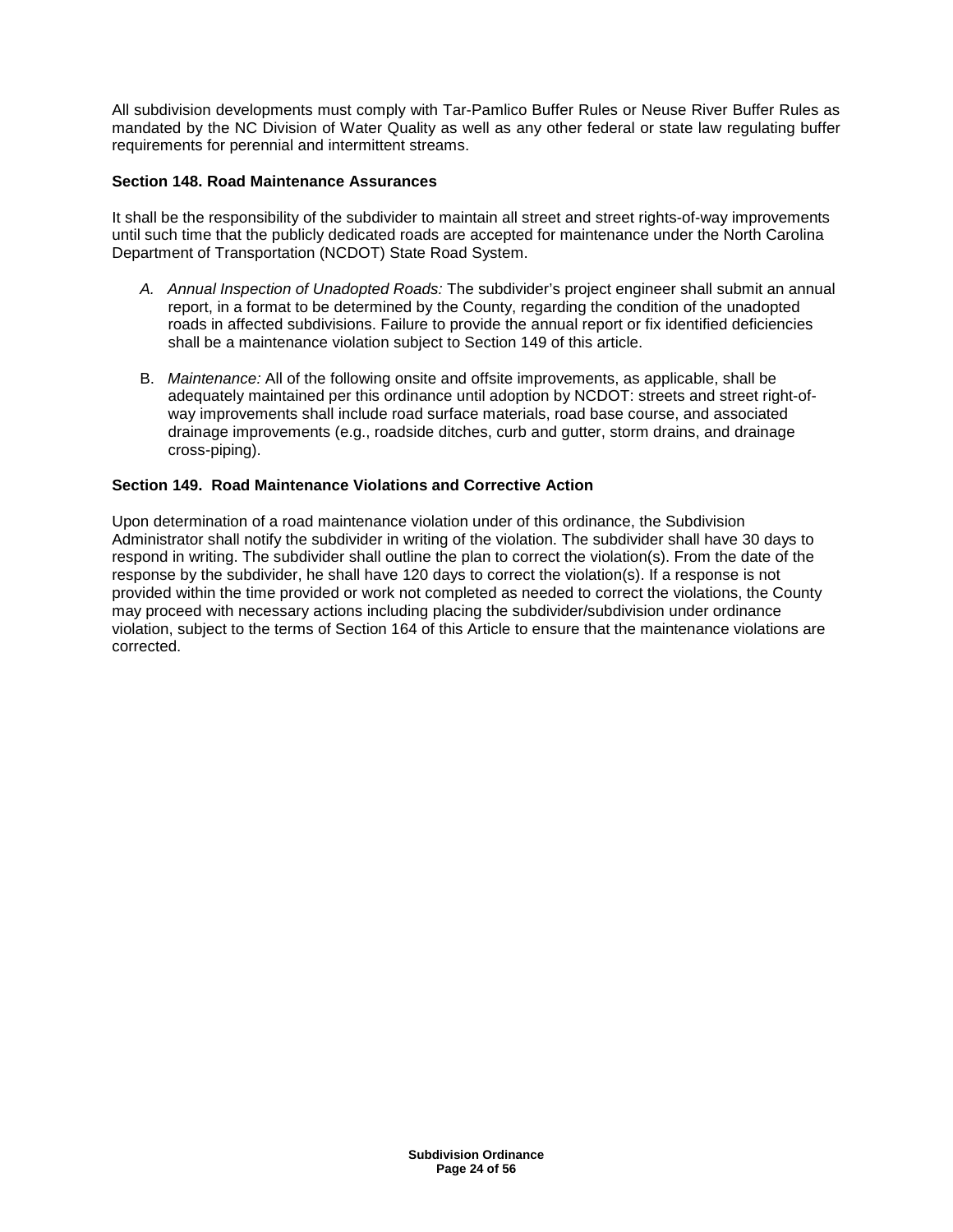## **Division 4. Plat and Plan Requirements**

## **Section 150. Sketch Plans**

The sketch plan shall be drawn by a surveyor or engineer at a suitable scale with sufficient detail to enable the Subdivision Administrator or other agencies to provide advice and information pertaining to the proposed subdivision. The sketch plan shall show the information indicated in Section 155. Additional information may be included to aid in the sketch plan review.

## **Section 151. Preliminary Plats**

The preliminary plat map shall be prepared by a surveyor, to the extent permitted by G.S. Chapter 89C, or engineer at a scale of one (1) inch equals two hundred (200) feet or less, with sheet sizes not larger than twenty-four (24) inches by thirty-six (36) inches. The boundary shown on the plat shall conform with a "Class C" rural land survey. Where multiple sheets are necessary, appropriate match lines shall be shown. The preliminary plat shall show the information indicated in Section 155, Table of Map Requirements. The Subdivision Administrator may reject any preliminary plat which does not conform to this Section and shall return the deficient plat map to the subdivider for revision and resubmittal.

## **Section 152. Construction Plans**

Construction plans shall be prepared by a surveyor, to the extent permitted by G.S. Chapter 89C, or engineer at a scale of one (1) inch equals one hundred (100) feet or less with sheet sizes not larger than twenty-four (24) inches by thirty-six (36) inches. Where multiple sheets are necessary, appropriate match lines shall be shown. The construction plan shall show the information indicated in Section 155, Table of Map Requirements, and shall address conditions and requirements of preliminary plat approval. The Subdivision Administrator may reject any construction plan which does not conform to this Section and shall return the deficient plan map to the subdivider for revision and resubmittal.

## **Section 153. Final Plats**

The final plat map shall be prepared by a surveyor in conformance with a "Class B" suburban land survey at a scale of one (1) inch equals one hundred (100) feet or less, and shall conform to the mapping requirements of G.S. 47-30. Where multiple sheets are necessary, appropriate match lines shall be shown. The final plat shall substantially conform to the approved preliminary plat and construction plan, and shall show the information indicated in Section 155. When available, a digital version of the entire plan must be submitted. The digital version of the plan must be submitted to the Subdivision Administrator on a CD, or by email. The Subdivision Administrator may reject any final plat which does not conform to this Section and shall return the deficient plat map to the subdivider for revision and resubmittal.

## **Section 154. General Map Standards**

All plats and plans submitted to the County for review under this Ordinance shall conform with the following map standards:

- A. Boundary line. The area proposed to be subdivided shall be clearly shown and identified by a heavier weight line than all other plat map features. This line should not enclose any areas which are not to be improved, developed, or subdivided.
- B. Nonbuildable areas. Areas within the subdivision that are not reviewed and approved for use as building lots during original review shall be labeled "nonbuildable". In addition, a note shall be included on the plat which states that before the status of such areas can be changed and building permits issued, the owner must comply with subdivision or resubdivision procedures, as applicable. Areas within the proposed subdivision determined to be "unsuitable" for on-site septic system by Pitt County Environmental Health shall be labeled as nonbuildable unless provisions are made for off-site septic systems approved by Pitt County Environmental Health.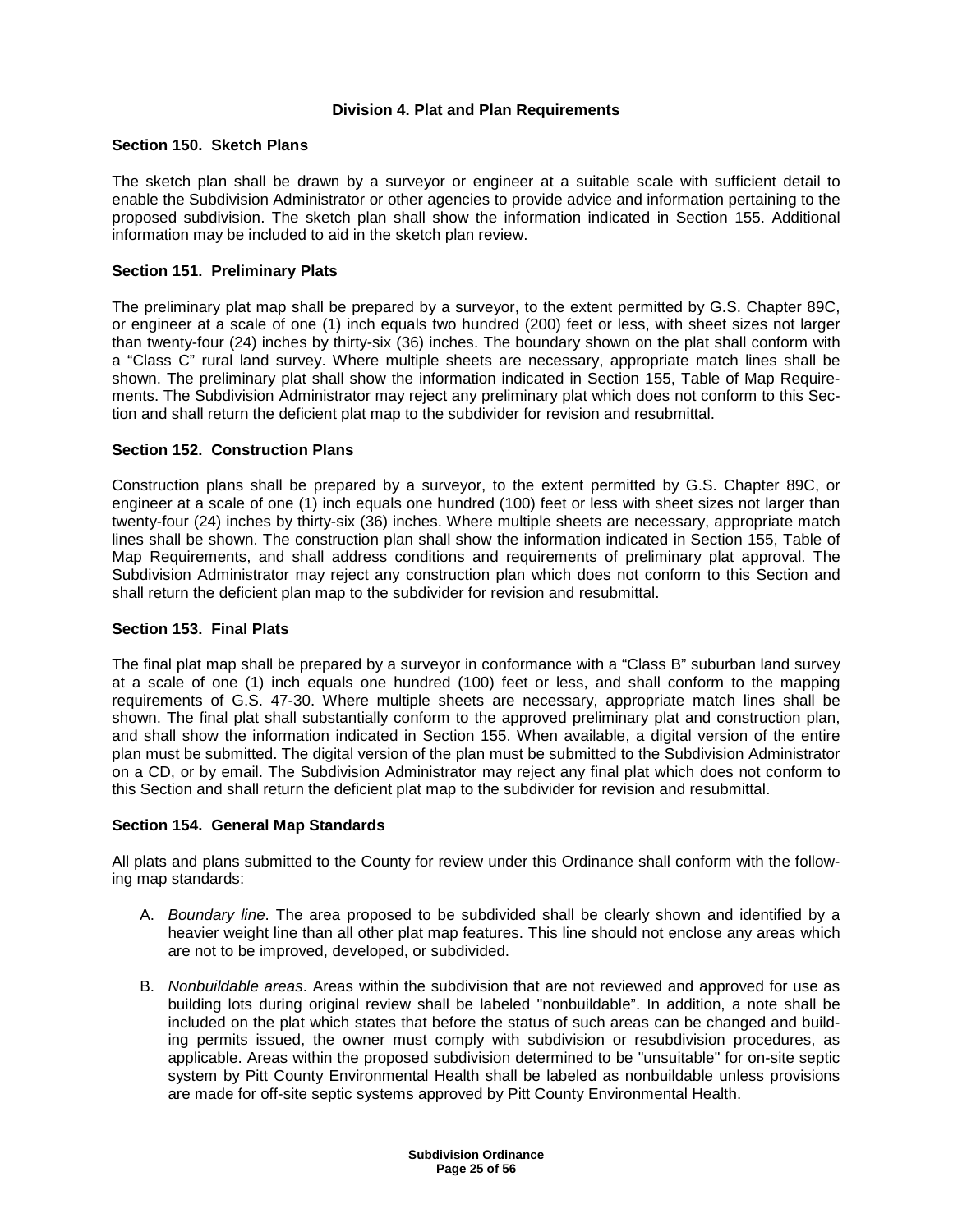- C. Future streets: Areas anticipated for future streets shall be appropriately designated and labeled, but need not be included within the boundary line of the proposed subdivision. If not included, however, the subdivider is encouraged to reserve adequate land area for future right-of-way and identify appropriate sight distance triangles on affected property.
- D. External features. Required reference features outside of the boundary line of the subdivision, such as adjoining subdivisions of record, adjacent property owners, easements, and streets, shall be shown with dashed lines.
- E. Consecutively numbered lots. All lots within a subdivision shall be consecutively numbered, regardless of the number of phases or sections. Block letters or other references may be used in addition to consecutive lot numbers.
- F. Section and phase numbering: All subdivision sections and phases shall be consecutively numbered using Arabic numbers only.

## **Section 155. Table of Map Requirements**

As listed in the Table in this Subsection, the necessary information indicated for each sketch plan ("S"), preliminary plat ("P"), construction plan ("C"), or final plat ("F") map submittal shall be shown.

A. Information block, containing the following:

|           | 1. | Subdivision name, including phase(s) or section(s), resubdivision or<br>Other action, and lot numbers                                                              | S            | $\mathsf{P}$ | $C$ F         |              |
|-----------|----|--------------------------------------------------------------------------------------------------------------------------------------------------------------------|--------------|--------------|---------------|--------------|
|           | 2. | Landowner's name(s), address(es), and phone number(s)                                                                                                              | S            | $\mathsf{P}$ | $\mathsf{C}$  | -F           |
|           | 3. | Location (township, county, state)                                                                                                                                 | S            | P            | $\mathsf{C}$  | -F           |
|           | 4. | Date of preparation of map                                                                                                                                         | S            | P            | $\mathsf{C}$  | -F           |
|           | 5. | Map scale, in written and graphic form                                                                                                                             | S            | P            | $\mathsf{C}$  | -F           |
|           | 6. | Name, address, telephone number, registration number, and seal<br>Of surveyor or engineer                                                                          | S            | P            | $\mathsf{C}$  | - F          |
|           | 7. | Type of map submittal (i.e., sketch, preliminary, construction, final)                                                                                             | S            | $\mathsf{P}$ | $\mathsf{C}$  | F            |
|           | 8. | Tax parcel number(s)                                                                                                                                               |              | P            | $\mathbf C$   | $\mathsf{F}$ |
| <b>B.</b> |    | Locational information:                                                                                                                                            |              |              |               |              |
|           | 1. | Vicinity map, with an appropriate scale and sufficient accuracy, to<br>show the subdivision's location in relation to the road network and<br>existing development | S            | $\mathsf{P}$ | $\mathcal{C}$ | -F           |
|           | 2. | North arrow, oriented to top of map unless impractical                                                                                                             | $\mathsf{S}$ | P            | C             | F            |
|           | 3. | Adjoining property owner(s), land use(s), and street(s)                                                                                                            |              | P            | $\mathsf{C}$  | $\mathsf F$  |
|           | 4. | Adjoining subdivisions of record, with names, streets, and lot lines                                                                                               |              | P            | $\mathsf{C}$  | F            |
|           | 5. | Fire district                                                                                                                                                      |              | P            | $\mathsf{C}$  | -F           |
|           | 6. | Distance to nearest fire department from most distant lot in subdivision<br>using public and/or approved private subdivision roads                                 |              | P            | $\mathsf{C}$  |              |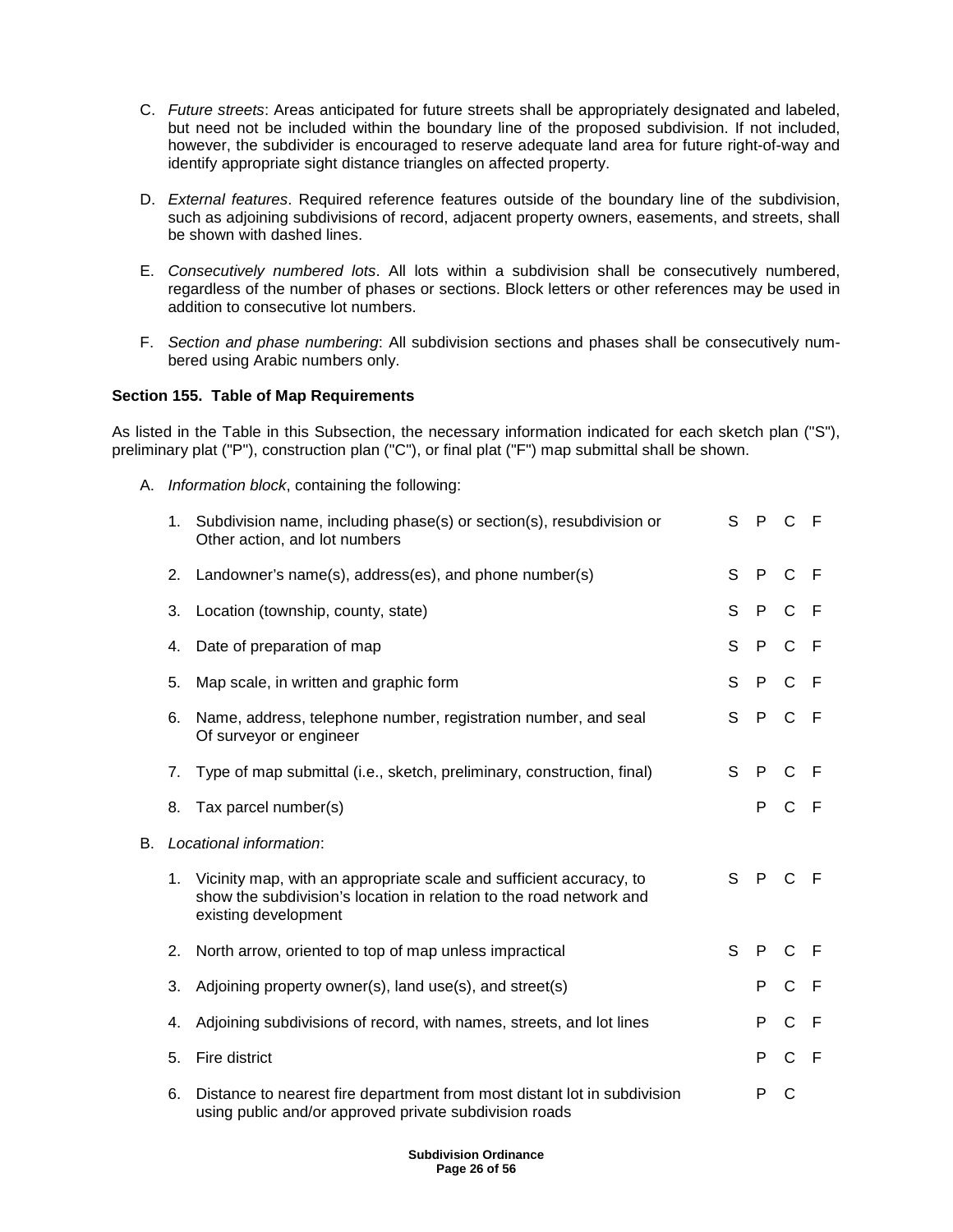|    |    | 7.                             | Distance from nearest existing fire hydrant, whether within or outside<br>the subdivision boundaries, to the most distant subdivision lot                                                                         |   | P            |              |              |
|----|----|--------------------------------|-------------------------------------------------------------------------------------------------------------------------------------------------------------------------------------------------------------------|---|--------------|--------------|--------------|
|    |    | 8.                             | Existing road names and state road numbers on plan and associated<br>vicinity maps                                                                                                                                |   | P.           | C            | - F          |
|    |    | 9.                             | Current zoning district for property being subdivided and adjacent properties                                                                                                                                     |   | P            | $\mathsf{C}$ | F            |
|    |    |                                | 10. Statement confirming the development is located within or outside of a $\frac{1}{2}$ mile<br>Voluntary Agricultural District buffer.                                                                          |   | P            |              | F            |
| C. |    | Property division information: |                                                                                                                                                                                                                   |   |              |              |              |
|    |    |                                | 1. Approximate boundary line of proposed subdivision                                                                                                                                                              | S | P            |              |              |
|    |    | 2.                             | Boundary lines of proposed subdivision, with bearings and distances,<br>referenced to the centerline of the nearest public street intersection                                                                    |   |              | C.           | -F           |
|    |    | 3.                             | Existing and proposed lot lines with scaled dimensions                                                                                                                                                            | S | $\mathsf{P}$ |              |              |
|    |    |                                | 4. Existing and proposed lot lines with bearings and distances and lot<br>dimensions to the nearest one-hundredth of a foot and angles to<br>the nearest minute                                                   |   |              |              | F            |
|    |    | 5.                             | Monuments and markers                                                                                                                                                                                             |   |              | C            | - F          |
|    |    | 6.                             | Individual lot numbers and approximate lot areas (square feet or acres)                                                                                                                                           | S | $\mathsf{P}$ |              |              |
|    |    | 7.                             | Individual lot numbers and calculated lot areas (square feet or acres),<br>with appropriate designation of nonbuildable areas                                                                                     |   |              | C            | $\mathsf{F}$ |
|    | D. |                                | Development information:                                                                                                                                                                                          |   |              |              |              |
|    |    | 1.                             | Building setback lines from all streets                                                                                                                                                                           |   | P            | C            | F            |
|    |    | 2.                             | Reserved or special parcels and their intended use                                                                                                                                                                | S | P            | С            | F            |
|    |    | 3.                             | Topographic contours at intervals of two (2) feet or less, referenced<br>to state or federal monuments if within two thousand (2,000) feet                                                                        |   | Р            | С            |              |
|    |    | 4.                             | Names of proposed streets and "public" or "private" designation                                                                                                                                                   |   | P            | C            | -F           |
|    |    | 5.                             | Proposed street layout and right-of-way dimensions                                                                                                                                                                | S | -P           |              |              |
|    |    | 6.                             | Street right-of-way dimensions and centerline horizontal curve data                                                                                                                                               |   |              | $\mathsf{C}$ | F            |
|    |    | 7.                             | Typical street cross section                                                                                                                                                                                      |   |              | С            |              |
|    |    | 8.                             | Sight distance triangles at intersections                                                                                                                                                                         |   | P            | C            | -F           |
|    |    | 9.                             | Natural and manmade features, including watercourses, drainageways,<br>ditches, railroad lines, electric transmission lines, pipelines, and bridges                                                               | S | P            |              |              |
|    |    |                                | 10. Existing and proposed easements for features and major improvements in<br>Subsection D(9), as well as for drainage, utilities, signs, trails, recreation<br>areas, etc., with dimensions and ownership status |   | P            | C            | -F           |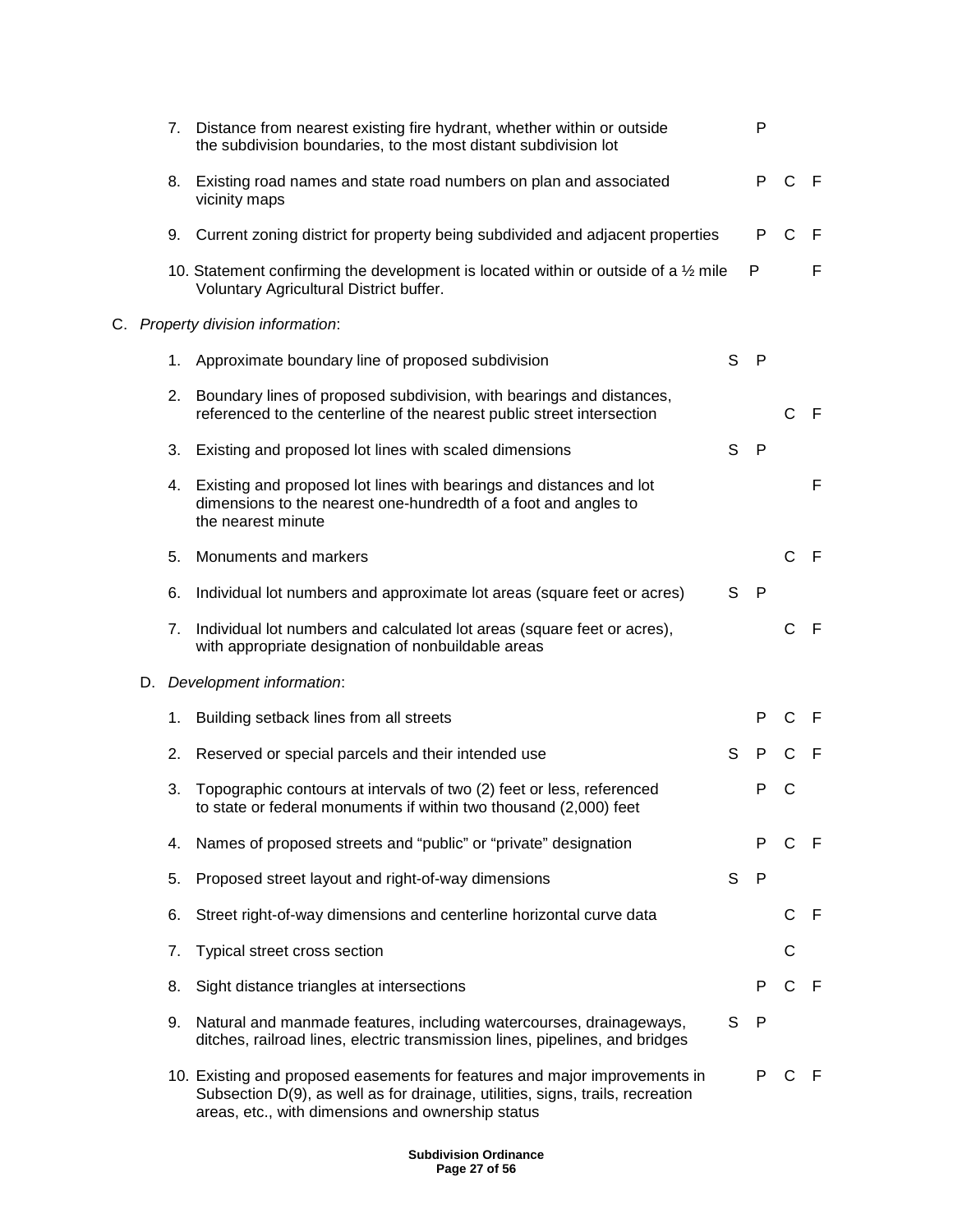|    |    | 11. Existing and proposed utilities with sizes, including sewer, water, fire<br>hydrants, culverts, tile, and ditches. Information listed in this Subsection<br>shall be shown on preliminary plats, as well as construction plans | P | C            |              |
|----|----|------------------------------------------------------------------------------------------------------------------------------------------------------------------------------------------------------------------------------------|---|--------------|--------------|
|    |    | 12. Existing farm drain tile                                                                                                                                                                                                       | P | C            |              |
|    |    | 13. Permanent buildings                                                                                                                                                                                                            | P | C            |              |
|    |    | 14. 100-year flood hazard areas and floodways                                                                                                                                                                                      | P | $\mathsf{C}$ | $\mathsf{F}$ |
|    |    | 15. Existing and proposed lakes and ponds                                                                                                                                                                                          | P | C            |              |
|    |    | 16. Tentative wetlands boundaries                                                                                                                                                                                                  | P |              |              |
|    |    | 17. Identified wetlands boundaries                                                                                                                                                                                                 |   | C            | $\mathsf{F}$ |
|    |    | 18. Flood Insurance Rate Map (FIRM) community and panel numbers or<br>other Flood Insurance Rate Map reference numbers developed by FEMA<br>(require on preliminary plats, construction plans, and final plats)                    | P | $\mathsf{C}$ | - F          |
|    |    | 19. Buffers along all perennial and intermittent streams according to the Tar-<br>Pamlico Buffer Rules and Neuse River Buffer Rules                                                                                                | P | $\mathsf{C}$ | -F           |
| Е. |    | Certifications, approvals, summary data, and notes:                                                                                                                                                                                |   |              |              |
|    | 1. | Notarized certificate of ownership and dedication                                                                                                                                                                                  |   |              | F            |
|    | 2. | Certificate of approval for recording                                                                                                                                                                                              |   |              | F            |
|    | 3. | Certificate for County acceptance of dedication                                                                                                                                                                                    |   |              | F            |
|    | 4. | State Department of Transportation approval of public street design                                                                                                                                                                |   |              | F            |
|    | 5. | Street ownership and maintenance disclosure statement                                                                                                                                                                              |   |              | F            |
|    | 6. | S<br>Summary site data, including total acreage, number of lots, linear feet of<br>streets, and acreage of reserved or open space areas                                                                                            | P |              | F            |
|    | 7. | Listing of utility or service providers                                                                                                                                                                                            | P | $\mathsf{C}$ | F            |
|    | 8. | Any special notes relating to such items as flood elevations, utilities,<br>nonbuildable areas, etc.                                                                                                                               |   | С            | $\mathsf{F}$ |

# **Section 156. Park, Recreation, and Open Space**

A. Applicability. All new major residential subdivisions shall provide park, recreation, or open space in the amount of 0.03 acres per lot. Any land set aside for the requirement of this section as park, recreation or open space may not be part of any onsite waste water system or repair area. Cluster developments as defined in the Pitt County Zoning Ordinance shall meet the open space requirements found in the Cluster Development section of the Zoning Ordinance.

B. Consistency with Adopted Plans. If any portion of a residential subdivision lies within an area designated as greenway space, recreation space, or open space on an officially adopted county greenway plan, recreation plan, comprehensive plan or other similarly adopted plans, such area shall be included as part of the area set aside to satisfy the open space requirement of this section.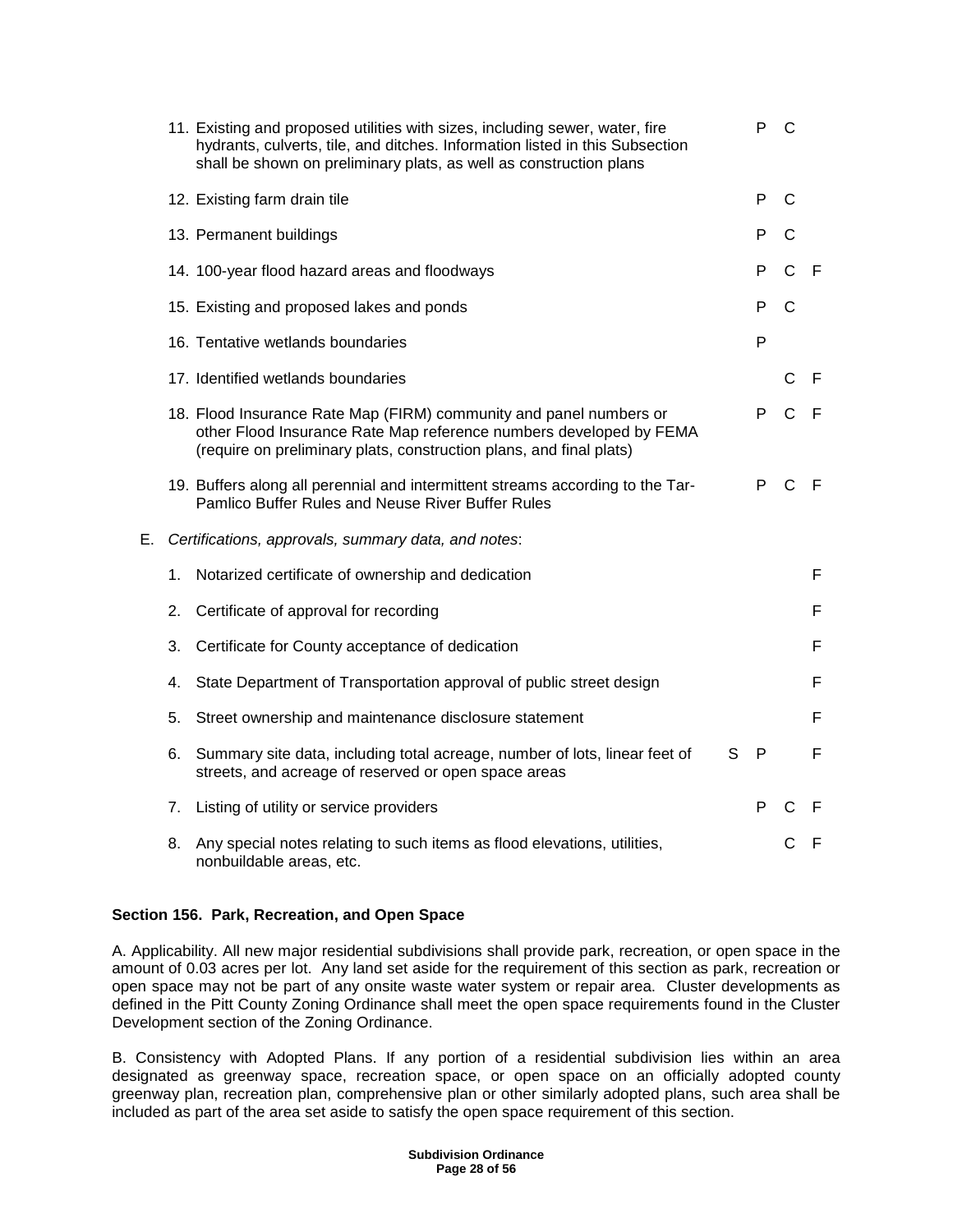### C. Procedures for Dedication of Land.

1. Subdividers shall designate on the preliminary subdivision plat, the area or areas to be dedicated pursuant to this section.

2. Upon receipt of the preliminary subdivision plat, the Planning Department shall submit a copy thereof to the appropriate agencies for review and comment.

3. The amount of the area to be dedicated should equal or exceed 0.03 acres per lot. The dedicated land shall form a single parcel, except where the Technical Review Committee determines that two parcels or more would be in the public interest.

D. Private park and recreation dedication. Land that is set aside for private recreation or community open space meeting the above criteria will be accepted as fulfilling the requirements of this section in whole or in part. Such recreation or open space area is to be privately owned and maintained by all future residents of the subdivision, and shall be held by a homeowners' association or recreation association for the specific use of all residents of that subdivision. All such dedications shall be recorded on the final plat and maintenance provisions shall be adequately provided for in writing. Use of private recreation and open space areas is restricted to park and recreation purposes. Where private park and recreation space is to be used to satisfy the requirements of this Section, the documents creating the Homeowner's Association shall include language accepting the responsibility for necessary park, recreation, or open space maintenance.

#### **Sections 157-159 Reserved**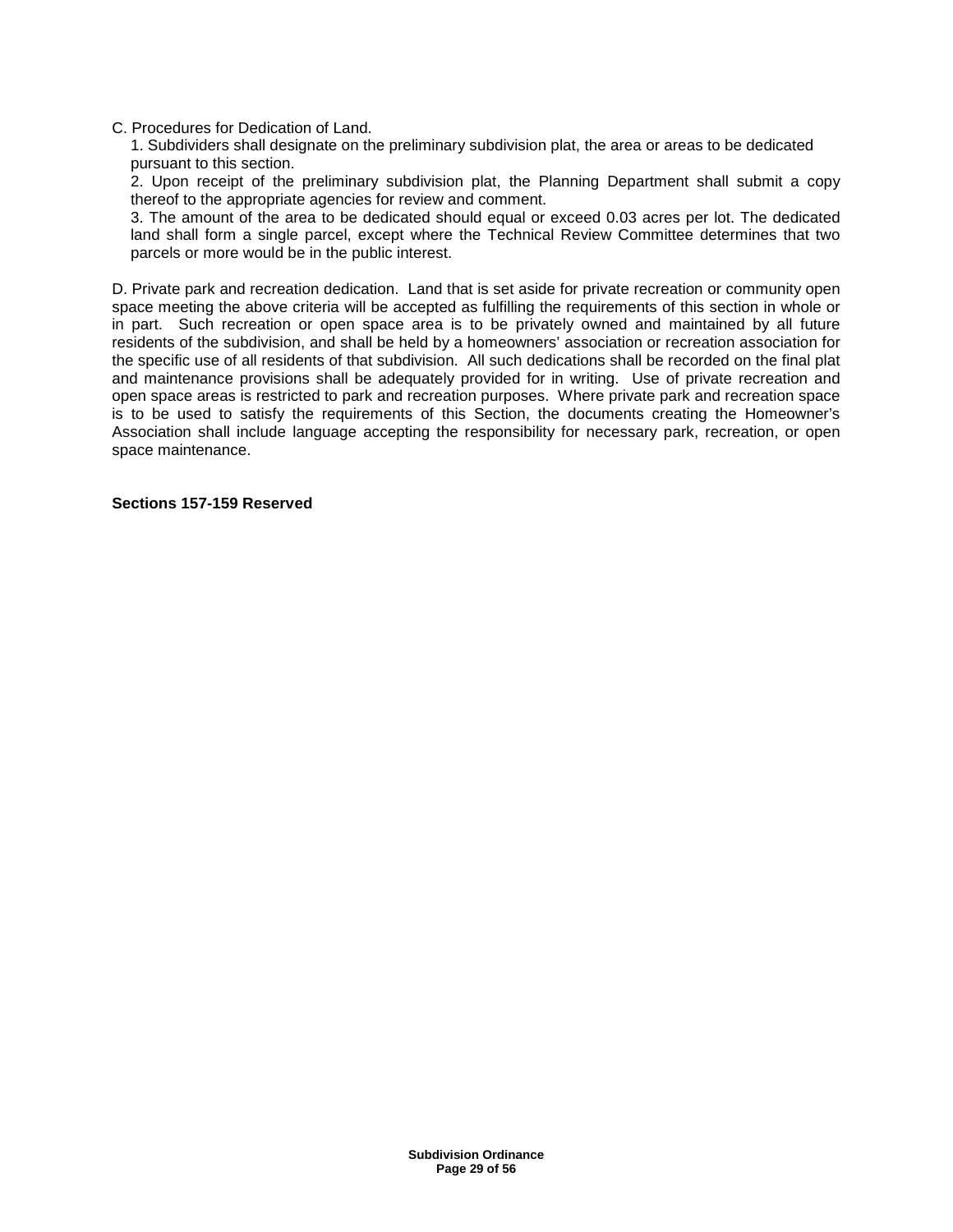## **Division 5. Administration**

## **Section 160. Amendments**

The Board of County Commissioners may amend the terms of this Ordinance, but no amendment shall become effective unless it is first reviewed by the Planning Board. Proposals to amend, supplement, modify, or repeal any of the provisions of this Ordinance may be initiated by the Board of Commissioners, the Planning Board or staff of the Planning Board, or any other interested person.

- A. Planning Board action. Any proposed amendment shall be submitted to the Planning Department at least twenty (20) working days prior to the next regular meeting of the Planning Board if to be considered at that time. The Planning Board shall provide a recommendation to the Board of County Commissioners on all such requests. The Planning Department shall assist with preparation of the text for the Ordinance amendment, as necessary. The Planning Board may review the request and provide a recommendation during a regular meeting, or may schedule a legislative hearing prior to providing a recommendation. If a legislative hearing is scheduled, it shall be advertised in accordance with Subsection B of this Section. Failure of the Planning Board to submit its recommendation within one hundred twenty (120) days after first consideration of the proposed amendment shall constitute a favorable recommendation.
- B. Board of County Commissioners action. The Board of Commissioners shall consider any Ordinance amendment and the Planning Board recommendation at an advertised legislative hearing. In accordance with G.S. 160D-601, such legislative hearing shall be advertised in a newspaper of general circulation in the County once a week for two (2) consecutive calendar weeks, with the first advertisement appearing not less than ten (10) days nor more than twenty-five (25) days prior to the legislative hearing date. In computing this advertising period, the date of publication shall not be included, but the day of the hearing shall be included.
- C. Record of amendments: All approved amendments shall be recorded in the official Pitt County Ordinance Book, and appropriate amendment notations shall be included in this Ordinance.

## **Section 161. Variances**

- A. Findings: A variance may be granted upon the finding that a practical difficulty or unnecessary hardship would result if this Ordinance were strictly applied. A variance shall be granted if the Board of Adjustment finds that:
	- 1. There are special physical or topographic circumstances or conditions affecting the property such that an article provision would deprive the petitioner of the reasonable use of his property;
	- 2. The circumstances generating the need for the variance are peculiar or unique to the parcel, are not generally characteristic of other parcels in the vicinity, and are not the result of the petitioner's own actions;
	- 3. Granting the variance will not be detrimental to the public welfare or to other property in the area; and
	- 4. The variance will not violate the intent or purpose of this Ordinance.
- B. Procedure:
	- 1. The petitioner shall submit a written variance request to the Planning Department at least twenty (20) working days prior to the next regular meeting of the Board of Adjustment, if to be considered at that time. The request shall pertain to a preliminary plat, construction plan, or final plat under consideration or review, as required by this Ordinance and not a hypothetical situation.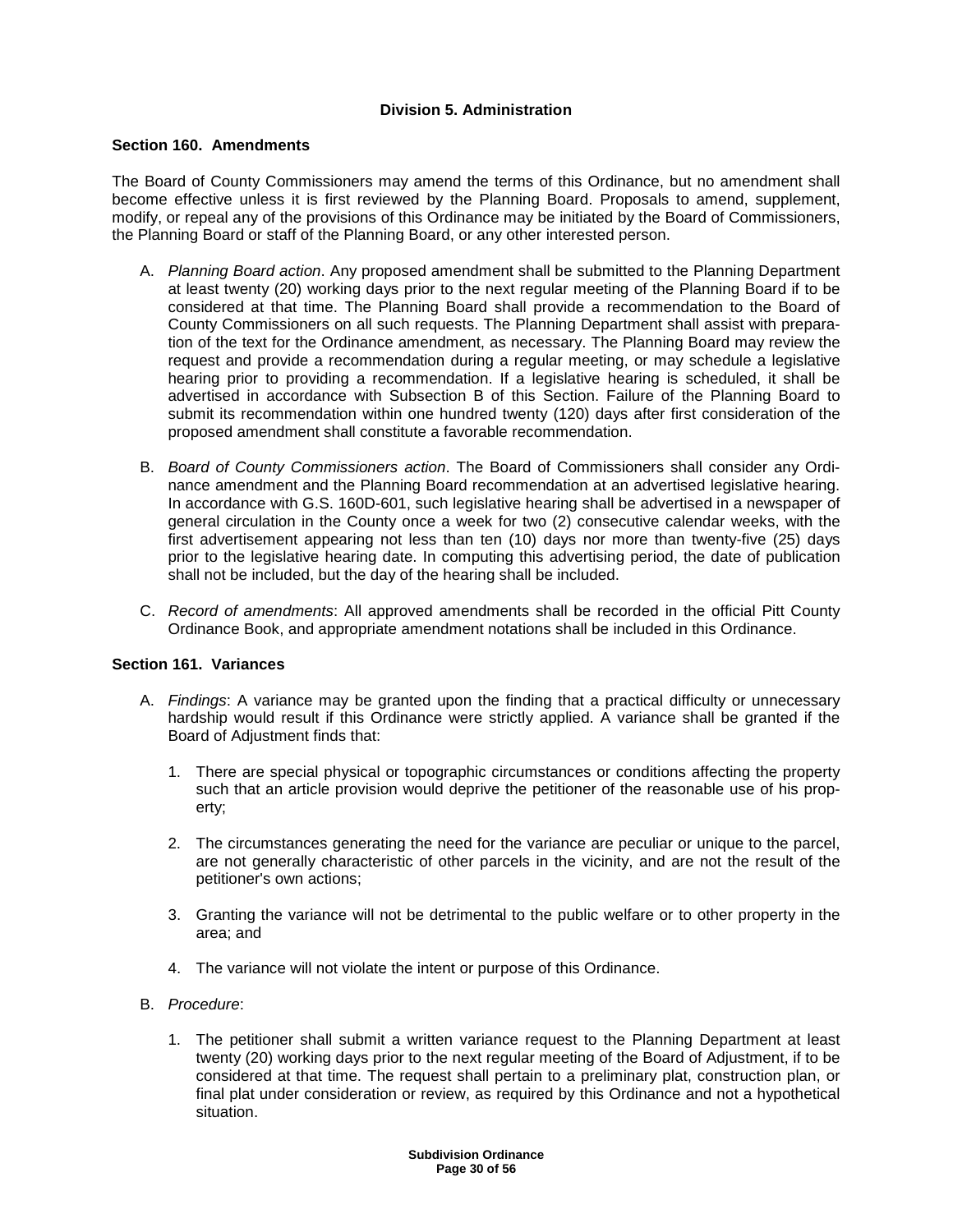- 2. The request and accompanying staff recommendation shall be forwarded to the Board of Adjustment.
- 3. Reasonable conditions may be imposed by the Board of Adjustment if a variance is granted to ensure that the objectives of this Ordinance are met.
- 4. Board of Adjustment findings regarding those guidelines listed in Subsection A of this Section and action shall be recorded in the Board's official minutes.

#### **Section 162. Time Extensions**

A single time extension, for a period of time not to exceed six (6) months, may be granted by the Planning Board to allow the petitioner additional reasonable time to meet the requirements of this Ordinance. The procedure for considering a time extension shall generally be the same as for a variance request outlined in Section 161-B, except that the following shall apply:

- A. The petitioner must adequately demonstrate that a good faith effort has been made to comply with the original time allotment.
- B. The request shall be submitted within the last ninety (90) days prior to the expiration of the original time period and in sufficient time to be scheduled for consideration by the Planning Board.
- C. Additional time granted by the Planning Board shall be added to the end of the original time period.
- D. In the case of a time extension request to allow for completion of improvements which are insured by a financial guarantee, such factors as the number of lots sold and the type and expiration date of the financial guarantee may be considered.

## **Section 163. Appeals**

- A. Ability to appeal: Any aggrieved subdivider may file an appeal to the Planning Board or Board of Commissioners relating to the interpretation or application of this Ordinance. In cases of an alleged misinterpretation or misapplication by the Subdivision Administrator, County Engineer, or any other administrative officer, the appeal shall first be made to the Planning Board. In cases relating to a decision of the Planning Board, recourse shall be to the Board of Commissioners.
- B. Time limitation and notice: Any appeal must be filed within thirty (30) days of the decision. Written notice which states the basis or grounds for the appeal shall be provided to the Executive Secretary of the Planning Board or the County Manager, as appropriate.
- C. Public meeting: The appeal shall be heard during a regular meeting of the Planning Board or Board of Commissioners, as applicable, within ninety (90) days of the receipt of the appeal notice.
- D. Decision. The Planning Board or Board of Commissioners shall provide a written decision regarding the appeal which includes findings of fact, rationale for the decision, and a summary of evidence or testimony presented. The burden of providing substantial evidence or testimony is upon the petitioner who files the appeal.
- E. Final recourse: Appeal of a decision by the Board of Commissioners shall be to the Superior Court.

## **Section 164. Violations and Penalties**

A. Civil penalties: Except as otherwise provided elsewhere in this Ordinance, any person who violates any of the provisions of this Ordinance shall be subject to a civil penalty of not more than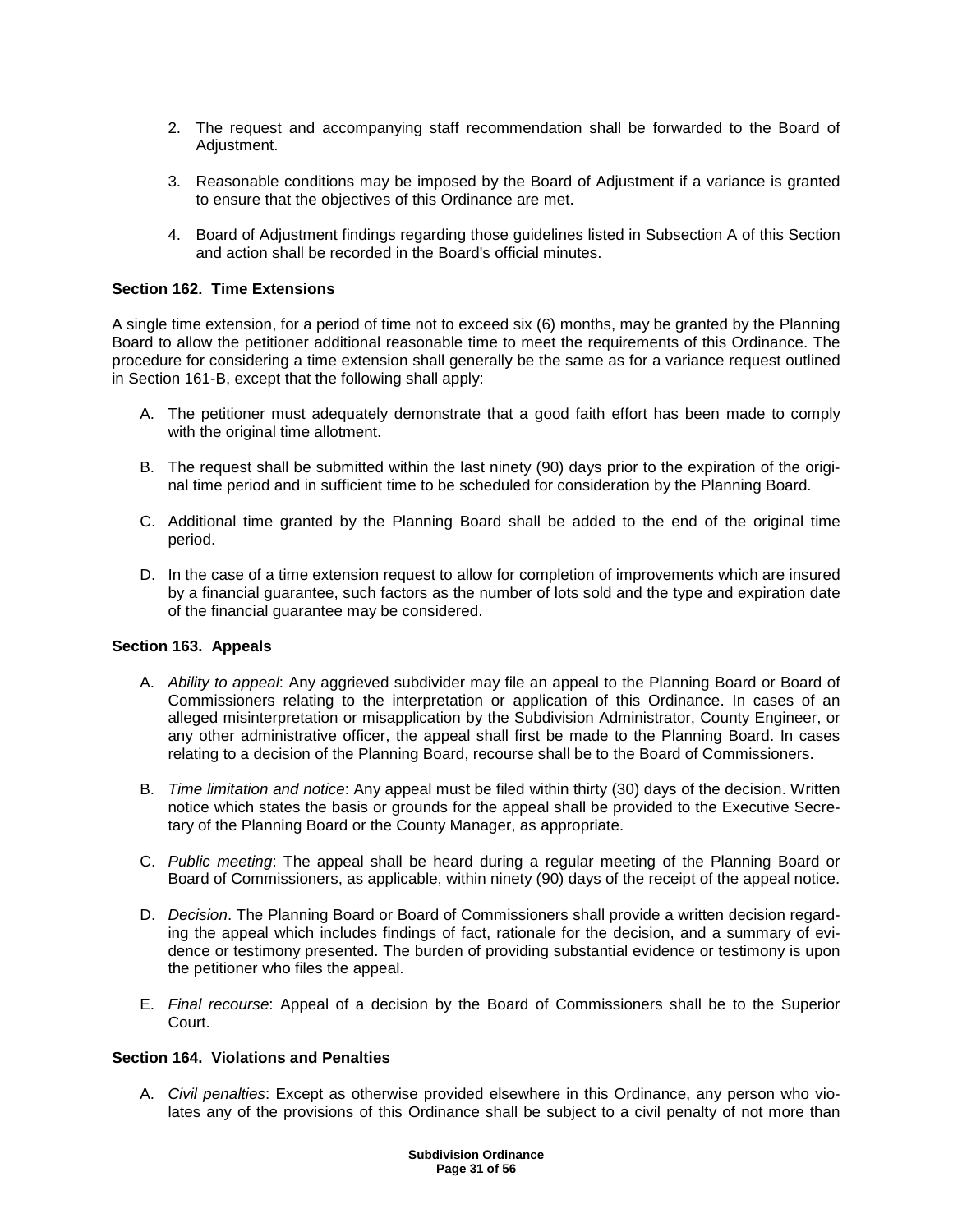one hundred dollars (\$100.00) per violation. No penalty shall be assessed until the person alleged to be in violation has been notified of the violation. Each day of a continuing violation shall constitute a separate violation. The Board of Commissioners shall determine the amount of the civil penalty to be assessed under this Section and shall make written demand for payment upon the person under the violation and shall set forth in detail a description of the violation for which the penalty has been imposed. If payment is not received or equitable settlement reached within sixty (60) days after demand for payment is made, the matter shall be referred to the County Attorney for institution of a civil action in the name of the County in the appropriate division of the general courts of justice for recovery of the penalty. Any sum recovered shall be used to carry out the purposes and requirements of this Ordinance.

- B. Criminal penalties: Any person who knowingly or willfully violates this Ordinance or who knowingly or willfully initiates or continues unapproved development shall be guilty of a misdemeanor punishable by imprisonment not to exceed thirty (30) days, or by a fine not to exceed fifty dollars (\$50.00).
- C. Injunctive relief: Wherever the Board of Commissioners has reasonable cause to believe that any person is violating or threatening to violate this Ordinance or any term, condition, or provision of approval it may, either before or after the institution of any other action or proceeding authorized by this Ordinance, institute a civil action in the name of the County for injunctive relief to restrain the violation or threatened violation. The action shall be brought in the Superior Court of the County. Upon determination by a court that an alleged violation is occurring or is threatened, it shall enter such orders or judgments as are necessary to abate the violation or to prevent the threatened violation. The institution of an action for injunctive relief under this Section shall not relieve any party to such proceedings from any civil or criminal penalty prescribed for violations of this Ordinance.

## **Section 165. Fees**

Reasonable fees to cover the administrative costs of this Ordinance shall be charged in accordance with a separate fee schedule, as adopted by the Board of Commissioners.

## **Sections 166 Conflicts of Interest**

- 1. No member of the Board of Commissioners or any appointed board shall vote on any legislative decision required by this Ordinance where the outcome of the matter being considered is reasonably likely to have a direct, substantial, and readily identifiable financial impact on the member.
- 2. No member of the Board of Commissioners or any appointed board shall vote on any amendment to this Ordinance if the landowner of the property subject to a rezoning petition or the applicant for a text amendment is a person with whom the member has a close familial, business, or other associational relationship.
- 3. No Planning Department staff member shall make a final decision on an administrative decision required by this Ordinance if the outcome of that decision would have a direct, substantial, and readily identifiable financial impact on the staff member or if the applicant or other person subject to that decision is a person with whom the staff member has a close familial, business, or other associational relationship. If a staff member has a conflict of interest under this section, the decision shall be assigned to the supervisor of the staff person or to the Planning Director.

 No Planning Department staff member shall be financially interested or employed by a business that is financially interested in a development subject to regulation by this Ordinance unless the staff member is the owner of the land or building involved. No staff member or other individual or an employee of a company contracting with the County to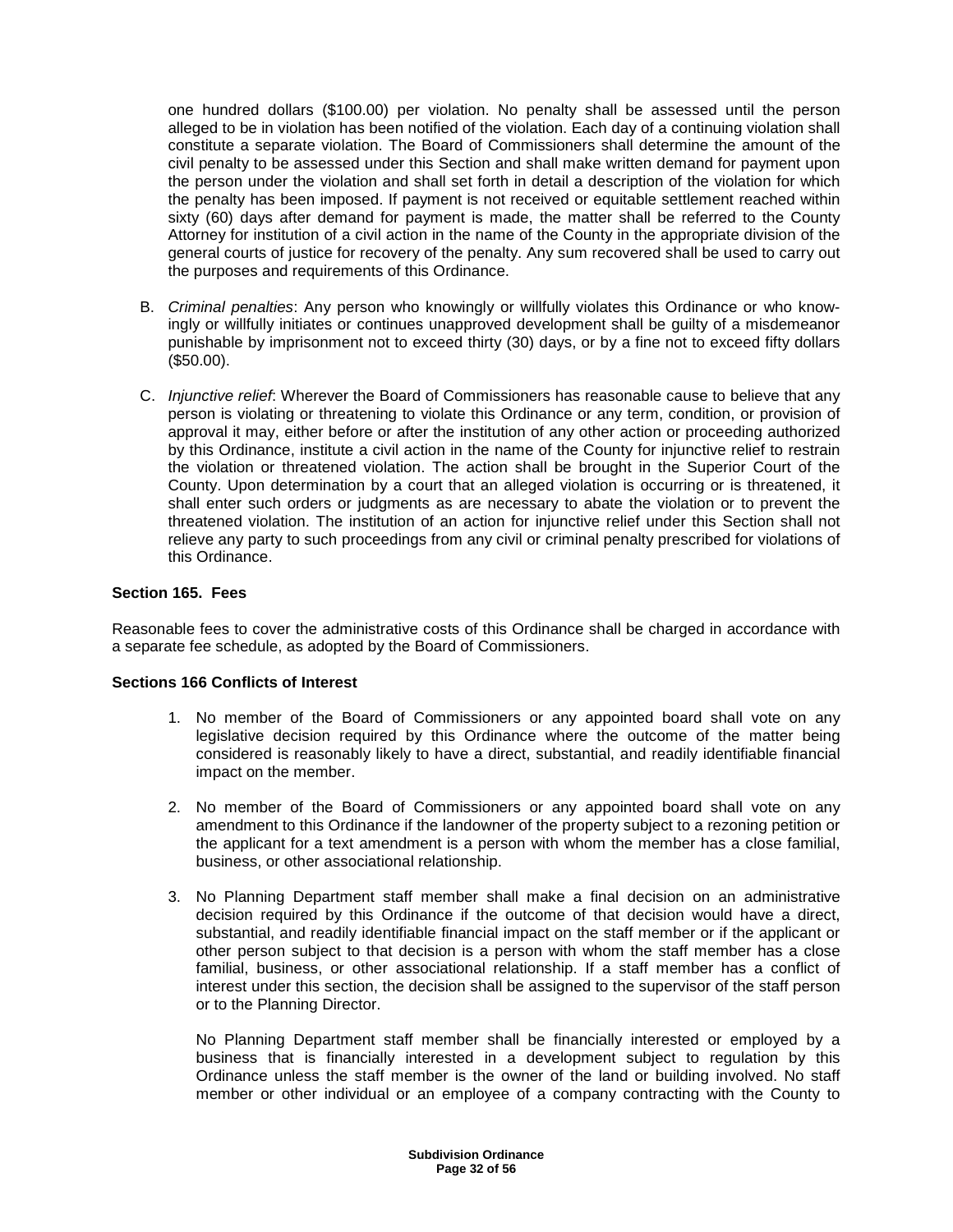provide staff support shall engage in any work that is inconsistent with his or her duties or the interest of the County.

4. No member of any board exercising quasi-judicial functions shall participate in or vote on any quasi-judicial matter required by this Ordinance in a manner that would violate an affected persons' constitutional rights to an impartial decision maker. Impermissible violations of due process include, but are not limited to, a member having a fixed opinion prior to hearing the matter that is not susceptible to change; undisclosed ex parte communications; a close familial, business, or other associational relationship with an affected person; or a financial interest in the outcome of the matter.

## **Sections 167-169 Reserved**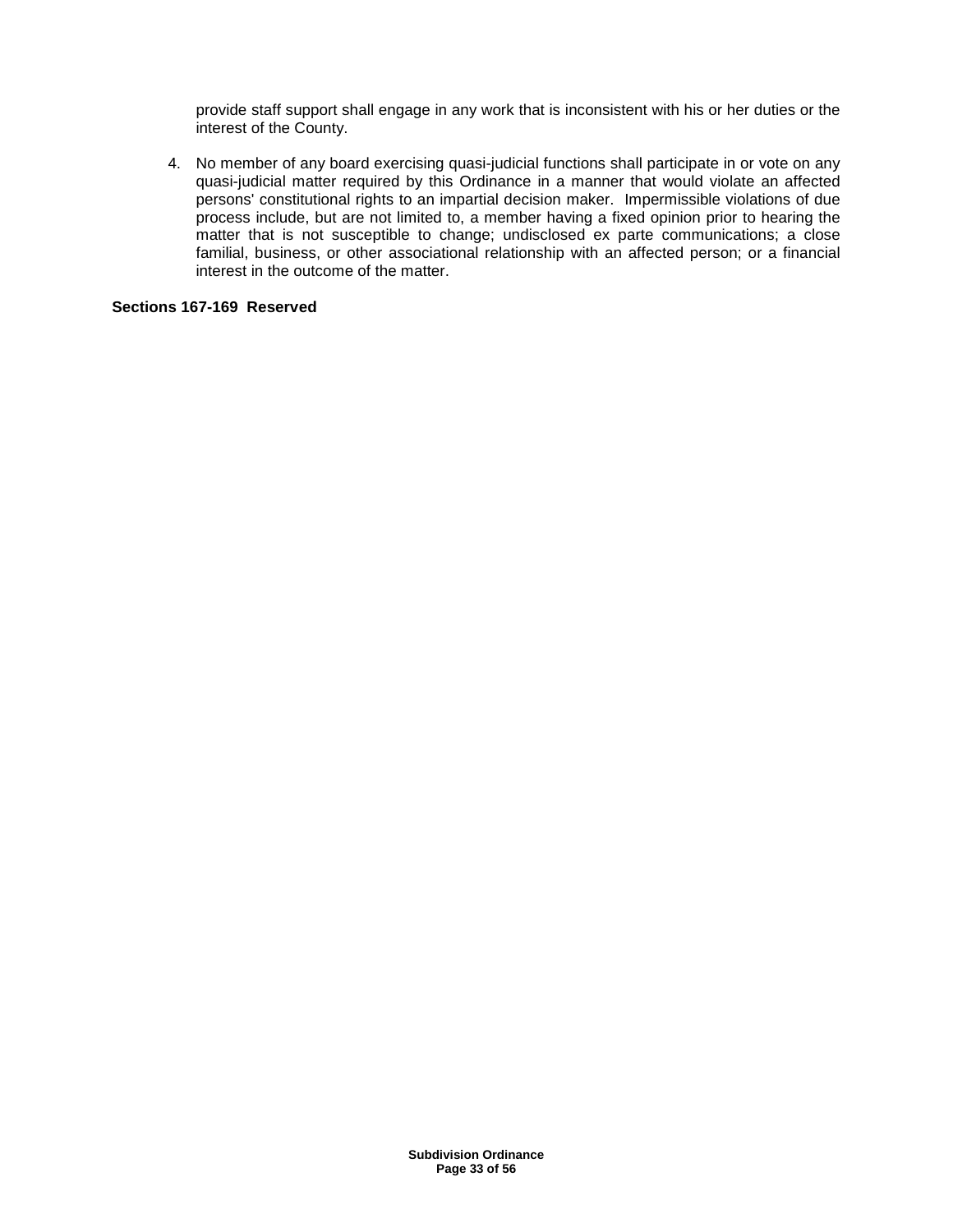## **Division 6. Definitions and Interpretations**

## **Section 170. Definitions; General Definitions**

Acre: A land area equal to forty-three thousand five hundred sixty (43,560) square feet.

**Appeal**: A request for a review of the Subdivision Administrator's or any other administrative officer's interpretation of any provision of this Ordinance or for a variance from any requirement.

## **Applicant**: See **Petitioner**

**Base flood:** The flood having a one (1) percent chance of being equaled or exceeded in any given year.

**Board of Commissioners**: The Board of Commissioners of this County.

**Building:** Any structure that encloses a space used for sheltering any occupancy. Each portion of a building separated from other portions by a fire wall shall be considered a separate building. Any structure used or intended for supporting or sheltering any use or occupancy. (Section 202, 2018 NC State Building Code)

## **Community water supply system**: See **Public water supply system**

**Conditions**: Requirements to be met prior to subsequent action.

**Construction plan**: A map which shows the design and layout of necessary street, drainage, erosion control, and other improvements in a proposed subdivision and/or, in the case of a lot reduction request, shows building envelopes, sewage disposal systems, and other necessary requirements.

## **County Engineer**: The County Engineer.

**Covenants**: Private land use controls which are attached to a deed.

## **Cul-de-sac**: See **Street, cul-de-sac**

**Decision, Administrative**: Decisions made in the implementation, administration, or enforcement of development regulations that involve the determination of facts and the application of objective standards set forth in this Ordinance or local government development regulations.

**Decision, Legislative**: The adoption, amendment, or repeal of a regulation under this Ordinance or an applicable local act.

**Decision, Quasi-judicial:** A decision involving the finding of facts regarding a specific application of a development regulation and that requires the exercise of discretion when applying the standards of the regulation. The term includes, but is not limited to, decisions involving variances, special use permits, certificates of appropriateness, and appeals of administrative determinations.

**Dedication:** A gift, by the owner, of the right to use or possess land for a specified purpose. This transfer of property rights requires a written document stating dedication and is completed with an acceptance of the dedication.

## **Deed restrictions**: See **Covenants**

**Determination:** A written, final, and binding order, requirement, or determination regarding an administrative decision.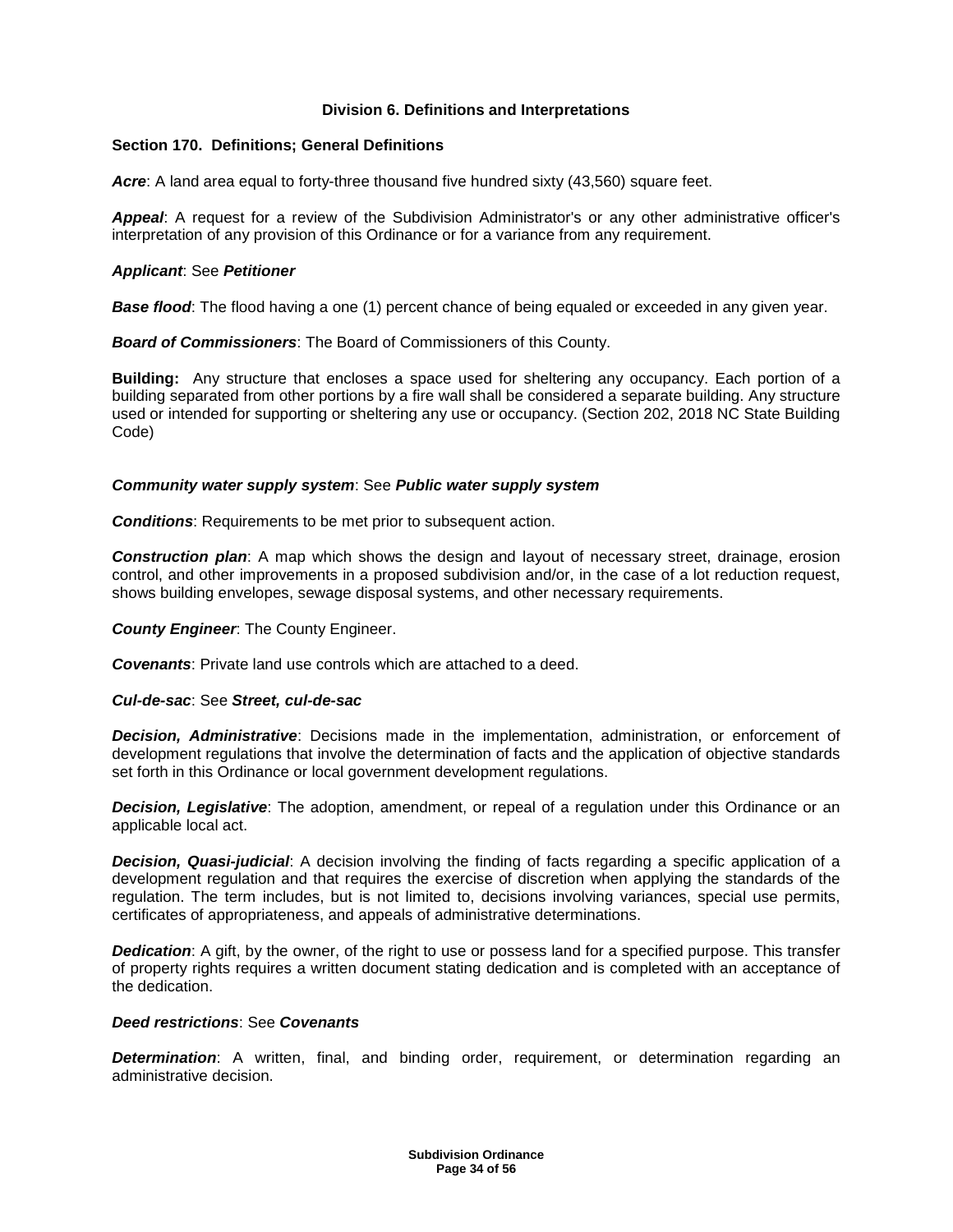**Developer:** A person, including a governmental agency or redevelopment authority, who undertakes any development and who is the landowner of the property to be developed or who has been authorized by the landowner to undertake development on that property.

**Development**: Any man-made change to improved or unimproved real estate. Without altering the scope of any regulatory authority granted by statute or local act, includes any of the following:

> 1. The construction, erection, alteration, enlargement, renovation, substantial repair, movement to another site, or demolition of any structure.

- 2. The excavation, grading, filling, clearing, or alteration of land.
- 3. The subdivision of land as defined in NCGS 160D-802.
- 4. The initiation or substantial change in the use of land or the intensity of use of land.

**Development Approval or Permit**: An administrative or quasi-judicial approval that is written and that is required prior to commencing development or undertaking a specific activity, project, or development proposal. Includes any of the following: zoning permits, site plan approvals, special use permits, variances, certificates of appropriateness, plat approvals, development agreements, building permits, subdivision of land, permits issued by the State of North Carolina for development, driveway permits, erosion and sedimentation control permits, and sign permits.

**Development Regulation**: Any State statute, rule, or regulation, or local ordinance affecting the development or use of real property in the County, including any of the following: unified development ordinance, zoning regulation (including zoning maps), subdivision regulation, erosion and sedimentation control regulation, floodplain or flood damage prevention regulation, stormwater control regulation, wireless telecommunication facility regulation, historic preservation or landmark regulation, and housing code.

**District Engineer**: The State Department of Transportation District Engineer serving this County.

**Easement**: The grant by a land owner to another person, the general public, a government agency, a corporation, or any other entity to use or limit the use of public or private land for a specific purpose.

**Electrical distribution lines**: Facilities for delivering electrical energy from a substation to a customer's meter.

**Emergency Services Coordinator**: The Director of the County Emergency Services.

**Engineer**: A person who has been duly registered and licensed as a professional engineer by the State Board of Registration for professional engineers and land surveyors.

**Engineering Department**: The Office of the County Engineering Department.

**Environmental Health Division**: The Office of the Environmental Health Division of the County Health Department.

**Erosion, accelerated**: The increased rate and intensity of natural erosion caused by manmade disturbances.

**Erosion, natural**: The wearing away of the earth's surface by water, wind, or other natural agents under natural environmental conditions undisturbed by man.

**Financial guarantee**: Any form of security, including a cash deposit, surety bond, collateral, property, or instrument of credit, in an amount and form approved by the County for use in place of actual construction of required subdivision improvements. Also referred to as "surety."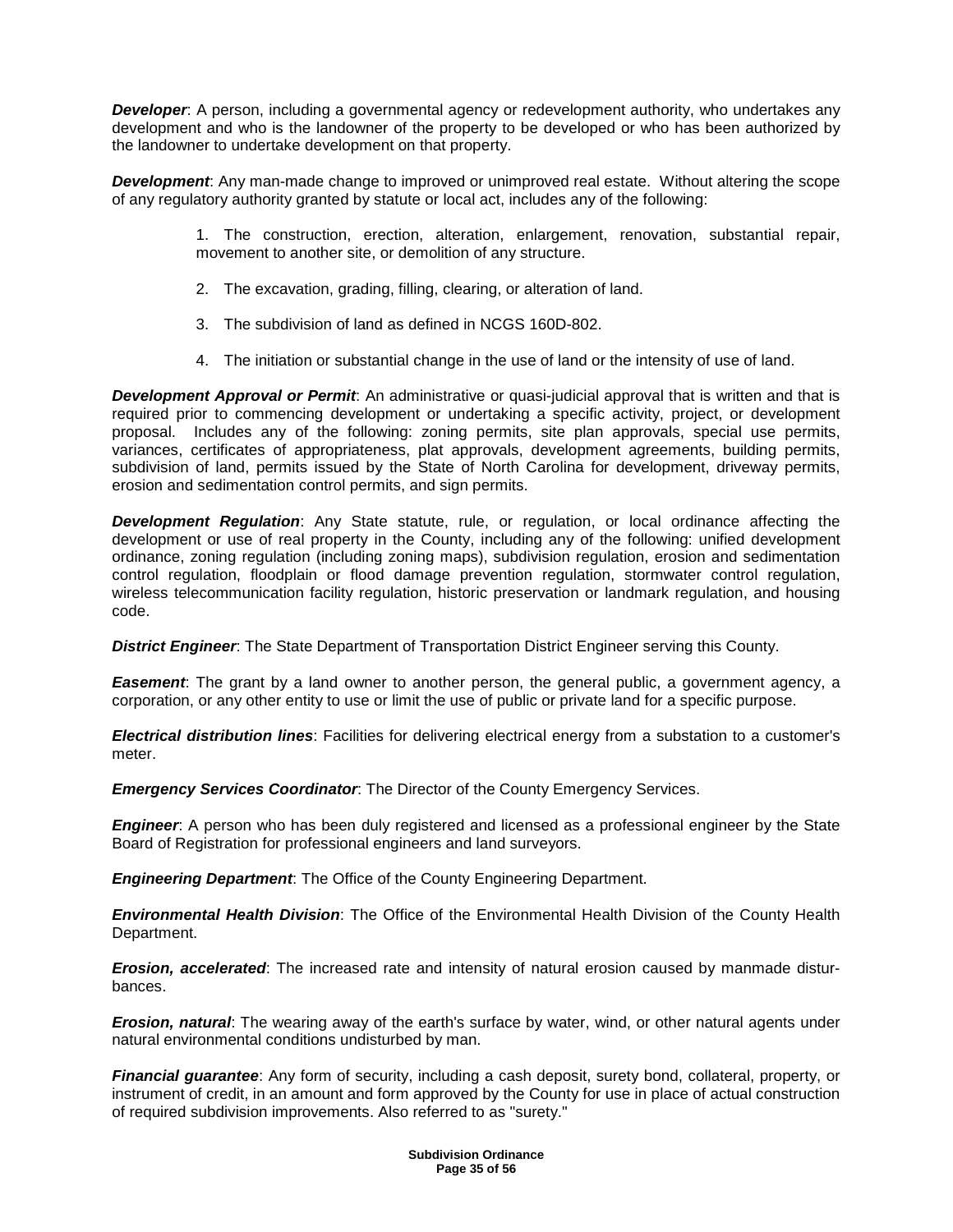**Flood**: A general and temporary condition of partial or complete inundation of normally dry land areas by the overflow of inland or tidal waters or the unusual and rapid accumulation of runoff of surface waters from any source. Also includes the term "flooding."

**Flood, ten-year**: That flood which has a ten (10) percent chance of occurring in a given year.

**Flood hazard area**: The land in the floodplain subject to a one (1) percent or greater chance of flooding in any given year; also known as the area of special flood hazard.

### **Floodplain**: See **Flood hazard area**

**Floodway**: The channel of a river or other watercourse and the adjacent land areas that must be reserved in order to discharge the base flood (100-year flood event) without cumulatively increasing the water surface elevation more than one foot.

**Hearing, Legislative**: A hearing to gather competent, material, and substantial evidence in order to make findings for a quasi-judicial decision required by this Ordinance.

**Hearing, Legislative**: A hearing to solicit public comment on a proposed legislative decision; may also be referred to as a "public hearing".

**Homeowners association**: A private, nonprofit corporation of homeowners formally constituted for the purpose of owning, operating, and maintaining common properties.

**Lake**: Any natural or impounded body of water, including but not limited to a reservoir, pond, or lake.

**Landowner**: The holder of the title in fee simple. Absent evidence to the contrary, the County may rely on the county tax records to determine who is a landowner. The landowner may authorize a person holding a valid option, lease, or contract to purchase to act as his or her agent or representative for the purpose of making applications for development approvals.

**Lot**: A portion of a subdivided parcel of land intended to be separately owned, developed, and otherwise used for residential, commercial, industrial, or other associated purposes.

**Lot boundary line**: A line which divides one lot from another or from a right-of-way.

**Lot, corner**: A lot abutting on and at the intersection of two (2) or more streets.

#### **Lot, double frontage**: See **Lot, through**

Lot, through: A lot that has a pair of opposite lot lines along two (2) substantially parallel streets, and which is not a corner lot; also known as a "double frontage lot".

Lot, flag: A lot which has a reduced amount of frontage on a street and relies on a panhandle-shaped corridor for access to the bulk of the lot.

**Manufactured home:** As defined in NCGS 143-145(7), a structure, transportable in one or more sections, which in the traveling mode is eight body feet or more in width, or 40 body feet or more in length, or, when erected on site, is 320 or more square feet; and which is built on a permanent chassis and designed to be used as a dwelling, with or without permanent foundation when connected to the required utilities, including the plumbing, heating, air conditioning and electrical systems contained therein. "Manufactured home" includes any structure that meets all of the requirements of NCGS 143- 145(7) except the size requirements and with respect to which the manufacturer voluntarily files a certification required by the Secretary of HUD and complies with the standards established under the National Manufactured Housing Construction and Safety Standards Act of 1974 (42 U.S.C. Sec. 5401). "Manufactured home" also means a double-wide manufactured home, which is two or more portable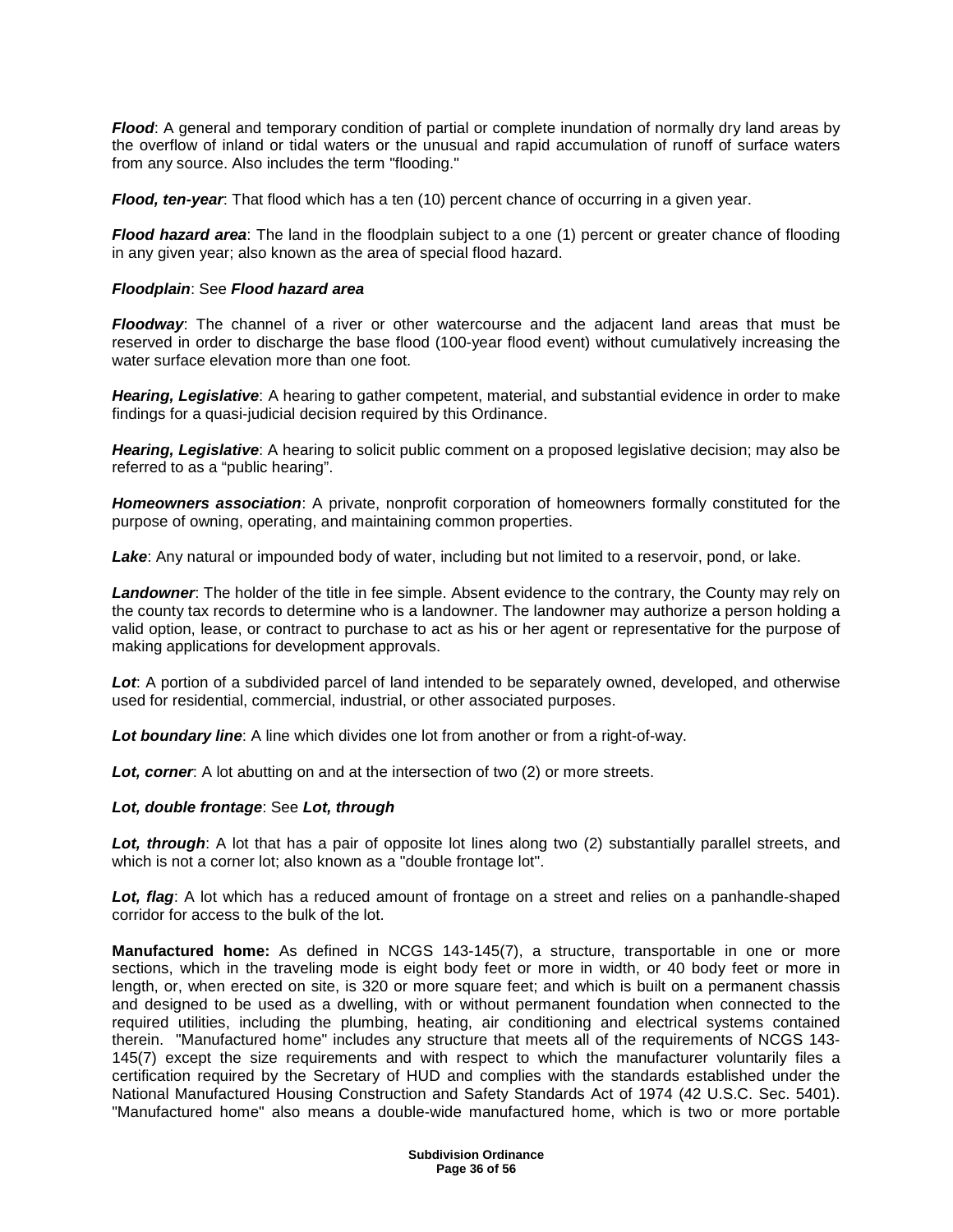manufactured housing units designed for transportation on their own chassis that connect on site for placement on a temporary or semi-permanent foundation having a measurement of over 32 feet in length and over eight feet in width. May also be referred to as a "mobile home".

## **Map for record**: See **Plat, final**

**Mean sea level**: The average height of the sea for all stages of the tide used as a reference for establishing various elevations. For purposes of this Ordinance, this term is synonymous with "National Geodetic Vertical Datum (NGVD)."

## **Minimum building line**: See **Setback**

# **Mobile home**: See **Manufactured home**

**Off-site**: Any parcel not contained within the boundaries of the area being developed, whether or not the developer owns such land.

**Park, Recreation, and Open Space**: An area of land and/or water which is generally unimproved or improved with parks and recreation facilities and is reserved for recreation, resource protection, amenity, or buffer purposes. Open space may include up to 50% of lands that have sensitive environmental features and/or significant cultural resource areas, which may make them practically unbuildable.

**Ordinance**: The Subdivision Ordinance of the County.

**Parcel:** A continuous quantity of land in the possession of or owned by, or recorded as the property of, the same person; also includes the term "tract."

**Petitioner**: Any person who submits any plans for review, or requests any administrative action, for approval under this Ordinance; synonymous with the term "applicant."

**Plan, construction**: A plan with supporting data for a proposed subdivision, developed for the purpose of establishing the layout and provision of roads, drainage, and utilities.

**Plan, sketch**: A rough plan of a proposed subdivision.

## **Planning agency**: See **Planning Board**

**Planning Board**: The County Planning Board and its staff as created pursuant to G.S. 160D-301.

**Planning Department**: The office of the County Planning Department and staff to the Planning Board.

**Plat**: A map or plan of a parcel of land which is to be or has been subdivided.

**Plat, final**: A map of a land subdivision prepared in a suitable form for recording with the Register of Deeds which includes necessary affidavits, dedications, and acceptances as well as other information required by this Ordinance; also known as a "map for record."

**Plat, preliminary**: A tentative map of a proposed land subdivision which shows the layout of the parcel or tract, including lots, roads, and other features, in sufficient detail to allow the proposed subdivision to be properly evaluated.

**Plat, survey**: Map showing existing and proposed parcel or lot lines prepared in accordance with G.S. 47-30.

**Property**: All real property subject to land-use regulation by the County. The term includes any improvements or structures customarily regarded as a part of real property.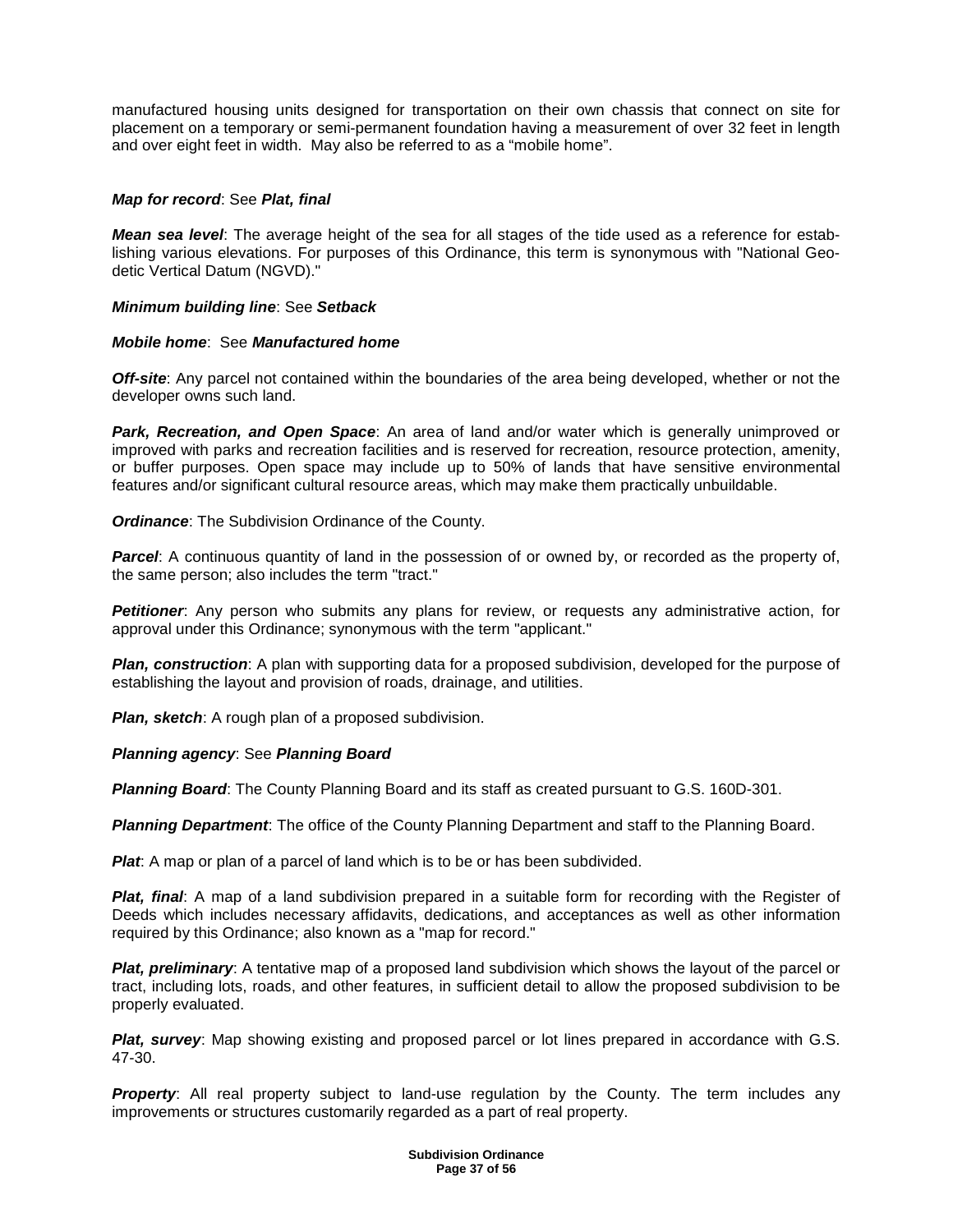**Public sewage disposal system**: A single system of sewage collection, treatment, and disposal owned and operated by a sanitary district, a metropolitan sewage district, a water and sewer authority, a county or municipality, or a public utility, constructed and operated in compliance with applicable requirements of the Department of Environment, Health, and Natural Resources.

**Public water supply system**: A water supply system intended for the provision of potable water to the public as approved by the Department of Environment, Health and Natural Resources. For the purposes of this Ordinance, a community water supply system shall be considered the same as a public water supply system.

**Right-of way**: A strip of land occupied, or intended to be occupied, by a street, crosswalk, railroad, road, utility transmission line or pipeline, water main, sanitary or storm sewer main, or other similar improvement. Within a subdivision, every new right-of-way shown on a final plat shall be separate and distinct from the lots or parcels adjoining such right-of-way and shall not be included within the dimensions or areas of such lots or parcels. Rights-of-way for any use involving maintenance by a public agency shall be dedicated to public use by the owner of the property on which such right-of-way is established.

**Setback**: The required minimum horizontal distance which must be reserved between a structure and the applicable street right-of-way line or lot boundary line in which no other structure may be erected; also referred to as the "minimum building line."

**Sign**: Any object, display, or structure, or portion thereof, which is located outdoors and is used to advertise, identify, display, direct, or attract attention to an object, person, institution, organization, business, product, service, event, or location through the use of words, letters, figures, designs, symbols, colors, or illumination.

**Street:** A public or private thoroughfare used, or intended to be used, for passage or travel by motor vehicles.

**Street, cul-de-sac**: A permanent dead-end street which has one end open to traffic and terminates in a circular turnaround.

**Street, private**: A street right-of-way serving residential lots within a subdivision dedicated for the exclusive use of the property owners and their guests and maintained by a homeowners association.

**Street, public**: A street right-of-way dedicated for public use and maintained or intended to be maintained by the State Department of Transportation.

## **Street jog**: See **Street offset**

**Street offset**: The distance between the centerlines of two (2) "T" intersections on opposite sides of a common road or street; also referred to as "street jog."

**Structure**: A building for support, shelter, or enclosure; a manufactured or mobile home; a storage tank for gases or liquids; or any other permanent, manmade facilities for use, occupancy or storage.

**Subdivider**: Any person who develops or proposes to develop land as permitted by this Ordinance.

**Subdivision Administrator**: The designated representative of the County Planning Department responsible for administering the requirements of this Ordinance.

**Subdivision, major**: Any subdivision which contains or, when added to a previous phase or section, results in ten (10) or more lots; which requires construction of a new street, regardless of the number of lots; or is otherwise not considered a minor subdivision.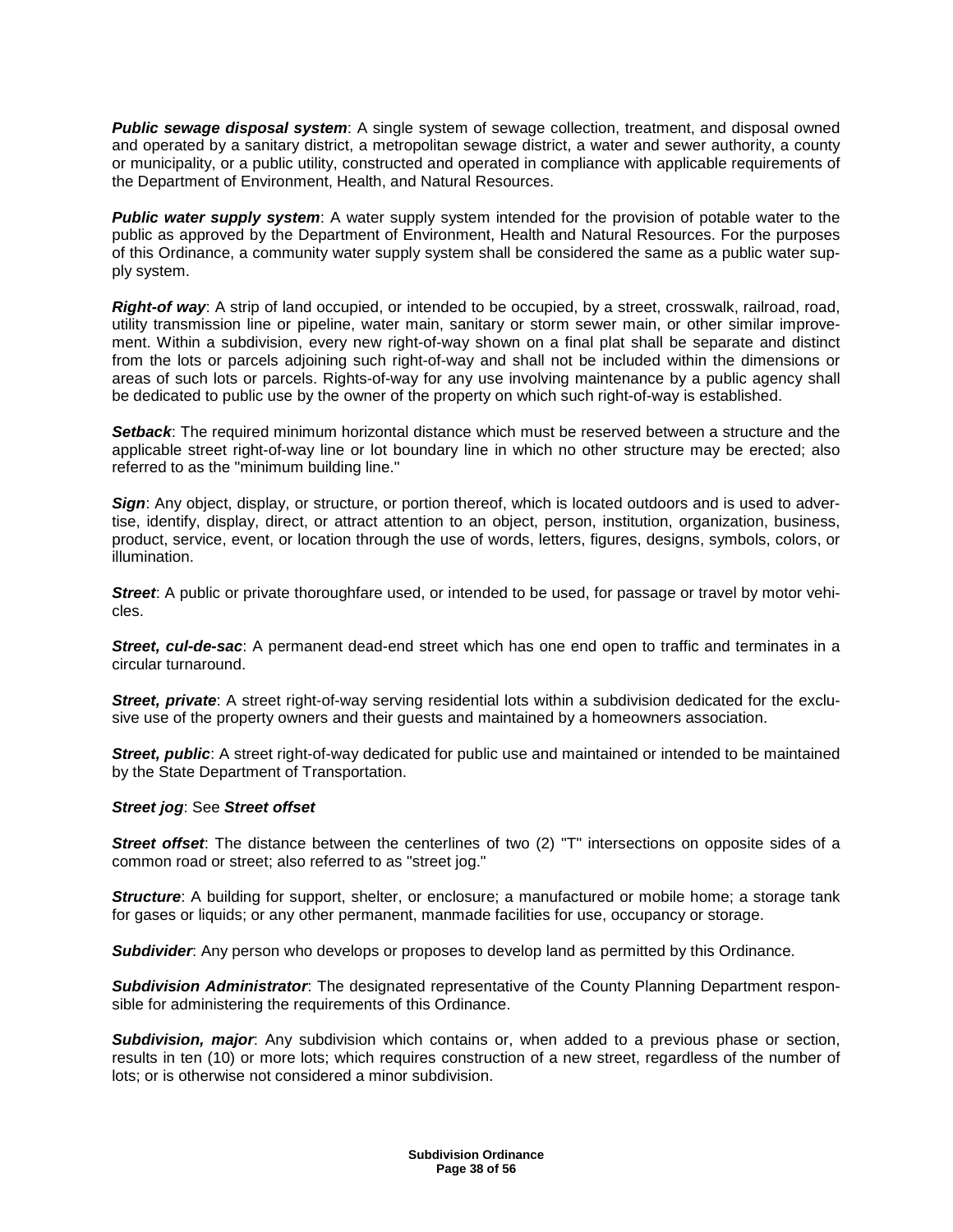**Subdivision, minor**: Any subdivision containing nine (9) or fewer lots fronting on an existing public or private street.

## **Surety**: See **Financial guarantee**

**Surveyor:** A land surveyor who is duly registered by the State Board of Registration for professional engineers and land surveyors.

**Technical Review Committee (TRC)**: Representatives of local and state agencies who collectively review and evaluate preliminary plats and construction plans for compliance with all regulations. The TRC recommends action to be taken by the Planning Board on preliminary plats for major subdivisions and takes action on all construction plans.

## **Tract**: See **Parcel**

**Variance**: A grant of relief to a person from the requirements of this Ordinance where unusual or unique circumstances peculiar to the property exist, literal enforcement would result in unnecessary and undue hardship, and such relaxation of the regulations would not be contrary to the public interest objectives of this Ordinance.

**Vested Right**: The right to undertake and complete the development and use of property under the terms and conditions of an approval secured as specified in NCGS 160D-108 or under common law.

**Violation**: Failure on the part of a person to comply with the provisions of this Ordinance.

**Watercourse**: Any stream, river, brook, swamp, sound, bay, creek, run, branch, canal, waterway, estuary or lake.

## **Section 171. Word Interpretation**

For the purposes of this Ordinance, certain words shall be interpreted as follows:

- A. Words used in the present tense include the future tense.
- B. Words used in the singular number include the plural and words used in the plural number include the singular, unless the natural construction of the wording indicates otherwise.
- C. The word "person" or "party" includes an individual, partnership, firm, association, joint venture, public or private corporation, trust, estate, commission, board, public or private institution, utility, cooperative, interstate body, or other legal entity.
- D. The words "used for" shall include the meaning "designed for".
- E. The word "shall" is always mandatory.

## **Sections 172-179 Reserved**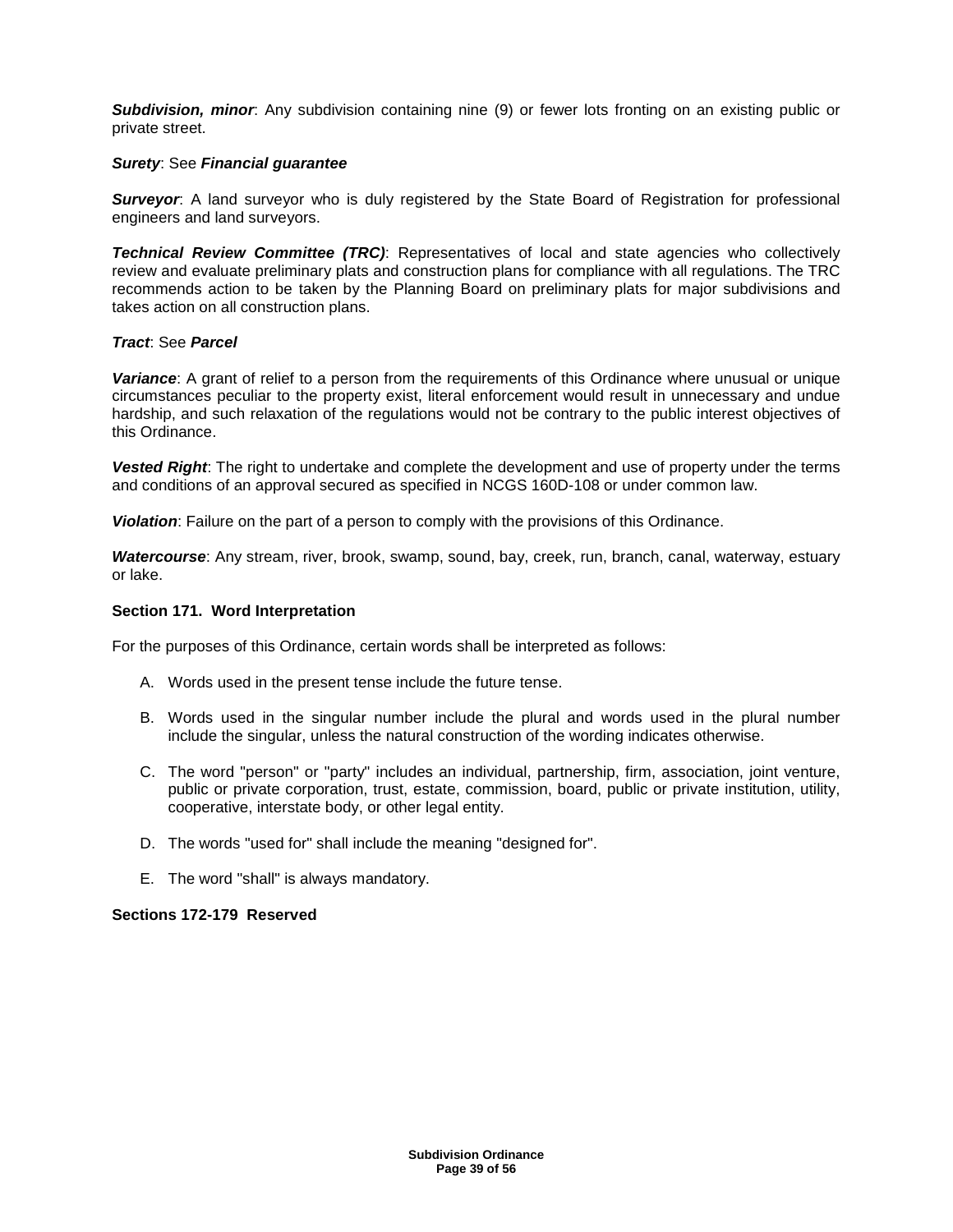## **Part 3. Appendices**

# **Appendix 1. Certifications**

The following certificates shall be included, and notarized as necessary, on final plats, as required by Section 155. Where optional language is offered, appropriate information shall be inserted.

### A. Ownership and dedication:

"I (We) certify that I am (we are) the owner(s) of the property shown and described by this plat and that I (we) hereby adopt this subdivision plan with my (our) free consent; establish all lots, easements, setbacks, and other aspects of the subdivision; and dedicate all streets, walks, parks, and other open spaces to public or private use as noted.

\_\_\_\_\_\_\_\_\_\_\_\_\_\_\_\_\_\_\_\_\_\_\_\_\_\_\_\_\_\_\_\_\_ \_\_\_\_\_\_\_\_\_\_\_\_\_\_\_\_\_\_\_\_\_\_\_\_\_\_\_\_\_\_\_\_ \_\_\_\_\_\_\_\_\_\_\_\_\_\_\_\_\_\_\_\_\_\_\_\_\_\_\_\_\_\_\_\_\_ \_\_\_\_\_\_\_\_\_\_\_\_\_\_\_\_\_\_\_\_\_\_\_\_\_\_\_\_\_\_\_\_  $\frac{1}{2}$  , and the set of the set of the set of the set of the set of the set of the set of the set of the set of the set of the set of the set of the set of the set of the set of the set of the set of the set of the set \_\_\_\_\_\_\_\_\_\_\_\_\_\_\_\_\_\_\_, 20\_\_\_\_\_ North Carolina, \_\_\_\_\_\_\_\_\_\_\_\_\_\_\_\_County I, a Notary Public of the County and State aforesaid, certify that the owner(s) listed above personally appeared before me this day and acknowledged the execution of the foregoing instrument. Witness my hand and official stamp or seal, this a day of \_\_\_\_\_\_\_\_\_\_\_\_\_\_, 20\_\_\_\_.

Stamp or Seal

 \_\_\_\_\_\_\_\_\_\_\_\_\_\_\_\_\_\_\_\_\_\_\_\_\_\_\_\_\_\_\_\_ Notary Public

My Commission Expires: \_\_\_\_\_\_\_\_\_\_\_\_\_\_"

B. Approval for recording:

"I certify that the subdivision plat shown hereon has been found to comply with the Subdivision Regulations of Pitt County, North Carolina, and is approved for recording by the Pitt County Register of Deeds.

Subdivision Administrator \_\_\_\_\_\_\_\_\_\_\_\_\_\_\_\_\_\_, 20\_\_\_\_"

\_\_\_\_\_\_\_\_\_\_\_\_\_\_\_\_\_\_\_\_\_\_\_\_\_\_\_\_\_\_\_\_\_\_\_\_

\_\_\_\_\_\_\_\_\_\_\_\_\_\_\_\_\_\_\_\_\_\_\_\_\_\_\_\_\_\_\_\_\_\_\_\_

C. County acceptance of dedication:

"I certify that Pitt County has approved this plan and any new public streets, easements, rights-of-way, and parks shown hereon, but assumes no responsibility to open or maintain the same.

Pitt County Manager \_\_\_\_\_\_\_\_\_\_\_\_\_\_\_\_\_\_, 20\_\_\_\_"

> **Subdivision Ordinance Page 40 of 56**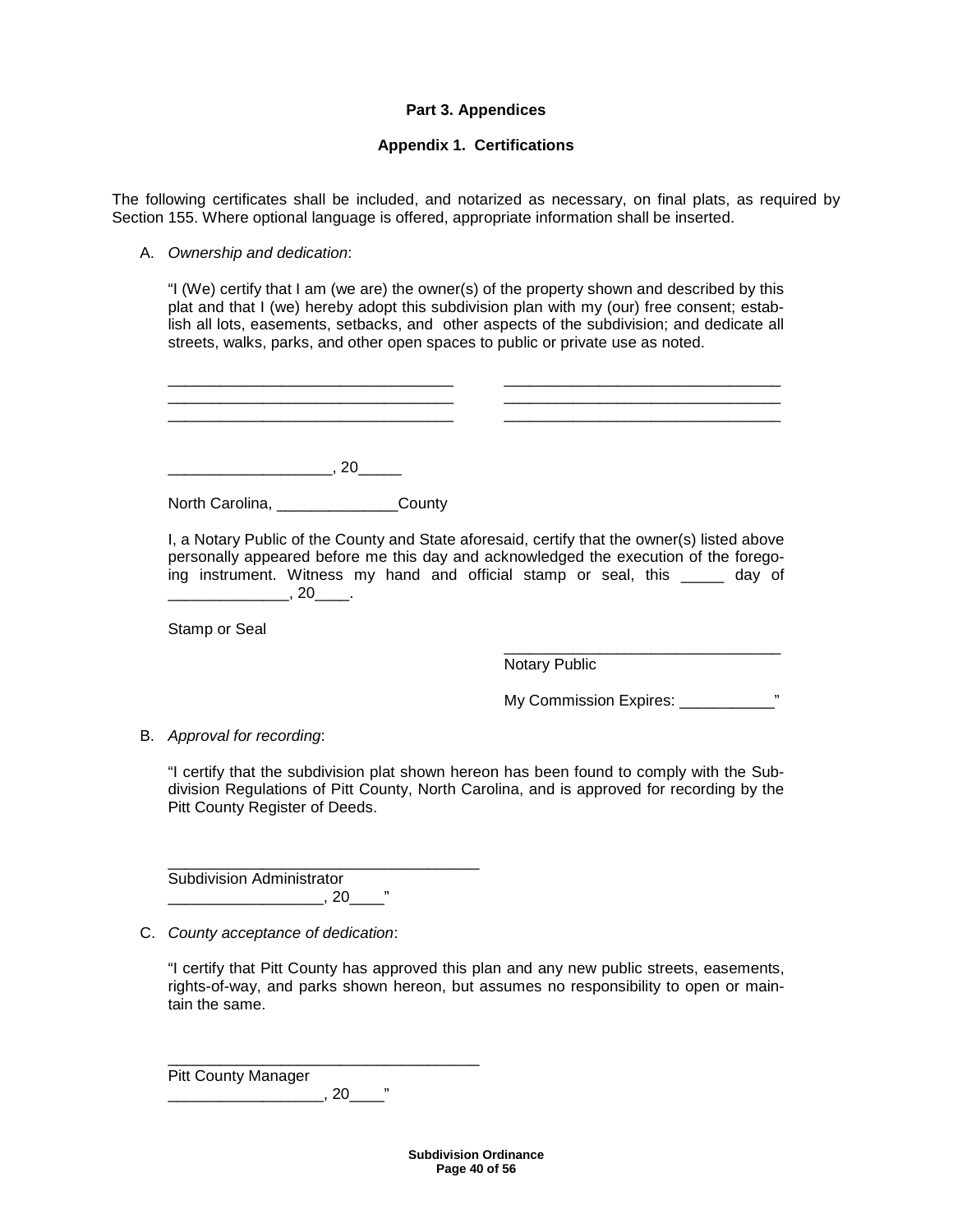D. Accuracy:

"I, \_\_\_\_\_\_\_\_\_\_\_\_\_\_\_\_\_\_\_\_\_\_\_\_\_\_\_\_\_\_\_\_, certify that this plat was drawn under my direction and supervision from (an actual survey) (a deed description recorded in Book \_\_\_\_\_, Page \_\_\_\_) (other); and that the error of closure as calculated by latitudes and departures is 1:\_\_\_\_\_; that the boundaries not surveyed are shown as broken lines platted from information found in Book \_\_\_\_\_, Page \_\_\_\_\_; and that this plat was prepared in accordance with G.S. 47-30, as amended.

Witness my original signature, registration number, and seal this \_\_\_\_\_ day of \_\_\_\_\_\_\_\_\_\_\_\_\_\_, A.D., 20\_\_\_\_\_.

 $\frac{1}{2}$  , and the set of the set of the set of the set of the set of the set of the set of the set of the set of the set of the set of the set of the set of the set of the set of the set of the set of the set of the set

Seal or Stamp

 \_\_\_\_\_\_\_\_\_\_\_\_\_\_\_\_\_\_\_\_\_\_\_\_\_\_\_\_\_ Surveyor

Registration Number

E. Public street design approval:

"I hereby certify that the design of the proposed subdivision street(s) shown on this plat complies with the current minimum construction standards for subdivision roads of the North Carolina Department of Transportation, Division of Highways.

\_\_\_\_\_\_\_\_\_\_\_\_\_\_\_\_\_\_\_\_\_\_\_\_\_\_\_\_\_\_\_\_\_\_\_\_ District Engineer \_\_\_\_\_\_\_\_\_\_\_\_\_\_\_\_\_\_, 20\_\_\_\_"

- F. Street maintenance disclosure:
	- 1. Public streets:

"Maintenance of the public street(s) shown on this plat is (are) intended to be the responsibility of the N. C. Department of Transportation, provided that all requirements for acceptance are met. Until such time as N.C. D.O.T. accepts the street(s), I (we) will provide for necessary maintenance. (Note: This statement shall not serve as a substitute for any other statutory disclosure requirements.)

Owner(s)" name, printed and signature

\_\_\_\_\_\_\_\_\_\_\_\_\_\_\_\_\_\_\_\_\_\_\_\_\_\_\_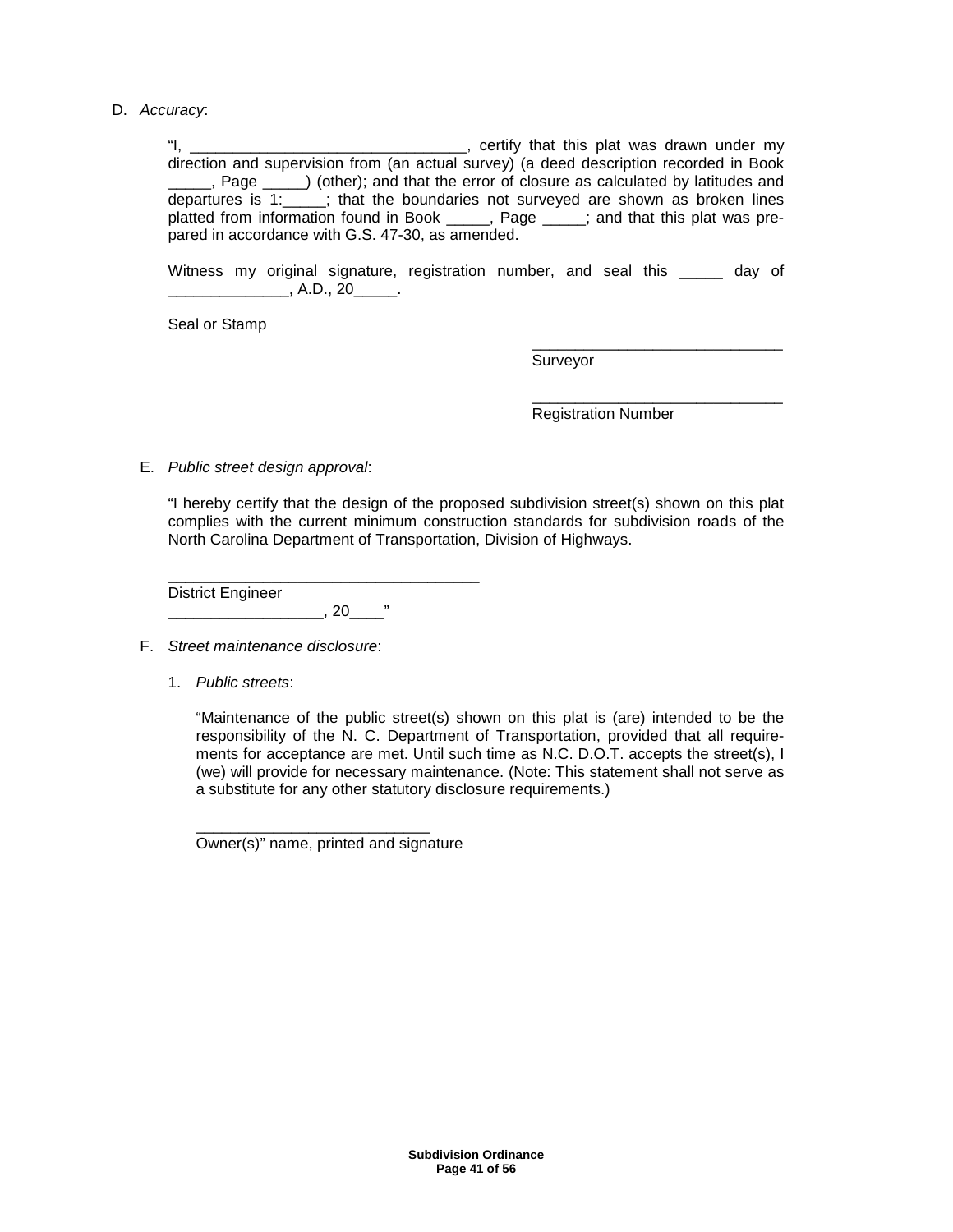## 2. Private streets:

"Maintenance of the private street(s) shown on this plat is (are) intended to be the responsibility of the duly incorporated homeowners' association. (Note: This statement shall not serve as a substitute for any other statutory disclosure requirements).

Owner(s)" name, printed and signature

\_\_\_\_\_\_\_\_\_\_\_\_\_\_\_\_\_\_\_\_\_\_\_\_\_\_\_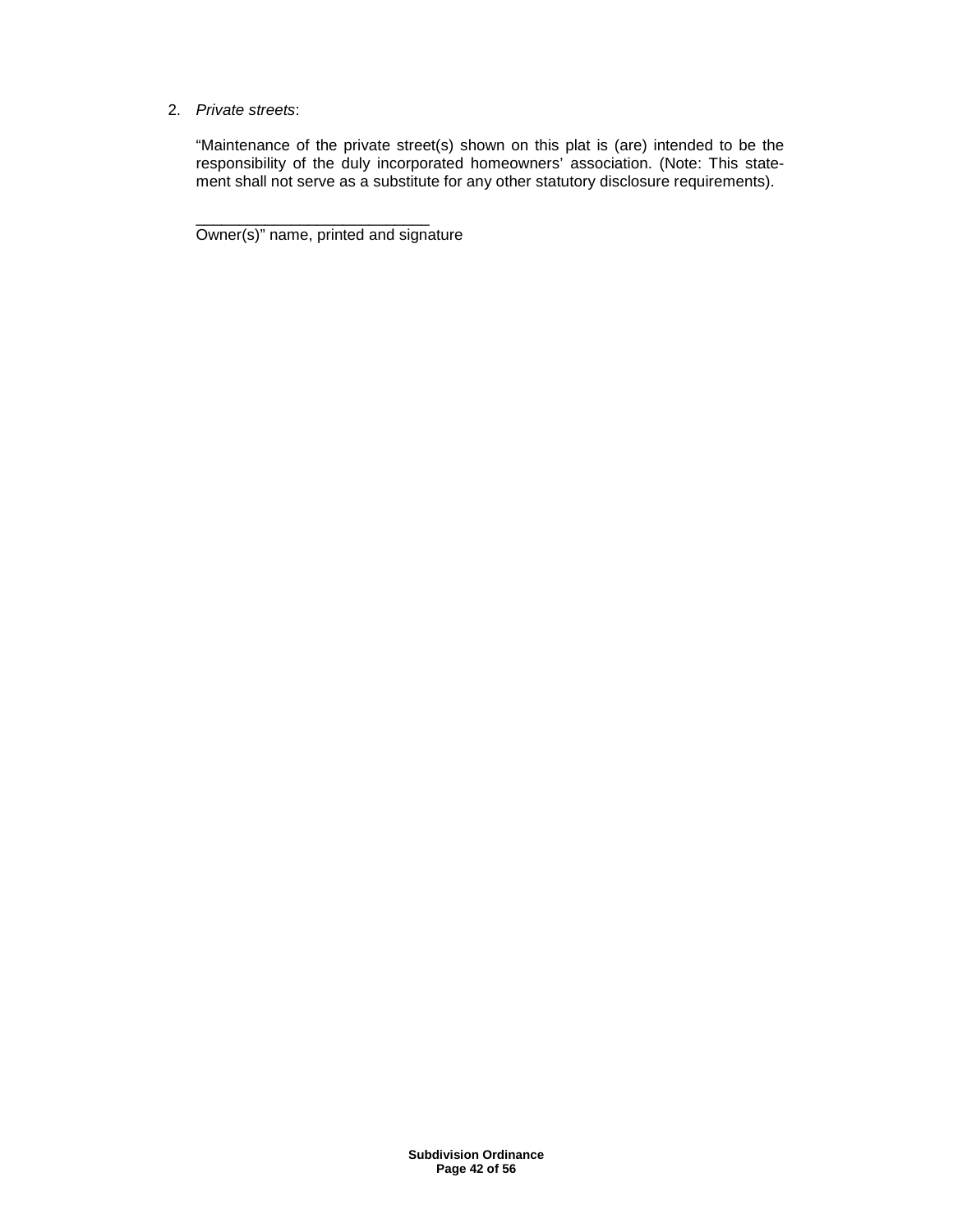## **Appendix 2. Preliminary Plat Review for Minor Subdivisions**

This review process applies to all subdivisions or resubdivisions of land into a total of less than ten (10) lots, all of which front an existing street. Approved preliminary plats shall remain valid provided that a construction plan, if applicable, or a final plat is approved within two (2) years.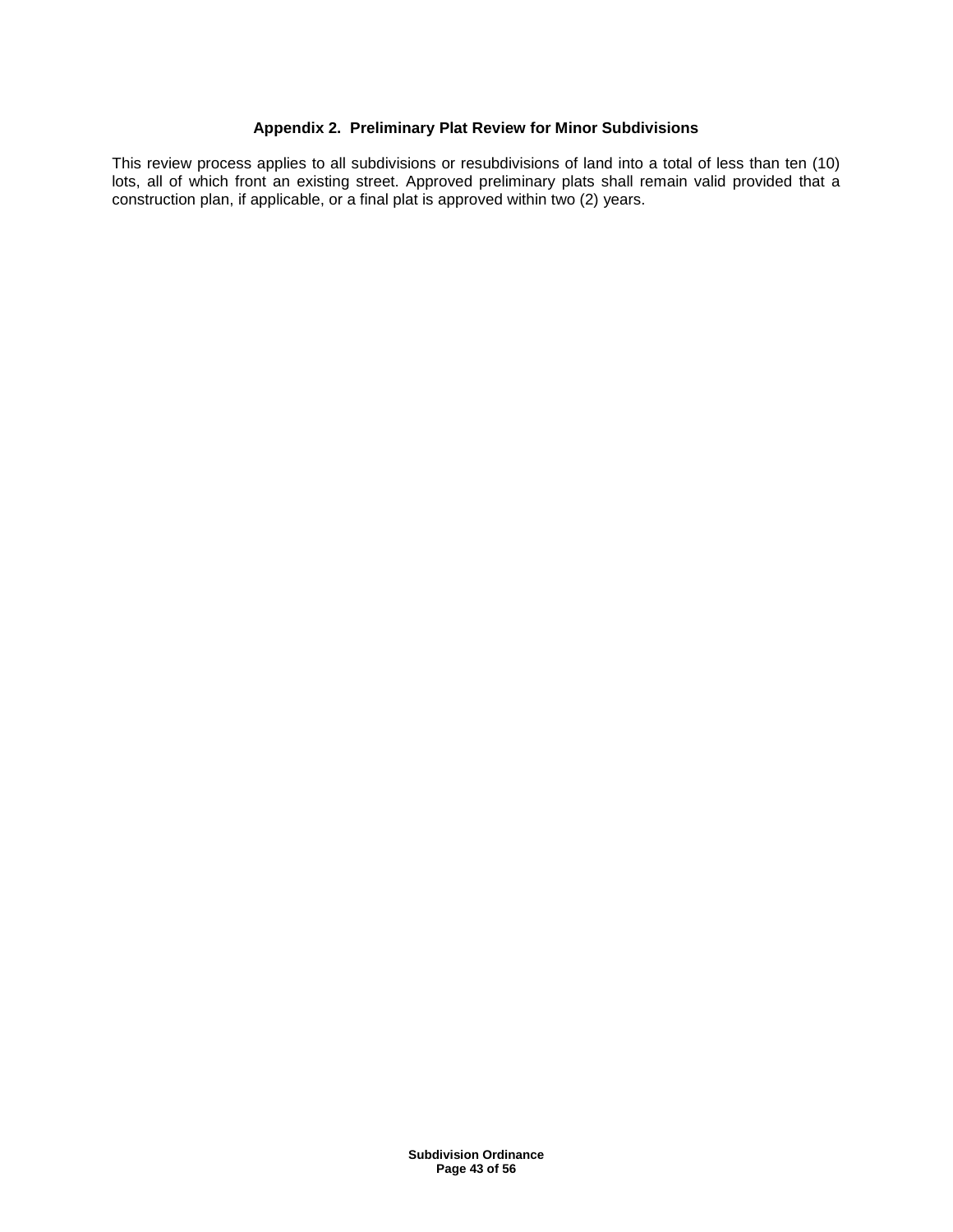

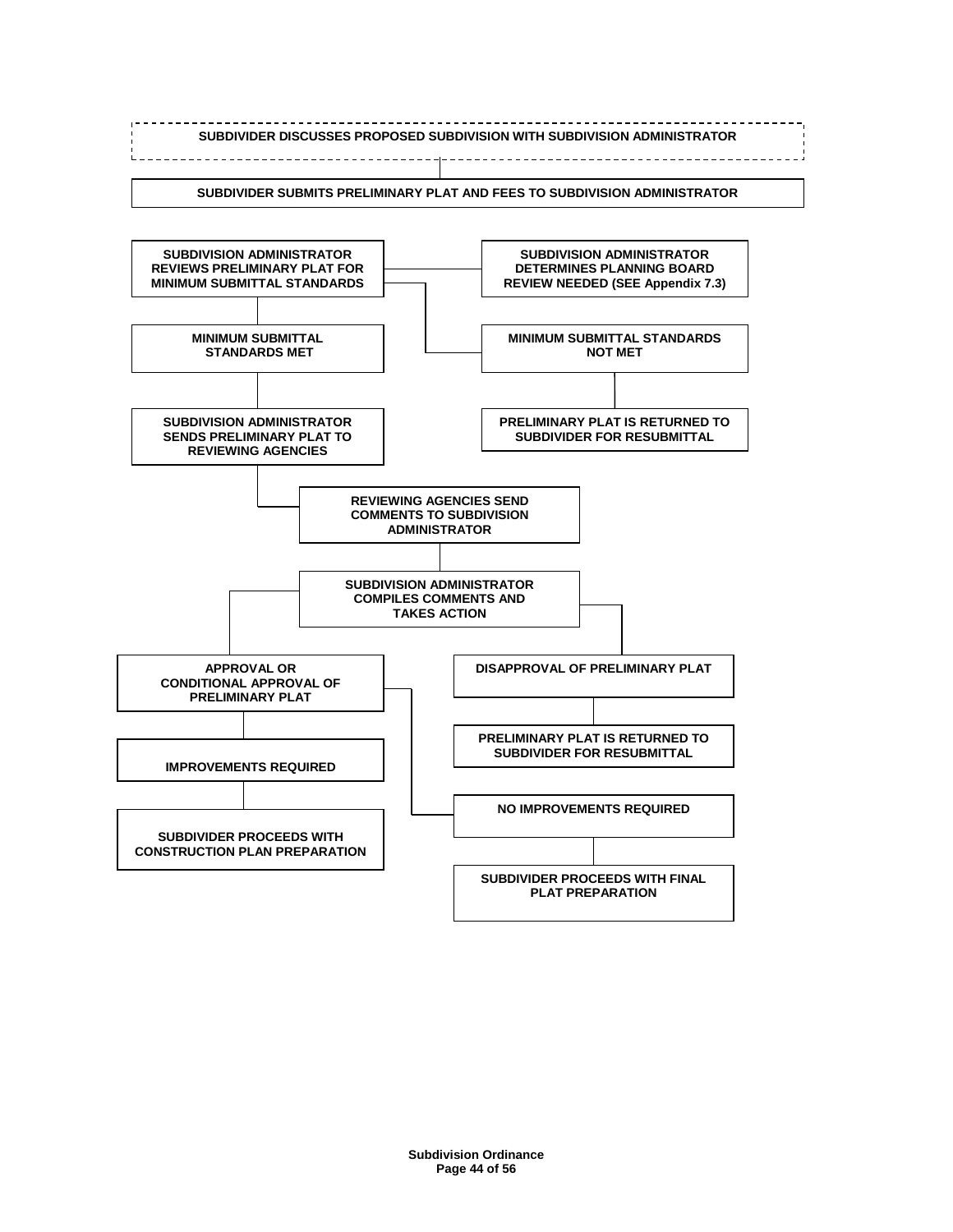## **Appendix 3. Preliminary Plat Review for Major Subdivisions**

This review process applies to all subdivisions or resubdivisions of land which are not considered minor subdivisions. These include subdivisions with ten (10) or more total lots or those which involve the construction of streets. Approved preliminary plats shall remain valid provided that a construction plan, if applicable, or a final plat is approved within two (2) years.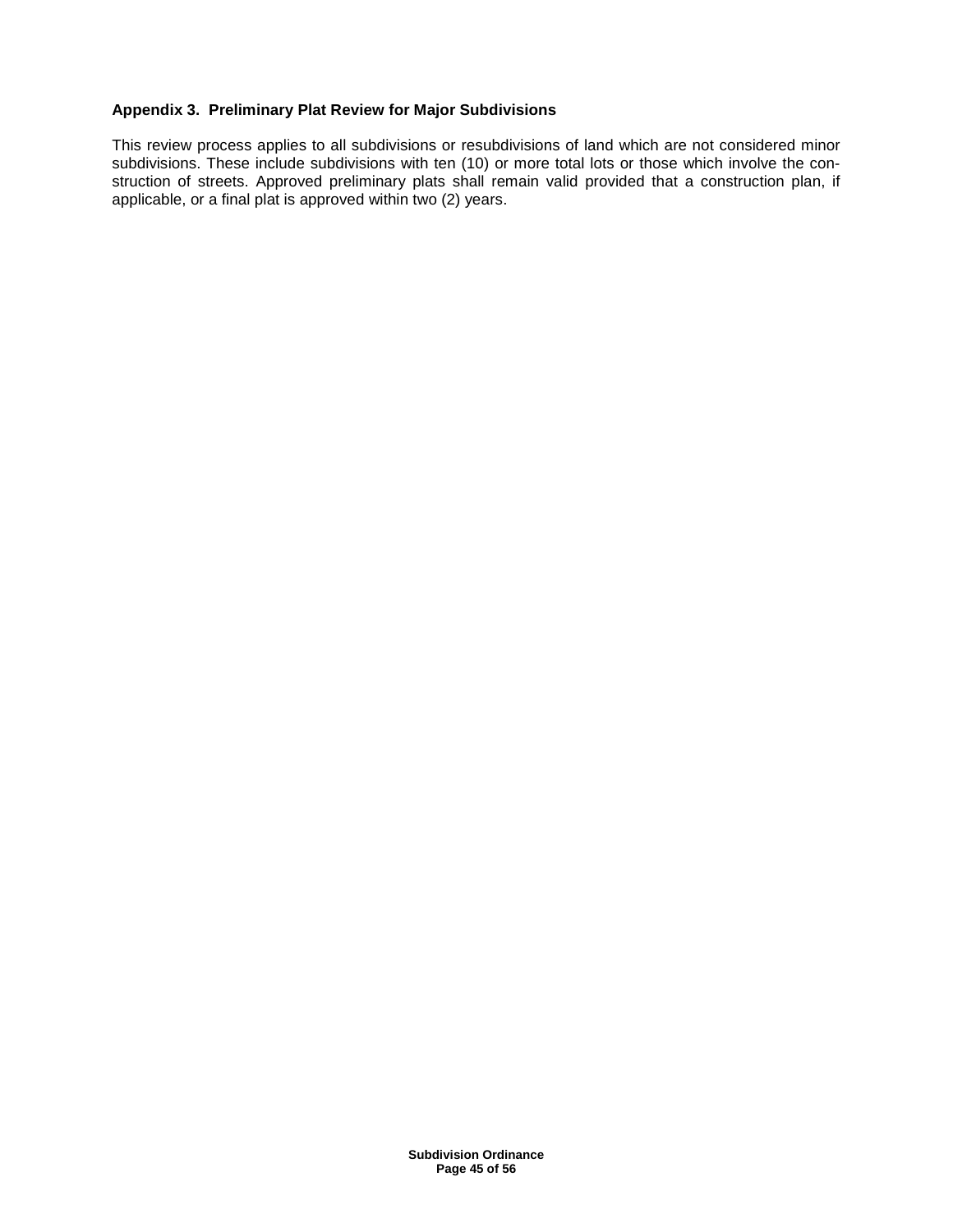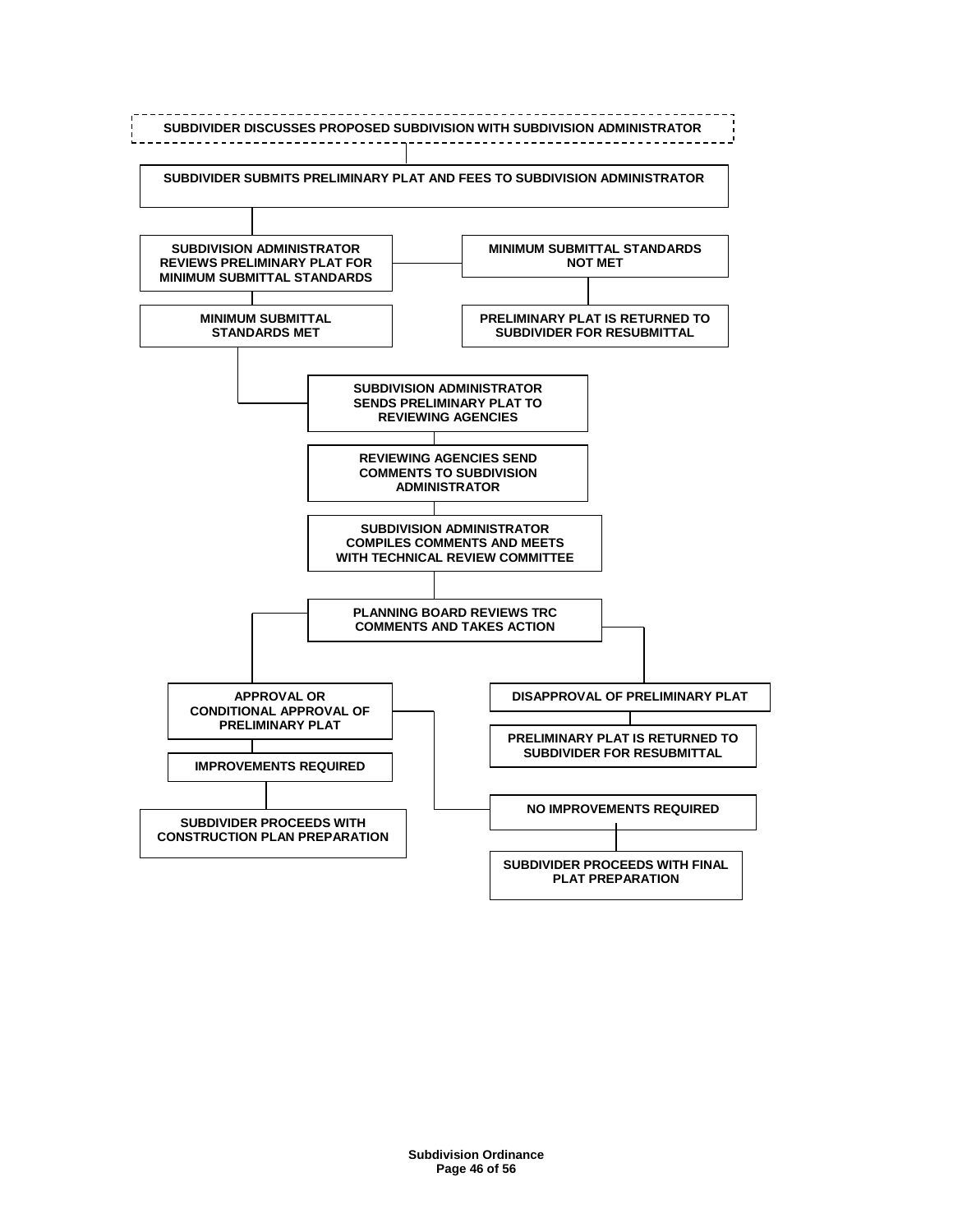# **Appendix 4. Construction Plan Review**

This review process applies to all subdivisions or resubdivisions of land which involve the construction of roads, drainage or utility improvements.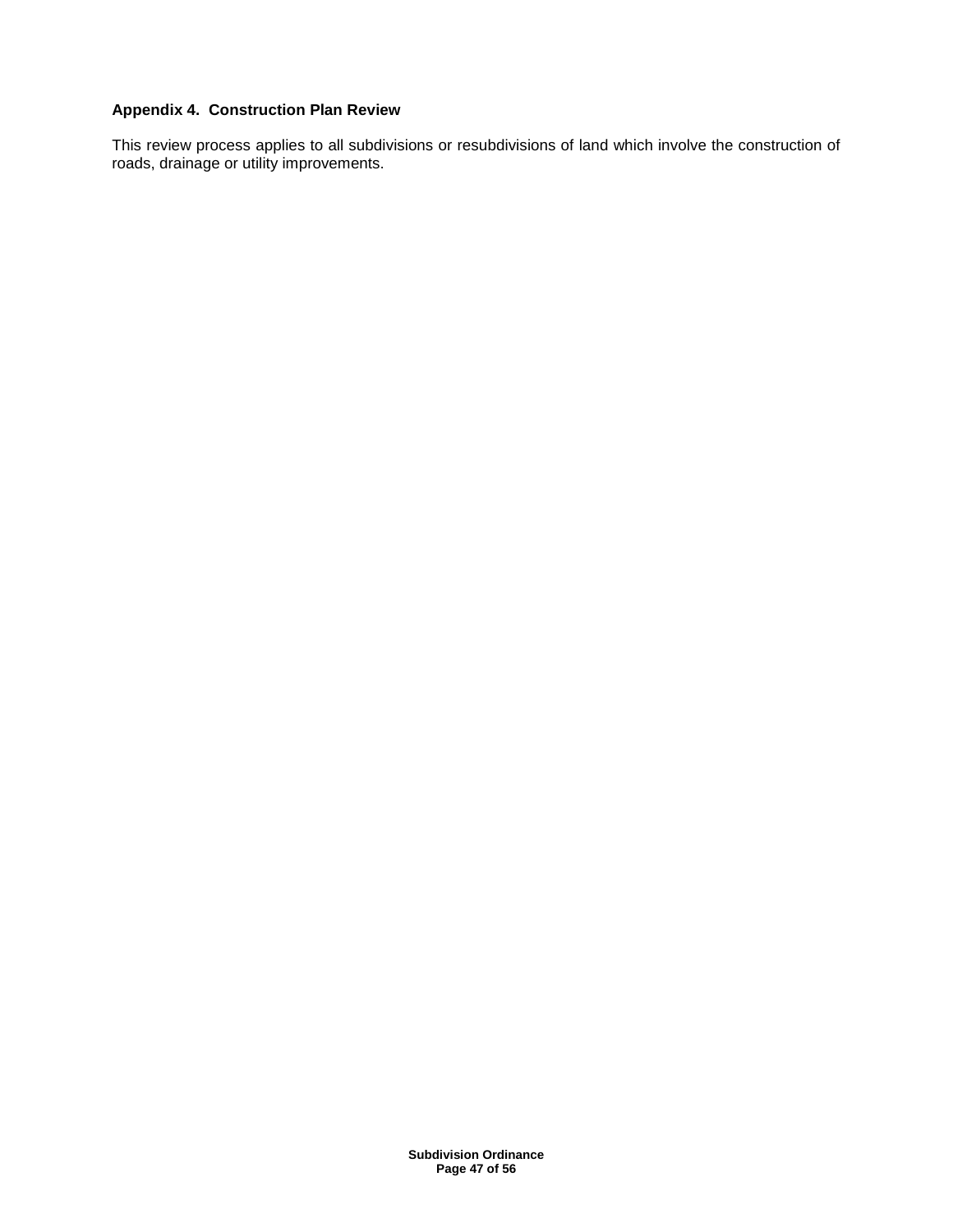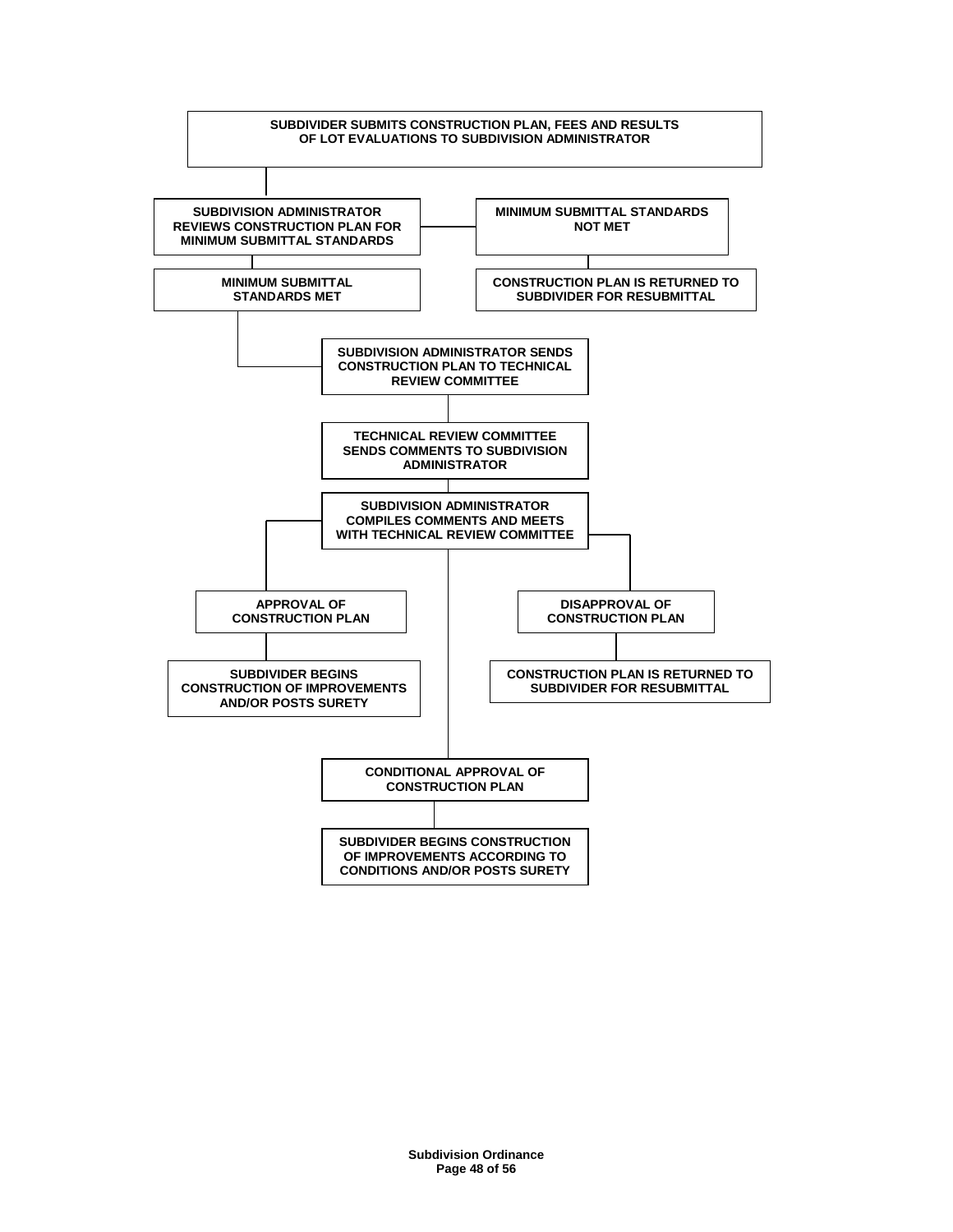# **Appendix 5. Final Plat Review**

This review process applies to all plats which are to be considered "maps for record." The approved final plat will be recorded with the Register of Deeds and includes all necessary affidavits, dedications, and acceptances as well as any other information which is determined to be required during the review process. Approved final plats are valid indefinitely.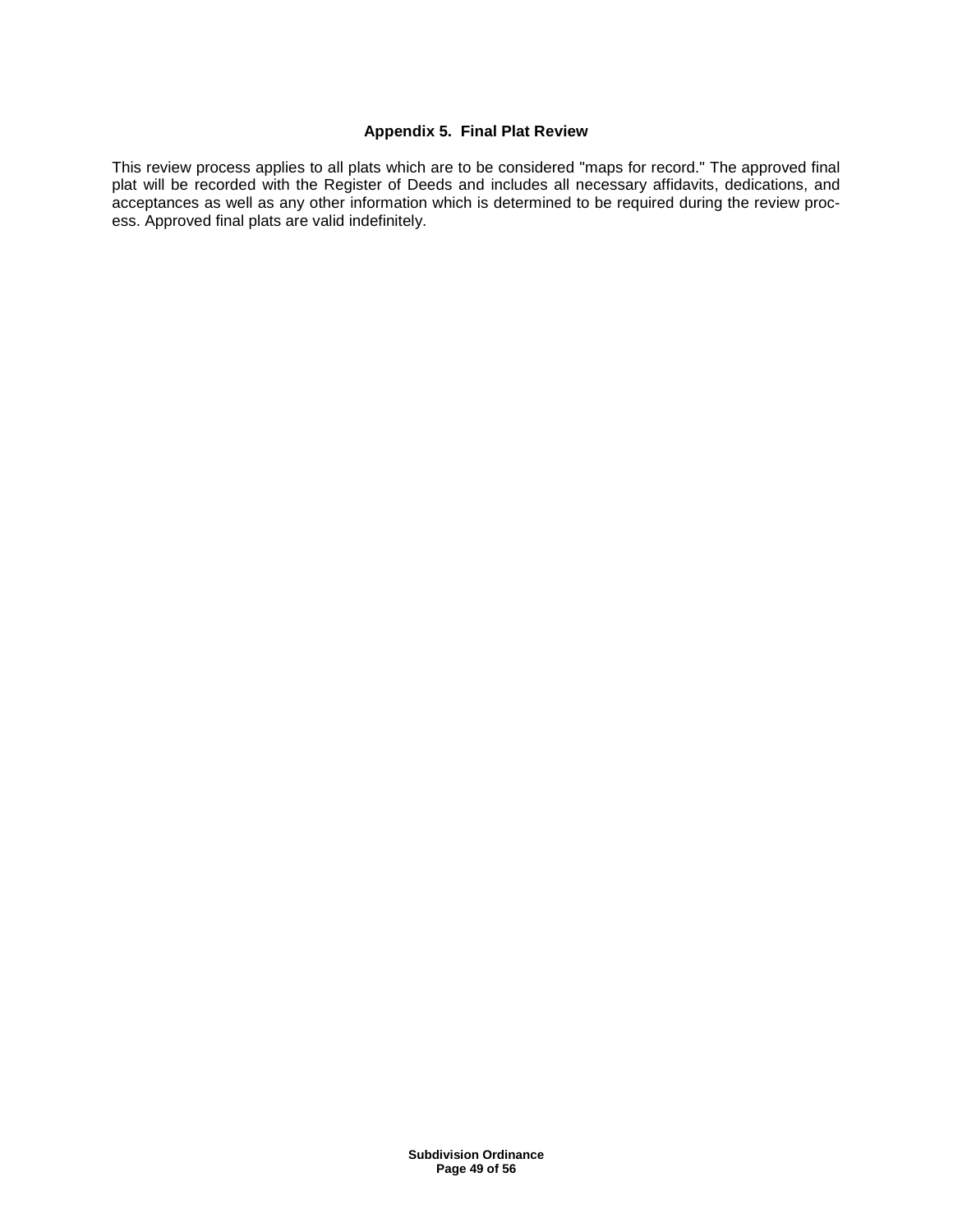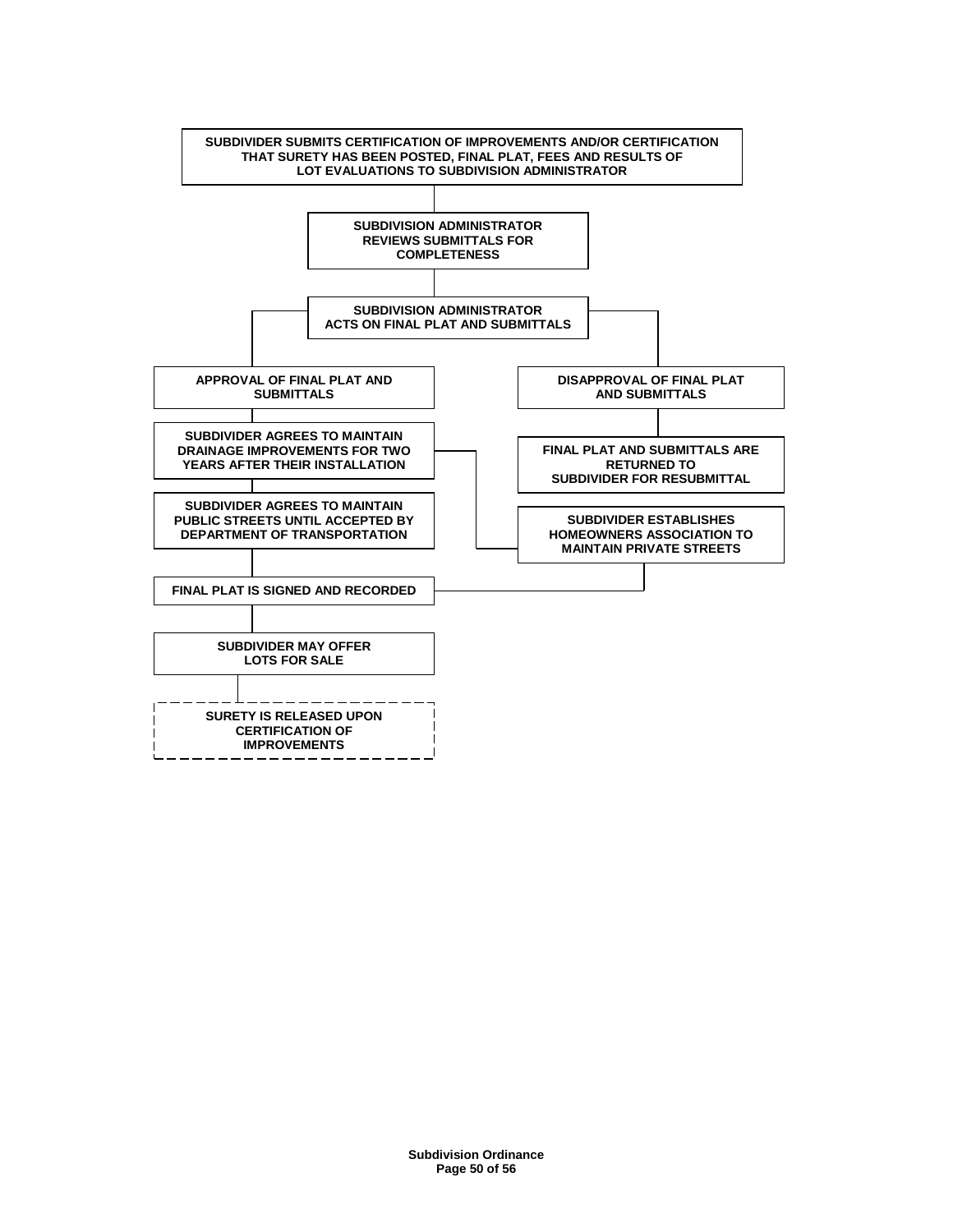# **Appendix 6. Commentary**

The following Commentary was developed by the County Planning Department Staff during the development of the revised Subdivision Ordinance. On May 20, 1991, the Board of Commissioners adopted the revised Ordinance with an effective date of July 1, 1991. At the same time, the Board adopted this Commentary as a guide for interpreting the Subdivision Regulations.

This Commentary was drafted to explain new and revised Sections of the Ordinance, and to present staff's interpretation for those existing Sections which have often raised questions and concerns. In addition, the Commentary may indicate the statutory authority for certain requirements and provide the justification for others.

Questions concerning this document should be directed to the Pitt County Planning Department at (252) 902-3270 or by mail at 1717 West Fifth Street, Greenville, N.C. 27834. Additional copies of the Commentary are available from the County Planning Department.

The editor has inserted in brackets the current Section numbers in the references.

#### "Pitt County, North Carolina

## COMMENTARY FOR SUBDIVISION ORDINANCE

- [Section 101] This Section has been expanded to address such issues as proper recordation of land divisions, maintenance of improvements, and protection of resources.
- [Section 102] To aid in interpretation, staff inserts the word "new" so that the definition would read "two or more new lots, building sites, . . . ". Note that dividing land for sale, not just building construction, constitutes subdividing. This is a difficult definition to interpret and enforce; many variations and different situations arise daily. Additionally, members of the general public do not equate the act of dividing land with creating a "subdivision".
- [Section 102(A)] Although procedurally exempt, such lots must still meet the standards of the Ordinance.
- [Section 102(B)] Interpretation--this exemption applies only if all lots are more than ten (10) acres in size and if all lots have the required road frontage along an approved public or private street.
- [Section 102(C)] This is an often forgotten exemption. Note, too, that lots still have to meet Ordinance standards.
- [Section 102(E)] This is a local exemption.
- [Section 103] This Ordinance is intended to apply to land subdivision for both residential and nonresidential purposes, but is not to be used to regulate land uses within subdivisions. Without zoning, the County does not regulate land uses and all uses are legally permissible.
- [Section 104(B)] Upon request by a municipality and approval by the County, this Ordinance may govern subdivision activity within a corporate boundary and/or extraterritorial jurisdiction. Two (2) years notice is required for withdrawal if the resolution between the municipality and Pitt County does not state otherwise.
- [Section 107] This is standard language to address the new Ordinance's effect on the previous requirements.
- [Section 107(B)] It would be unreasonable to apply this revised Ordinance to subdivisions already being reviewed under the previous Ordinance.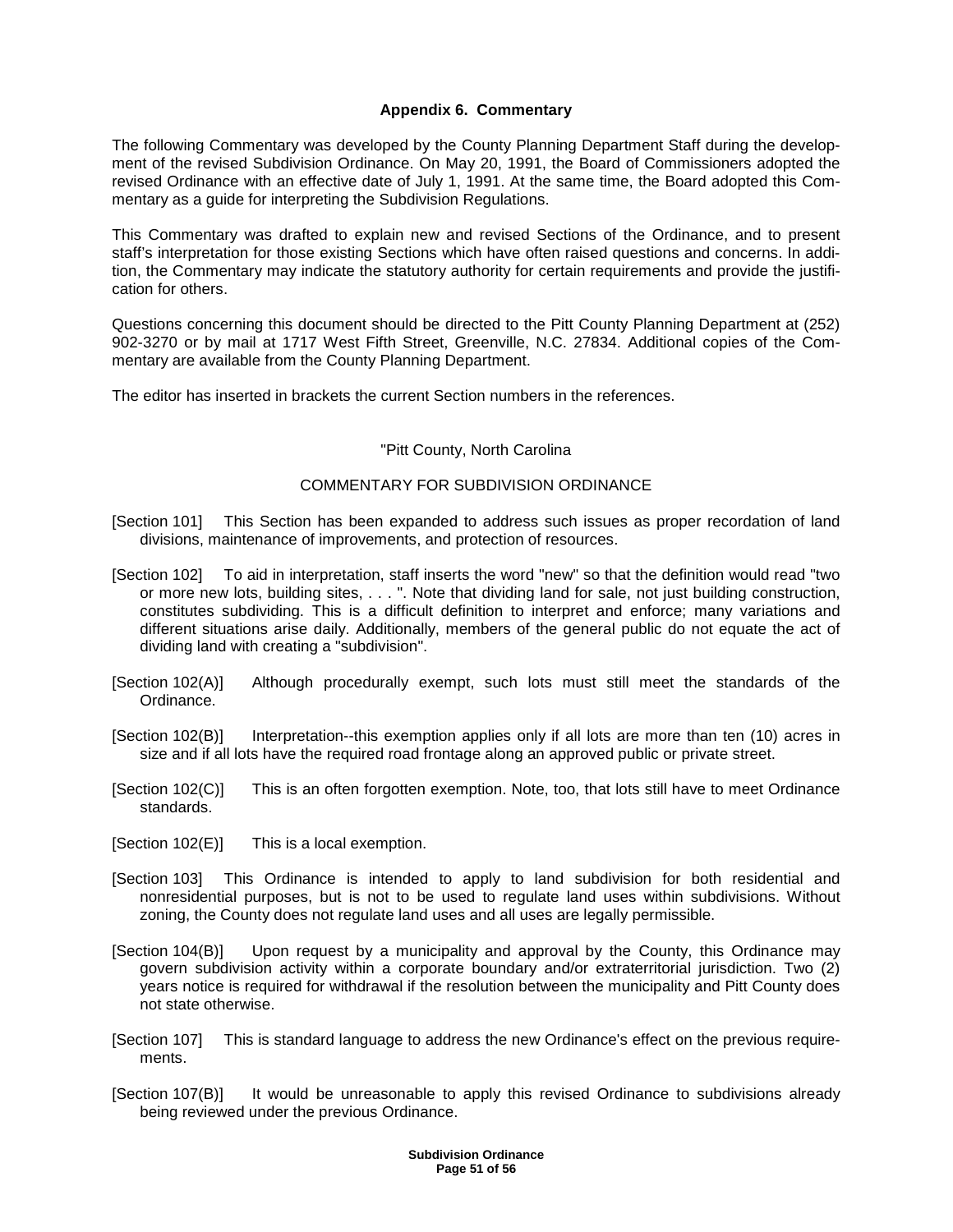[Section 120(A), Section 120(B)] These two subsections come from state law.

- [Section 121] This Section also comes directly from State Statutes (N.C.G.S. 160D-807).
- [Section 122] This Section provides a way to manage permitted exemptions. Most exemptions will be fairly easy to determine "on the spot", but some may need more detailed information before staff is able to exempt the action from the Subdivision Ordinance. This will need to be closely coordinated with the Register of Deeds.
- [Section 123(A), Section123(B)] This is new language which spells out the generalized process for subdivision review and approval.
- [Section 124] As is currently the case, the Subdivision Administrator will review and approve minor subdivisions. Minor plat review is intended to be used for simple, straightforward, routine subdivisions. The Subdivision Administrator should have the option of requiring any plat to be considered by the Planning Board, regardless of its size, if something unusual arises.
- [Section 124(C)] The number of copies will be spelled out in a separate handout/pamphlet. Such requirements do not belong within the Ordinance since unnecessary legislative hearings and delays would result if something as simple as the required number of map copies needed to be changed in the future.
- [Section 124(E)(2)] At present, preliminary plat approval is authorization to proceed with construction of required improvements. Since the preliminary plat is only a tentative drawing, it should not be used for such purposes. This Ordinance will not allow construction to begin until a construction plan based on more detailed information is approved. See also [Section126(a), Section126(b)] 2.7.A, 2.7.B.
- [Section 124(F)] Preliminary plat approval will remain valid indefinitely as long as a construction plan, if required, or a final plat is submitted within twenty-four (24) months.
- [Section 125] Review and approval of major subdivisions will be handled as follows: Preliminary plat Planning Board; construction plan - Technical Review Committee; and final plat - Subdivision Administrator.
- [Section 125(F)(2)] At present, preliminary plat approval is authorization to proceed with construction of required improvements. Since the preliminary plat is only a tentative drawing, it should not be used for such purposes. This Ordinance will not allow construction to begin until a construction plan based on more detailed information is approved. See also [Section126(a), Section126(b)] 2.7.A, 2.7.B.
- [Section 125(G)] Preliminary plat approval will remain valid indefinitely as long as a construction plan, if required, or a final plat is submitted within twenty-four (24) months.
- [Section 126(A), Section126(B)] Where onsite sewage disposal is used just about everywhere in Pitt County - it is necessary to receive the results of detailed soils analyses before proceeding with further design, engineering, and development work. This Section is intended to put this step in the proper order and notes that such field work may identify the need for a construction plan for drainage improvements, even if the construction plan was not identified as a requirement during preliminary plat review.
- [Section 127] The entire construction plan process is new. This will be an intermediate step between preliminary and final plats. The Technical Review Committee (TRC), meeting every two weeks, will review and approve construction plans.
- [Section 128] After preliminary plat approval, the subdivider has two options available to handle necessary improvements: 1) make the improvements, or 2) provide a financial guarantee (also known as "surety") which buys time for the subdivider to install them and ensures that such improvements can be made by the County in the event the subdivider does not. These can be used in combination.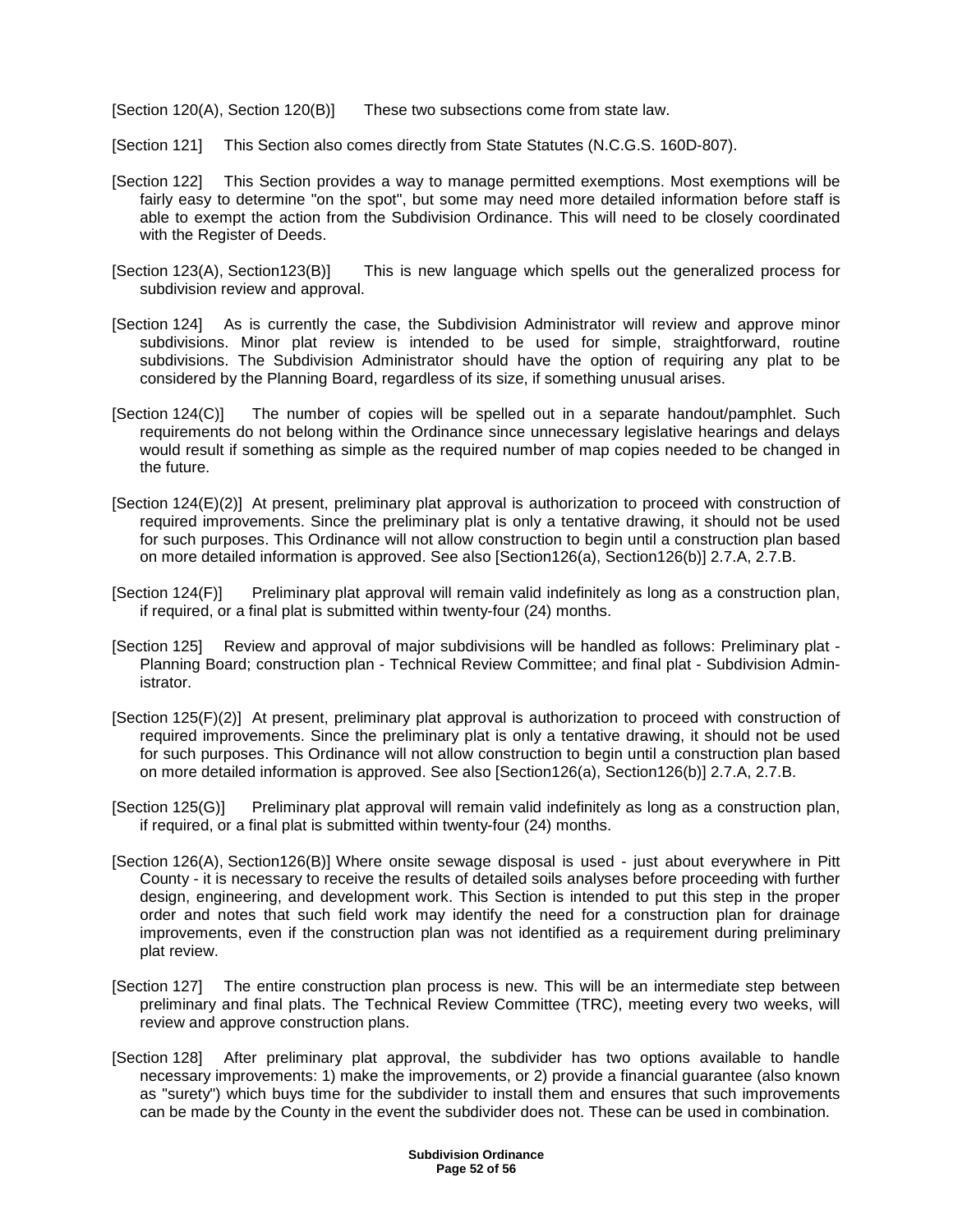- [Section 128(C)] The original intent of allowing guarantees in lieu of actual improvements was to acknowledge the constraint of adverse weather conditions. This Section provides that the surety run longer than the time for making improvements so that funds are available if improvements are not completed within the two-year time period. As now written, surety expires at the same time, so the County would have no recourse to make the improvements.
- [Section 128(C)(2)] This is another instance of an item where arrangements need to be made well in advance of plat submittal.
- [Section 128(C)(3)] Since the final plat has already been approved and recorded in this situation, a separate letter or "as-built" plan certifying that the improvements have been made will be required. This Section also states that the County may draw on the financial guarantee if the improvements are not made within two (2) years.
- [Section 129(A) Section 129(D)] This is a procedural change. Final plats for major subdivisions will no longer be reviewed by the Planning Board.
- [Section 129(D)(1), Section129(D)(2)] Conditional approval of a final plat is not an option. All necessary arrangements for final plats must be completed before the plat is considered for approval.
- [Section 130(A)] This whole aspect of the subdivision process has been addressed more fully. Particular issues are noted in Section 2.11.B. Note that a preliminary plat may not be required if minor modifications are proposed.
- [Section 131(A) Section 131(C)] This issue occasionally arises and needs to be addressed. This is entirely new Ordinance language.
- [Section 140(B)] Each development is different. The use of conditional approval of preliminary plats acknowledges this fact. Hence, it must be understood that all plats will not be treated exactly the same under this system. The minimum requirements only provide a starting point for review, while the general objectives of the Ordinance may necessitate additional improvements.
- [Section 140(C)(2)(a)] Protection of wetlands is a serious, national concern. It is not addressed at all by the current Ordinance.
- [Section 140(C)(2)(a) Section 140(C)(2)(d)] These items are standard design considerations. This language is not intended to enable absolute protection of such resources, but suggests that these issues be given proper consideration.
- [Section 141] The last sentence puts people on notice that they should make adequate provision for future subdivision activity. Some people "paint themselves into a corner" when they hurriedly subdivide land without taking street or access requirements into account, and later run into problems.
- [Section 141(A)] The disclosure statement on the final plat identifies the burden for future maintenance responsibility.
- [Section 141(B)(1)] Public streets must meet State Department of Transportation standards. While DOT will allow right-of-way to be fifty (50) feet, this Ordinance has a minimum requirement of sixty (60) feet to accommodate the typical cross section for streets without curb and gutter. Additionally, a required pavement width is specified.
- [Section 141(B)(3)] Currently, the District Engineer's certification is sometimes included on final plats; it is required by state law. The existing Ordinance requires the subdivider to provide a letter that the roads will be maintained until accepted by DOT (it is rarely provided). Since there are already too many separate letters and materials which are to be submitted by the subdivider and kept on file by the Planning Department a simple statement on the final plat has been substituted (the acceptable e format is provided in the Subdivision Regulations).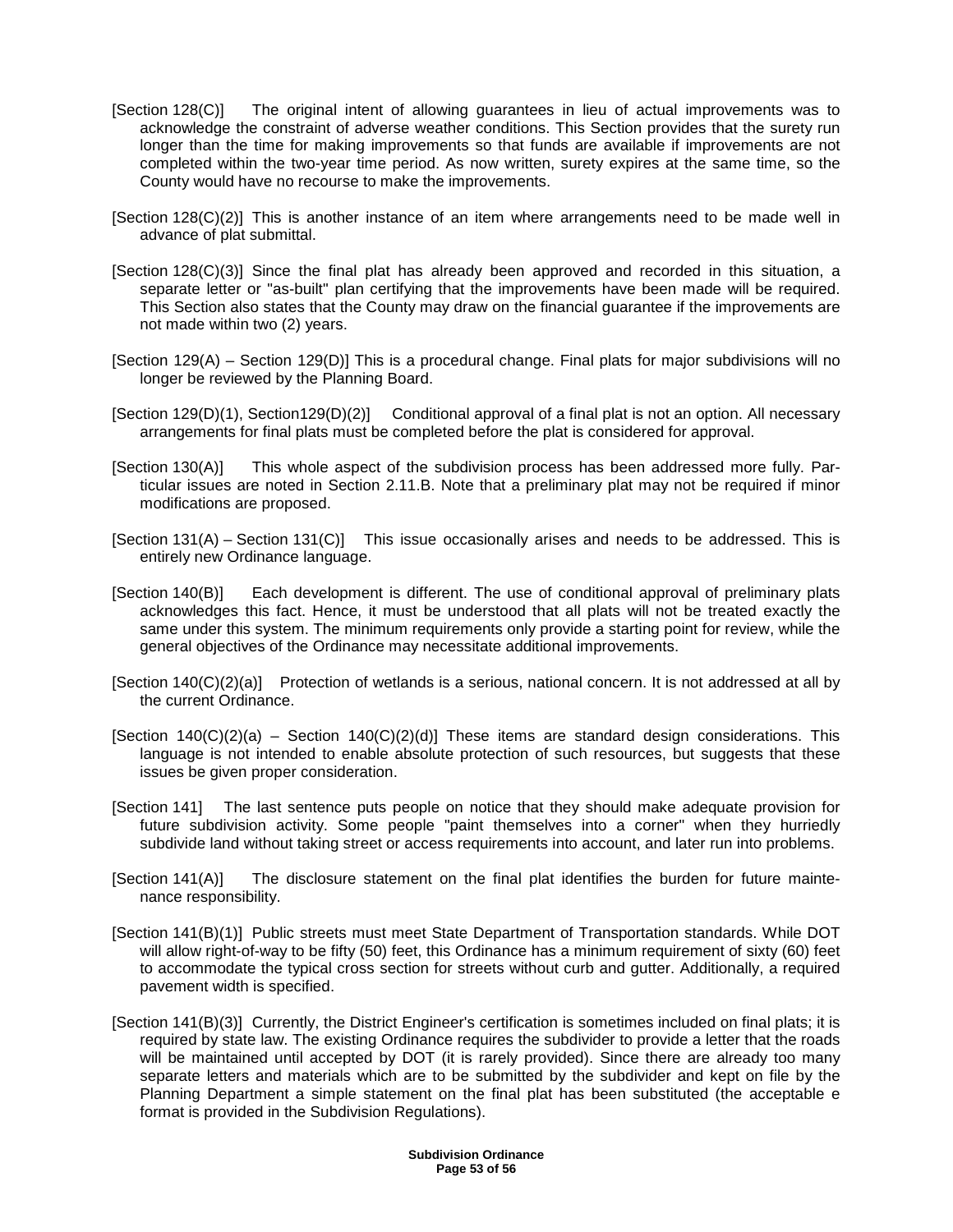- [Section 141(C)] The Ordinance Review Committee recommends that the option of utilizing private streets be retained in the Subdivision Ordinance. Alternate requirements for some aspects of private streets are stipulated in the next Subsection.
- [Section 141(C)(1)] These standards were developed with assistance from the County Engineer.
- [Section 141(C)(2)] A homeowners association is the only available mechanism for maintenance of private streets. Approval of the necessary forms can be a fairly lengthy process and needs to be initiated well before final plat submittal. All too often it is left to the last minute by the subdivider and delays plat approval. This Ordinance will require such materials to be approved by the County Attorney before final plat review will begin.
- [Section 141(D)(1)] An adopted goal of both the State of North Carolina and Pitt County is to reduce the amount of unpaved roads. At present, if a subdivision has five (5) or fewer lots, the road does not need to be paved, but the base must be improved to DOT standards.
- [Section 141(D)(2)] The present Ordinance limits cul-de-sacs to one thousand two hundred (1,200) feet in length. The ORC suggests that they be longer and that this not be a "hard and fast" rule when the configuration of the original parcel would make this too onerous. Temporary cul-de-sacs may be required to aid emergency services providers.
- [Section 141(D)(3)] These standards have been designed to acknowledge differences in traffic/speed limits for the two classes of roads. The current Ordinance allows any street offset of one hundred and twenty-five (125) feet or greater. The DOT has requested that the distance be increased to two hundred and fifty (250) feet where subdivision streets intersect with primary highways or secondary roads which are not within subdivisions.
- [Section 141(D)(4)] This Section acknowledges the issue of access to adjacent property and gives some very general guidelines for this topic. Much of this becomes a judgment call.
- [Section 142(A)] Each lot must "touch" a street. We get many requests to allow "driveways", easements, etc. rather than public or private streets as a means to provide access to individual lots. Public or private streets are recommended, however, flag lots may be permissible. (May 17, 2021) Further clarification has been added to stated that a driveway permit must be able to be obtain and is granted from NCDOT.
- [Section 142(B)] This Section allows for the creation of lots which do not have the required lot width along road right-of-way as long as all other lot size requirements are met. The Table has been developed/revised with assistance from Environmental Health.
- [Section 144(C)] This is generally the language of an amendment which was approved by the Board of County Commissioners in September, 1989, modified to account for the revised system of submittals. Rather than require another kind of map submittal, the construction plan will be used to serve the purpose of a composite plot plan.
- [Section 143] This Section has been simplified by eliminating "front", "rear" and "side" yard references in favor of setbacks from streets and all other lot boundary lines.
- $[Section 144(A)(1) Section 144(A)(6)]$  Most of this is entirely new language which attempts to clearly spell out the issues rather than rely on unwritten assumptions that drainage will be properly handled.
- [Section 144(C)] Offsite easements are not addressed by the existing Ordinance. This language strives to ensure that an adequate drainage outlet can be provided, even if it is not on or in close proximity to the property being subdivided.
- [Section 144(D)] This is the same as the existing Ordinance. Steps are being taken to address "perpetual" maintenance. The Ordinance will have to be amended once new mechanisms are put in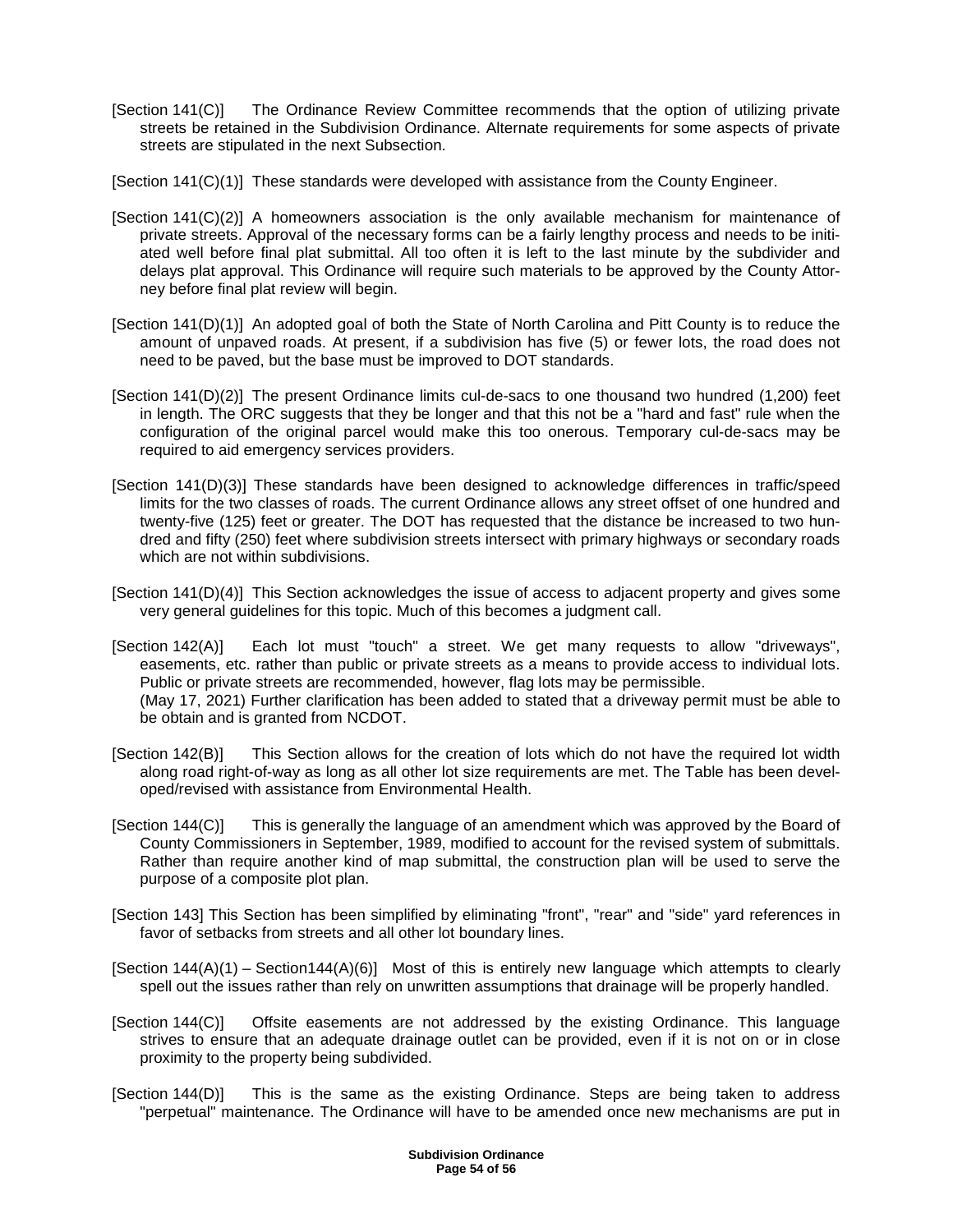place.

- [Section 145(B)] These are the basic services to be provided within a subdivision. The current Ordinance does not clearly state those utilities which are to be provided - it only hints or makes assumptions.
- [Section 145(B)(1)(b)] This language recognizes that such approval may not be given prior to preliminary plat approval, hence allows more time for the subdivider to gain necessary approval.
- $[Section 145(B)(3)(a) Section 145(B)(3)(d)]$  This Section says that fire hydrants shall be installed in all new subdivisions served by a public water supply system, except for "strip" subdivisions within one mile of an existing hydrant and/or sites previously served with 4 inch or smaller water lines. Subdivisions not served by a public water supply system are not required to these requirements.
- [Section 146(B)] The County has officially named all state secondary roads within its jurisdiction. Proposed names similar to those adopted names and other existing street names should not be allowed.
- [Section 146(C)] To ensure uniformity, the County will be able to provide the subdivider (for a fee) with street name signs and necessary hardware which matches what has been installed as part of the County's road sign project. Alternatively, the subdivider can purchase signs which meet these specifications from a private company in Pittsboro. Traffic control signs will have to be purchased from the private firm or elsewhere.
- [Section 146(E)] Such signs aid in locating subdivisions and are especially helpful in the early stages of development.
- [Section 146(F)] New state law allows counties to create assessment districts to maintain street lights.
- [Section 146(G)] Added a requirement for landscaped buffers along State roads for new subdivisions. (Effective date: January 1, 2020)
- [Section 146(H)] Added this section to address cluster box units for new subdivisions to ensure they meet NCDOT standards and incorporate a shelter with lighting. (Effective date: January 1, 2020)
- [Section 148.A] Annual inspections are to be used by the developer and Pitt County Staff alike in order to better track any maintenance issues for unadopted, publicly-dedicated subdivision streets. This will assist in fixing small problems, before they become larger ones. Also the annual inspection program will track subdivision build-out and occupancy, again, so the developer can get the streets adopted sooner, rather than later. (October 2013)
- [Section 148.B] Removed a specific ordinance section reference to improve clarity. (Effective date: January 1, 2020)
- [Section 149] Gives clear understanding of how and when a developer is to address maintenance violations. If the violations are not addressed within a reasonable time period, Pitt County will penalize the developer at the rate allowable under Section 164 of this ordinance. (October 2013)

 Specific ordinance section references were removed to improve clarity for road maintenance. (Effective date: January 1, 2020)

- [Section 154(A)] On many plats it is difficult to determine the exterior boundary of the land being subdivided. This is especially a problem when a street right-of-way is proposed between lots in a "strip" subdivision.
- [Section 154(B)] Some areas on a plat are marked "reserved" during the initial subdivision process and are not reviewed as building sites. Later, however, the owner decides to apply for permits and discovers that conformance with the Subdivision Regulations is necessary before permits will be